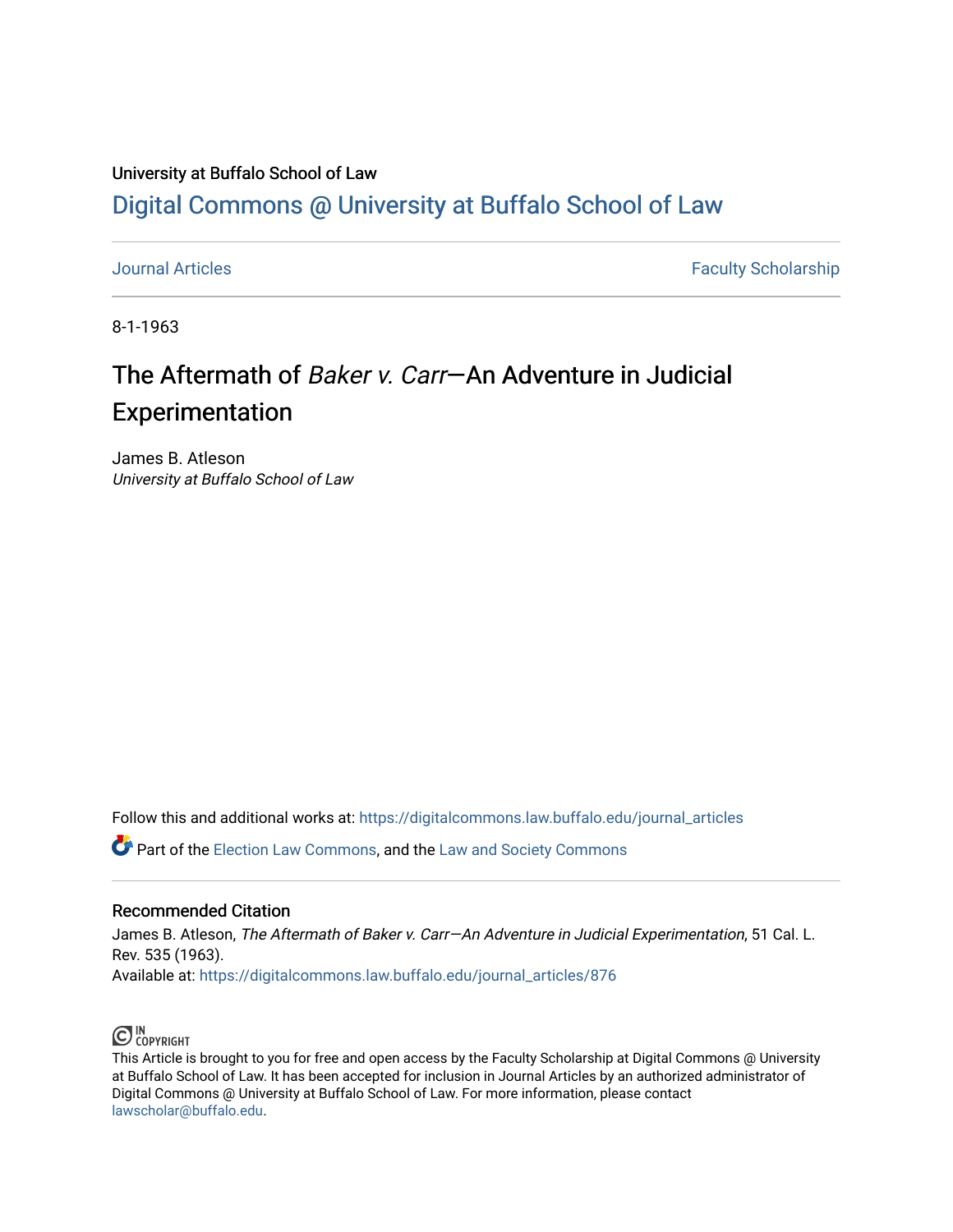# The Aftermath of *Baker v. Carr-An* Adventure in Judicial Experimentation

# *James B. Atleson\**

*[I]n a democratic country nothing is worse than disfranchisement. And there is no such thing as being just a little disfranchised. A free man's right to vote is a full right to vote or it is no right to vote.'*

**W** ITHIN seven weeks after the decision in *Baker v. Carr<sup>2</sup>* lawsuits were underway in twenty-two states.3 The assault on malapportioned legislatures had just begun.

*Baker* dramatically focuses attention on one of the oldest problems of representative government-malapportionment. The Court, however, failed to advance judicial standards by which courts could review legislative schemes. The task of selecting criteria to judge the constitutionality of legislative arrangements has been passed on to the lower courts.4

Thus far, courts have embarked upon the adventure with vigor and enthusiasm. The *post-Baker* cases present a "tremendous variance in statistics and legal reasoning" which "makes identification of a coherent doctrine or numerical standard next to impossible."<sup>5</sup> Nevertheless, the recent cases, and to some extent *Baker* itself, offer some insight into the problem of standards. The search for applicable standards requires a careful analysis of the interests involved in these cases. This article will outline the

2369 U.S. 186 (1962).

**<sup>3</sup>**N.Y. Times, May 14, 1962, p. 1, col. 2. For a summary of reapportionment litigation begun during 1962, see McKay, *Political Thickets and Crazy Quilts: Reapportionment and Equal Protection,* **61** MtcH. L. Rav. 645, 706-10 (1963).

4 Hopefully, the Supreme Court will shed light on this problem in its next term. Probable jurisdiction has been noted for apportionment cases from five states. Probable jurisdiction was noted in 31 U.S.L. **WEEK** 3404 (U.S. June **11,** 1963) for the following cases: Mann v. Davis, **213** F. Supp. **577** (E.D. Va. 1962) (No. 797) ; Wright v. Rockefeller, 211 F. Supp. 460 (S.D.N.Y. 1962) (No. 950); W.M.C.A., Inc. v Simon, 208 F. Supp. **368** (S.D.N.Y. 1962) (No. 460) ; Wesberry v. Vandiver, 206 F. Supp. 276 (N.D. Ga. 1962) (No. 507); Maryland Comm. for Fair Representation v. Tawes, **229** Md. 445, 184 A.2d **710** (1962) (No. *554);* Sims v. Frink, Civil No. 1744-N (M.D. Ala. decree filed July **25,** 1962) (No. 610) ; Sims v. Frink, **208** F. Supp. 431 (M.D. Ala. 1962) (Nos. **508,** 540).

**5** Goldberg, *The Statistics of Malapportionment,* 72 YAr. L.J. **90, 97** (1962).

**<sup>\*</sup>** A.B., Ohio State University, **1960; J.D.,** Ohio State University School of Law, 1962; Teaching Fellow, Stanford University School of Law, 1962-64.

<sup>1</sup>Gomillion v. Lightfoot, 270 F.2d *594,* 612 (5th Cir. 1959) (Wisdom, **J.,** concurring), *rev'd* 364 U.S. **339** (1960).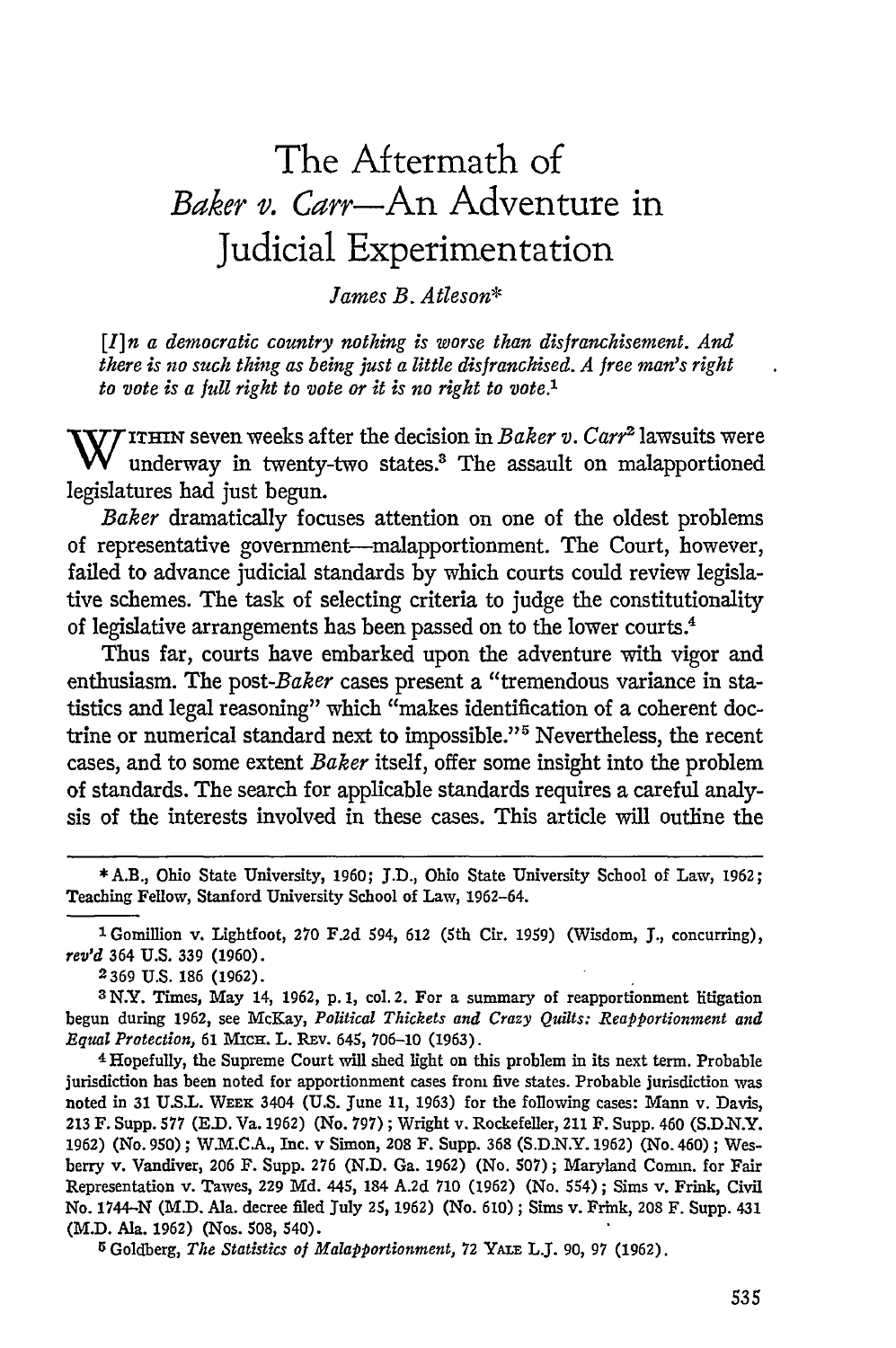various standards used in the *post-Baker* cases, and will attempt to analyze the interests at stake and the various justifications for malapportionment advanced by the states.

A search for applicable standards should begin with *Baker* itself. The general standard considered was the rationality of the state's policy. "[I]t has been open to courts since the enactment of the Fourteenth Amendment to determine **...** that a discrimination reflects *no* policy, but simply arbitrary and capricious action."<sup>6</sup> There must be some "rational policy behind the State's system."<sup>7</sup> Mathematical exactness, however, is not required and there is room for weighting. "The prohibition of the Equal Protection Clause goes no further than **...** invidious discrimination."8

As an original proposition, the failure to maintain equitably apportioned districts would seem to be a classic denial of equal protection. Under the most literal interpretation of equal protection a state may not apply its own law unequally. The situation is similar to a case in which state law is administered on a discriminatory basis.<sup>9</sup> Thus, plaintiff's counsel in *Baker* originally sought to use Tennessee's constitutional provisions as the basis for their equal protection claim. It was argued that if the state constitution requires equality in voting rights, then the denial of such equality by state officers is a denial of equal protection.<sup>10</sup> The fourteenth amendment would require only that state laws be administered fairly.

The Court, however, based its decision on a federal standard, stating that the decision did not rest on the Tennessee constitution. It was deemed unnecessary to "consider, let alone enforce, rights under a State Constitution which go further than the protection of the Fourteenth Amendment."<sup>11</sup> The implication is that the requirements of the fourteenth amendment are narrower than the equality prescribed by the Tennessee constitution. Indeed, some courts have refrained from imposing more than a minimal standard of equality even though the state law required a more rigorous standard.<sup>12</sup>

A meaningful line could have been drawn between *"de jure"* apportionment schemes *(i.e.,* where, as in *Baker,* the legislature has refused to reapportion despite a state constitutional directive or where the legislature has acted in derogation of a state standard) and *"de facto"* schemes *(i.e.,* where the state constitution itself creates, or does not prohibit malappor-

**<sup>6</sup>** 369 **U.S.** at 226.

*<sup>7</sup> Id.* at **253** (Clark, **J.,** concurring).

*<sup>8</sup> Id.* at 245 (Douglas, **J.,** concurring).

*<sup>0</sup>E.g.,* Yick Wo v. Hopkins, **118** U.S. **356** (1886). **<sup>1</sup> <sup>0</sup>**Neal, *Baker v. Carr: Politics in Search of Law,* 1962 SUPREiE **COURT** Ray. 252, 291-300 (Kurland ed.); see also Snowden v. Hughes, **321 U.S.** 1 (1944).

**<sup>11369</sup> U.S.** at **195** n.15.

**<sup>12</sup>**See, e.g., Baker v. Carr, 206 F. Supp. 341 (M.D. Tenn. 1962).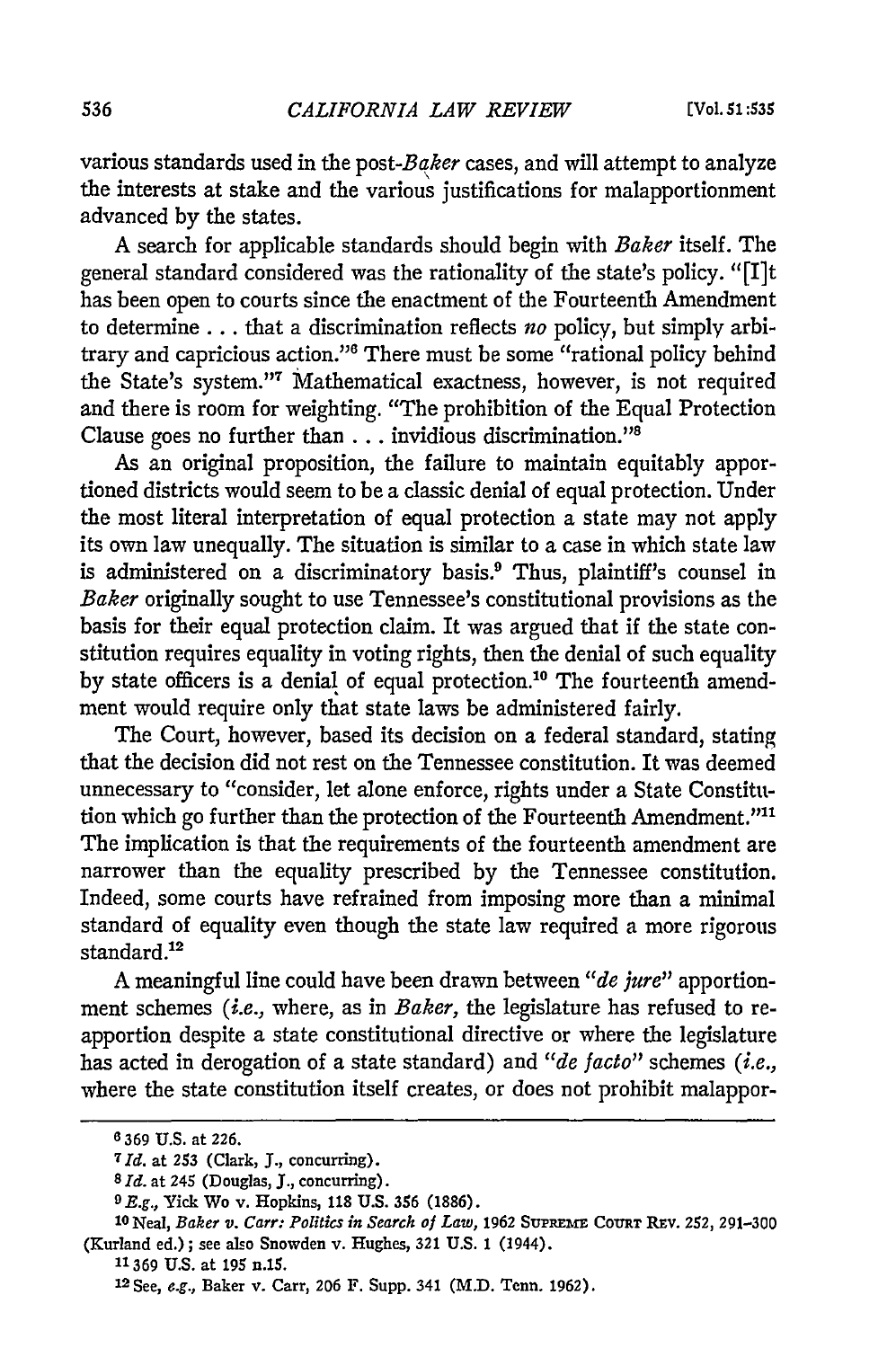tionment). The remand in *W.M.C.A., Inc. v. Simon*<sup>13</sup> and *Scholle v. Hare*,<sup>14</sup> both *de jure* situations, and the Court's treatment of *Baker* indicate, however, that both situations will be treated alike for fourteenth amendment purposes.

It has been argued that apportionment cases do not fit the traditional equal protection mold because an individual concern with equality is not involved; $15$  a group is injured by not receiving proper representation in legislative halls and thus is deprived of power in the decision-making process. Although relief must be extended to a group, this does not mean the plaintiff has not suffered an individual injury. A judicial remedy that involves restructuring a legislative scheme may be the only way that a plaintiff's individual interests can be protected.

The extent to which there is any right to equal representation depends upon the state's freedom to develop schemes that depart from equality. The quantum of this freedom seems to depend upon the latitude accorded the states by the guarantee clause.<sup>16</sup> Because the inquiry leads beyond equal protection, some courts have been compelled to discuss the problem in terms of a republican form of government.<sup>17</sup> Indeed, whether or not numerical equality is a fundamental value revolves around an interpretation of the guarantee clause.

The extent to which the Supreme Court will review claims based on the guarantee clause has never been clearly enunciated.<sup>18</sup> In *Luther v. Borden*<sup>19</sup> a claim based upon the clause, which would have required the Court to decide which of two governments in Rhode Island was legitimate, was held nonjusticiable. In *Pacific States Tel. & Tel. Co. v. Oregon20* the clause was unsuccessfully invoked to challenge Oregon's initiative and referendum law as being inconsistent with a republican form of government. The Court again held the issue nonjusticiable. Justice Brennan, writing for the majority in *Baker,* apparently confirmed the view that all claims presented under the guarantee clause were nonjusticiable.<sup>21</sup>

**<sup>13202</sup>** F. Supp. 741 **(S.D.N.Y.),** *vacated and remanded,* 370 **U.S.** 190 (1962). 14360 **Mich. 1,** 104 **N.W.2d 63 (1960),** *vacated and remanded,* **369 U.S. 429 (1962).** *<sup>15</sup>*Neal, *supra* note **10,** at **272-74.**

**<sup>16</sup>** Bonfield, *Baker v. Carr: New Light on the Constitutional Guarantee of Republican*  $Government$ , **50 CALIF. L. REV. 245 (1962);** Israel, *The Future of Baker v. Carr*, **61 MICH. L.** REv. **107,** 135 **(1962).**

<sup>17</sup>See Toombs v. Fortson, **205** F. Supp. 248, **256 (N.D.** Ga. **1962).**

**<sup>18</sup>**See Bonfield, *The Guarantee Clause of Article IV, Section 4: A Study in Constitutional Desuetude,* 46 MINN. L. Rav. **513 (1962).**

**<sup>19</sup>** 48 **U.S. (7** How.) **1** (1849).

<sup>20</sup> **223 U.S. 118 (1912).**

**<sup>21369</sup> U.S.** at **218.** Justice Brennan's analysis, however, implies that a guarantee clause claim may be justiciable where no element of the "political question" doctrine is involved. For a thoughtful elaboration of this argument, see Bonfield, *supra* note **16.**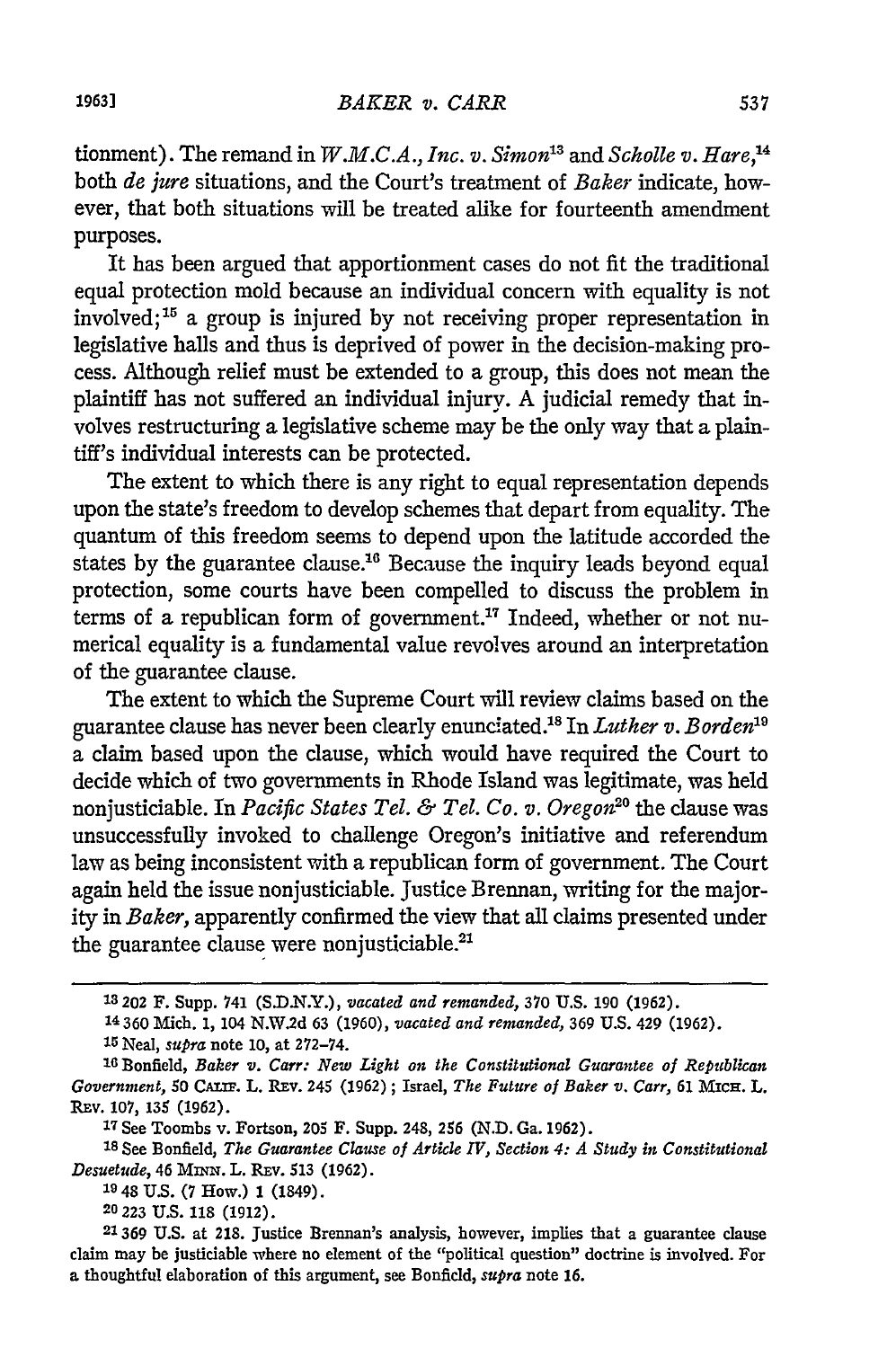Although malapportionment cases involve assessment of the permissible schemes of representation in a republican state, $^{22}$  it may not be entirely correct to say that the voters' claim is a "Guaranty Clause claim masquarading under a different label."<sup>23</sup> Considerations of political structure may arise in apportionment cases, as Justice Frankfurter pointed out. This fact alone, however, should not prevent further analysis when the inquiry begins with equal protection. Representation is hardly more a part of a state's political structure than discriminatory practices in juror selection and voter qualification.<sup>24</sup> If the Court considers the propriety of non-population factors in determining the validity of apportionment schemes, the republican form clause might be a more precise instrument than the equal protection clause. The *Baker* decision, however, casts the problem in an equal protection mold.

Traditionally, the equal protection analysis separates the purposes of the particular statute and the remoteness of the classification scheme to those purposes, and demands that any disparities be fairly related to the object of the statute. Two sets of judicial criteria mark the modern boundaries of equal protection.<sup>25</sup>

In cases involving economic or social regulations, the Court, since 1937, has deferred to legislative choices.<sup>26</sup> It has been unwilling to decide questions of desirability or to act as a "super-legislature." Acts have been sustained as non-invidious if any state of facts could reasonably be conceived to justify the regulation.<sup>27</sup> Under this very limited standard of rationality, most state apportionment schemes could pass muster. It seems apparent, however, that this approach is inappropriate for apportionment cases.<sup>28</sup>

Perhaps the closest parallel would be to the second class of equal protection cases, i.e., those involving individual rights and racial discrimination. There the impact upon the individual is carefully gauged, and the clause has been used to impose a "substantial burden of justification on the

<sup>22</sup> Bonfield, *supra* note **16** at **256.**

<sup>2</sup> Baker v. Carr, 369 U.S. 186, 297 (1962) (Frankfurter, **J.,** dissenting). *241d.* at **222-23** n.48.

<sup>25</sup> Friedelbaum, *Baker v. Carr: The New Doctrine of Judicial Intervention and its Intplications for American Federalism,* 29 U. CHI. L. REV. 673 (1962).

<sup>26</sup> See, *e.g.,* Williamson v. Lee Optical Co., 348 **U.S.** 483 (1955) (sustaining Oklahoma statute regulating persons involved with optical care) **;** *but see* Morey v. Doud, 354 **U.S.** 457 (1957) (striking down state licensing of currency exchange). <sup>2</sup>

<sup>7</sup>Allied Stores of Ohio Inc. v. Bowers, 358 U.S. 522 (1959). Sunday closing laws have been upheld, even though some inequality resulted, because the classification rested on grounds not *wholly* irrelevant to the achievement of the state's objectives. McGowan v. Maryland, 366 U.S. 420 (1961); see also Tigner v. Texas, 310 U.S. 141 (1940).

**<sup>28</sup>** "[T]here exists no standard ascertainable **by** settled judicial experience or process by reference to which a political decision affecting the question at issue between the parties can be judged." Baker v. Carr, *supra* note **23,** at **282** (Frankfurter, *J.,* dissenting).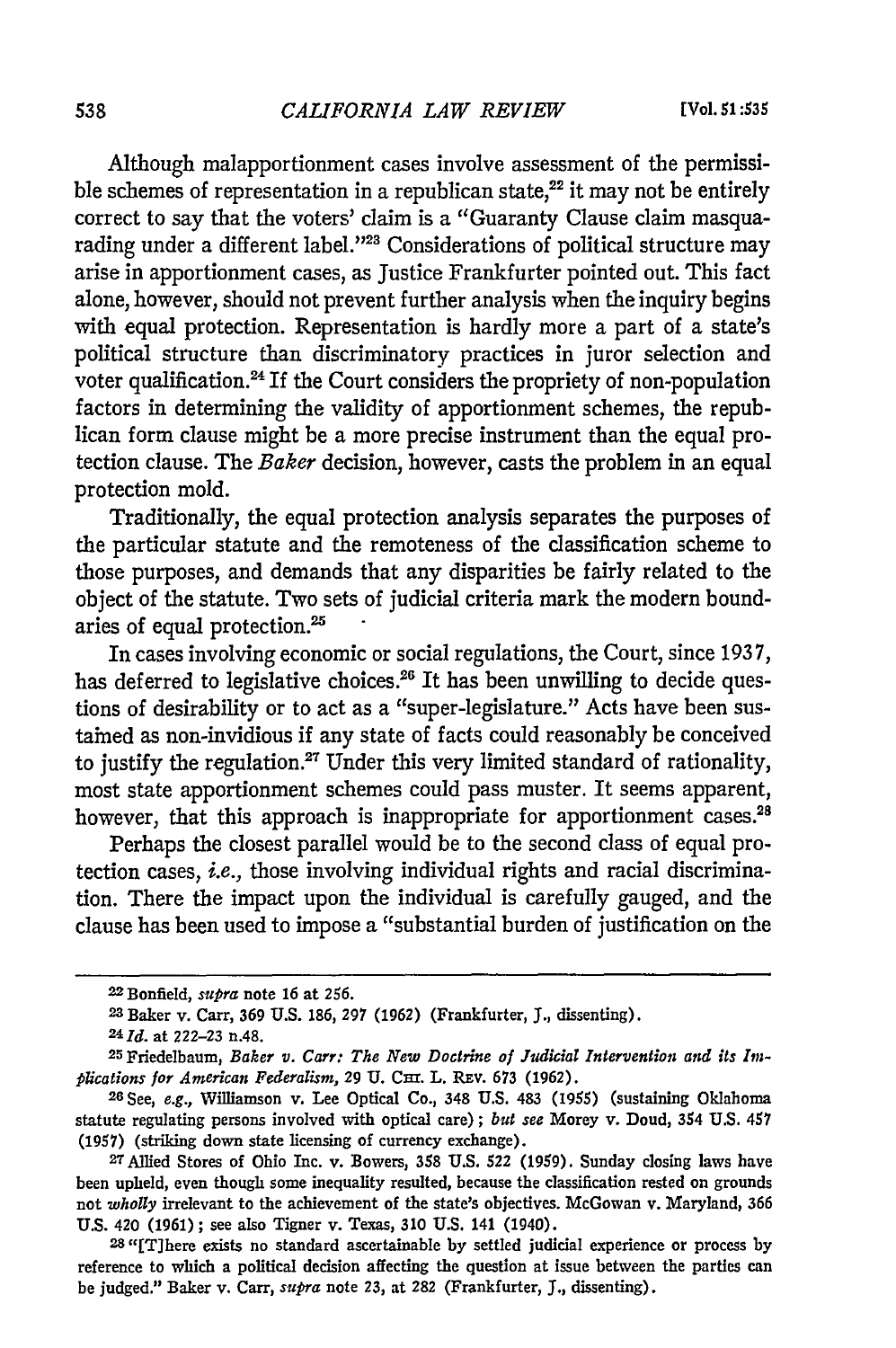state."29 The claim in apportionment cases is that effective exercise of the franchise has been impaired by an "invidiously discriminatory geographic classification."30 As in the race cases, the object of the statute usually must be attacked, since the classification is usually related to the object. The inquiry in apportionment cases is whether the state can include non-population factors in devising its scheme. Those "similarly situated" must be similarly treated, but the problem arises in determining just who are similarly situated.

The choice between the two approaches used in equal protection cases will have a crucial effect upon the burden of proof and the amount of justification required to be produced by the state. Justice Clark in *Baker* felt that a showing of numerical disproportion was sufficient to shift the burden of justification to the state. Justice Harlan, on the other hand, thought that more was required to overcome the presumption of constitutionality. Since numerical equality is supposedly not required, it would seem to follow that a showing of disparity alone should not be sufficient. Perhaps the plaintiff must show "invidiousness," but this has not yet been defined. Invidiousness is at least intentional deprivation of equality. Under this limited definition the plaintiff would have to show that the discrimination is related to a purposeful design to favor one group over another. This could be shown, perhaps, by legislative refusals to apportion in the face of a state constitutional requirement. How much further invidiousness will be extended, however, is as yet undetermined.<sup>31</sup>

Nonrepresentation or gross disparities over a long period of time will probably be sufficient to place the burden on the state to justify its scheme even though no discriminatory intentions can be shown. Analogous situations can be found in *Gomillion v. Lightfoot*<sup>32</sup> and the all white jury cases.<sup>33</sup> Although no direct evidence of discrimination can be shown, the absence of Negroes from juries and jury rolls over an extended period raises a presumption that the absence does not result solely from the application of mechanical, neutral rules. Similarly, continued population disparities may raise a presumption that an impermissible classification factor has been employed.

**<sup>2</sup> <sup>9</sup>**Friedelbaum, **supra** note 25, at 697.

**<sup>30</sup> W.M.C.A.,** Inc. v. Simon, **370 U.S.** 190, 191 **(1962). <sup>3</sup> <sup>1</sup>**Courts have attempted to combine the Clark and Harlan approaches. See Moss v. Burkhart, **207** F. Supp. **885** (W.D. Okla. **1962).** The court held that a showing of numerical disparity alone, without a showing of invidious discrimination, was not sufficient. Proof of a **10** to 1 disparity, however, stated a prima fade case. See also, Mann v. Davis, 213 F. Supp. 577 **(E.D.** Va. 1962) (showing of 4 to 1 disparity sufficient to place burden of justification on the state).

<sup>32364</sup>**U.S. 339** (1960). **<sup>33</sup>** R.g., Patton v. Mississippi, **332 U.S.** 463 (1947) ; Norris v. Alabama, 294 U.S. **587** (1935).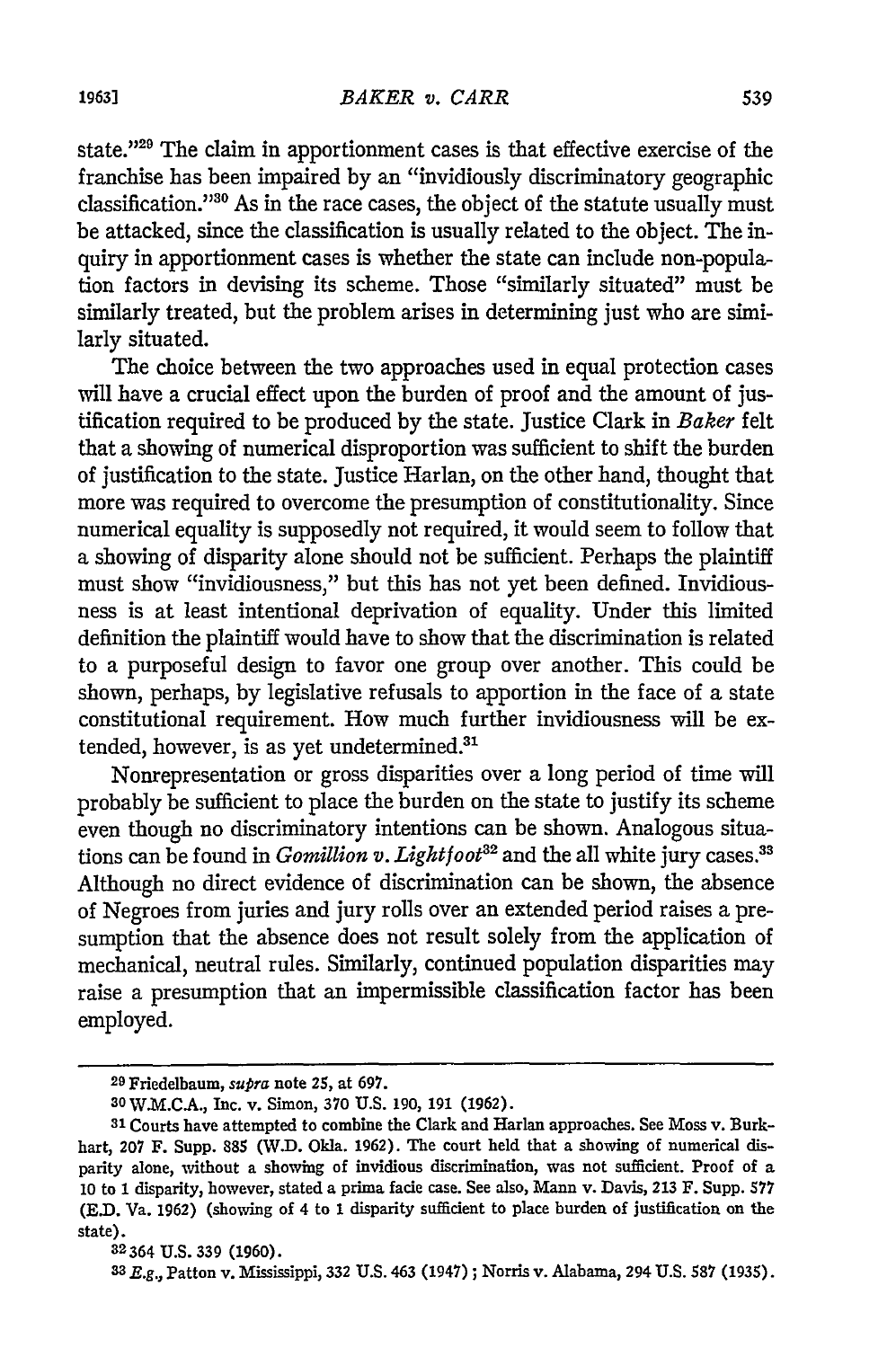The analogy, however, is not perfect. Racial factors are not clearly involved in most apportionment cases. Assuming that some weighting is permissible, the analysis must penetrate beyond the numerical disparities themselves. Although Justice Harlan is probably correct in arguing that numerical disparities alone are not sufficient to invalidate an apportionment scheme, the state, and not the plaintiff, is in the best position to explain why disparities exist.

### I

#### **STANDARDS SUGGESTED** BY **THE COURTS**

In attempts to implement *Baker,* courts have expressed a number of standards involving varying degrees of exactness. First, a fixed numerical standard has been employed by the Michigan Supreme Court in *Scholle v. Hare.*<sup>34</sup> Armed with the United States Supreme Court's remand,<sup>35</sup> the Michigan Supreme Court struck down the senate apportionment scheme.<sup>80</sup> Discrepancies in Michigan's senate representation were as high as 15 to 1. Less than one-half of the population elected two-thirds of the senate. The court held that any law that gives some citizens more than twice the voting power of others is unconstitutional.<sup>87</sup>

Although a 2 to 1 disparity was posited as an outer limit, the court did not imply that a lesser disparity was per se constitutional.<sup>88</sup> Apparently a

The decision is also a result of fierce partisanship among the members of the court and in the state. It has been reported that the majority are Democrats and the minority are all Republicans. N.Y. Times, July **28, 1962, p. 9,** col **2.** See also, Ulmer, *The Political Party Variable in the Michigan Supreme Court,* **11 J.** Pur. L. **352 (1962). <sup>3</sup> <sup>7</sup> As** a further aid to the legislature the court defined equal protection as follows:

equality which fairly approximates, by the standards of reasonable minds exercising fair discretion, that which should have been done decenially between 1908 and 1952 and must now be done to ensure that reasonably uniform right of governmental representation which came to life **by** impact of the Declaration of Independence.

Scholle v. Hare, 367 Mich. 176, **189,** 116 N.W.2d 350, 355 (1962). **<sup>38</sup> <sup>A</sup>**similar approach has apparently been taken by the Rhode Island Supreme Court. Sweeny v. Notte, **183** A.2d **296** (R.I. 1962). The court struck down a state statute which complied with state constitutional requirements limiting the lower house to 100 members and providing at least one representative for each town or city.

The court used a representative ratio to point out inequities in the system. Rhode Island

**<sup>84367</sup>** Mich. 176, 116 N.W.2d **350 (1962).**

<sup>3</sup> <sup>5</sup> Scholle v. Hare, **360** Mich. **1,** 104 N.W.2d **63 (1960),** *vacated and remanded,* **369 U.S.** 429 (1962).

**<sup>36</sup>**Scholle v. Hare, **367** Mich. 176, 116 N.W.2d **350** (1962). The court sharply split in each decision. The change in composition of the Michigan court that bad occurred between the first and second decisions was crucial. Of the four members of the court who had joined in rejecting the plaintiff's case on the merits in the first decision, three still dissented despite *Baker v. Carr.* The fourth had resigned and his replacement, a former state attorney-general, disqualified himself. The fifth member, Black, **J.,** had previously voted against the plaintiff, and his vote with the majority on remand was decisive.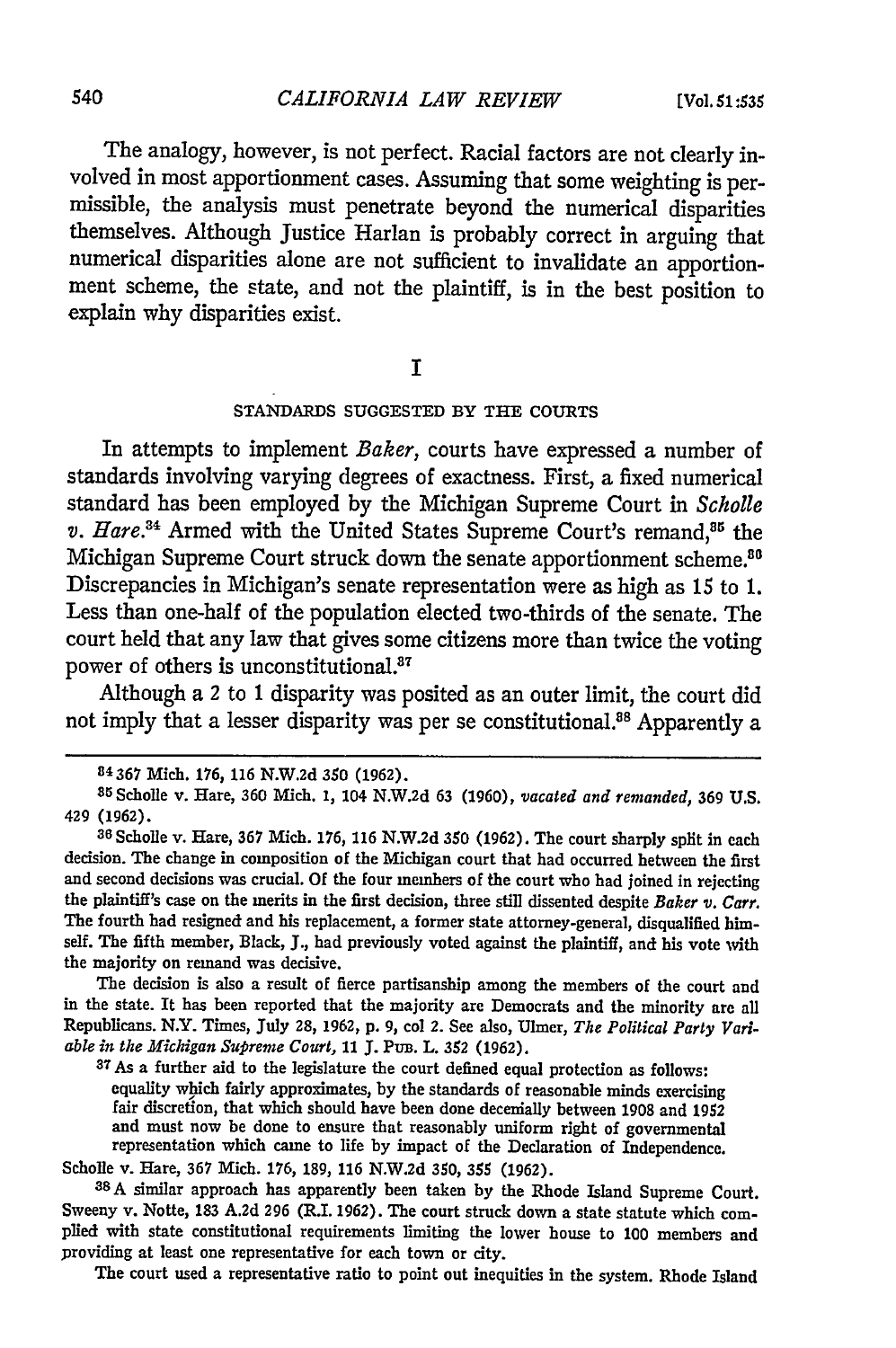rational basis would still be required. Nevertheless, fixed standards seem out of place in constitutional analysis where flexible standards are usually imposed. A fixed numerical standard fails to allow sufficient flexibility to legislative choice based upon changing political and demographic conditions. Furthermore, if a numerical formula is used, there remains the problem of defining what kind of justification will be sufficient to explain a lesser departure from equality.

Second, it has been suggested that states be prohibited from exceeding the disparities in voting power existing when they entered the union or the disparity suffered by any state through its representation in the United States Senate, whichever standard is higher.<sup>39</sup> The use of a Senate representation standard would invalidate all plans in which less than 16.5 per cent of the voters elect a majority of the representatives. Reference to senatorial disparities, however, is only vaguely related to the problem. The historical test would vary with each state, but its use would probably lead to less disparity than presently exists in most states. This standard, however, ignores the interest in voter equality which seems to be the focal point for the courts. Urbanization has radically altered the demographic complexion of most states since statehood, and the disparities existing when each state was admitted to the union do not seem relevent to the interests to be protected today.

Third, the state constitutional standard can be used. Many state constitutions, however, do not provide a population standard. Moreover, *Baker* specifically refused to consider the problem as the unequal application of state law. Thus a Federal standard will be used. In fact, some courts have held that the fourteenth amendment requires only "practical equality" even though the state constitution sets a strict population standard.<sup>40</sup>

New Hampshire's scheme for the apportionment of its senate involves a fourth standard-property ownership. The upper house is apportioned on the basis of equalized property valuations.41 Equalized valuation rep-

The court held that dilution of the vote of a majority of the electors to  $\frac{1}{4}$  that enjoyed by the minority is invidious. The court thus provided an express maximal standard which is more generous than the standard expressed by the Michigan court. Probably, however, the court was merely stating its conclusion based on the situation before it.

<sup>39</sup> Bonfield, *supra* note 16, at 257–62.<br><sup>40</sup> Baker v. Carr, 206 F. Supp. 341 (M.D. Tenn. 1962); Moss v. Burkhart, *supra* note 31.<br><sup>41</sup> N.H. Consr. Pt. II, art. 26th. Although the constitution phrases its standard in t of "the proportion of direct taxes paid," the legislature's apportionment had been based on assessed property valuations. See Levitt v. Maynard, 104 **NH.** 243, 182 **A.2d 897, 899 (1962).**

has a population of 859,488. Thus, the ratio is 8594 to 1 (population  $\div$  100). Eleven communities had a combined population of less than **3%** of the state's population and were represented by **11%** of the total number of representatives. The population of each of these communities was such that their respective representative ratios were less than  $\frac{1}{2}$  of 8594 to 1. Thus, reapportionment under the constitutional formula would only retain the inequality.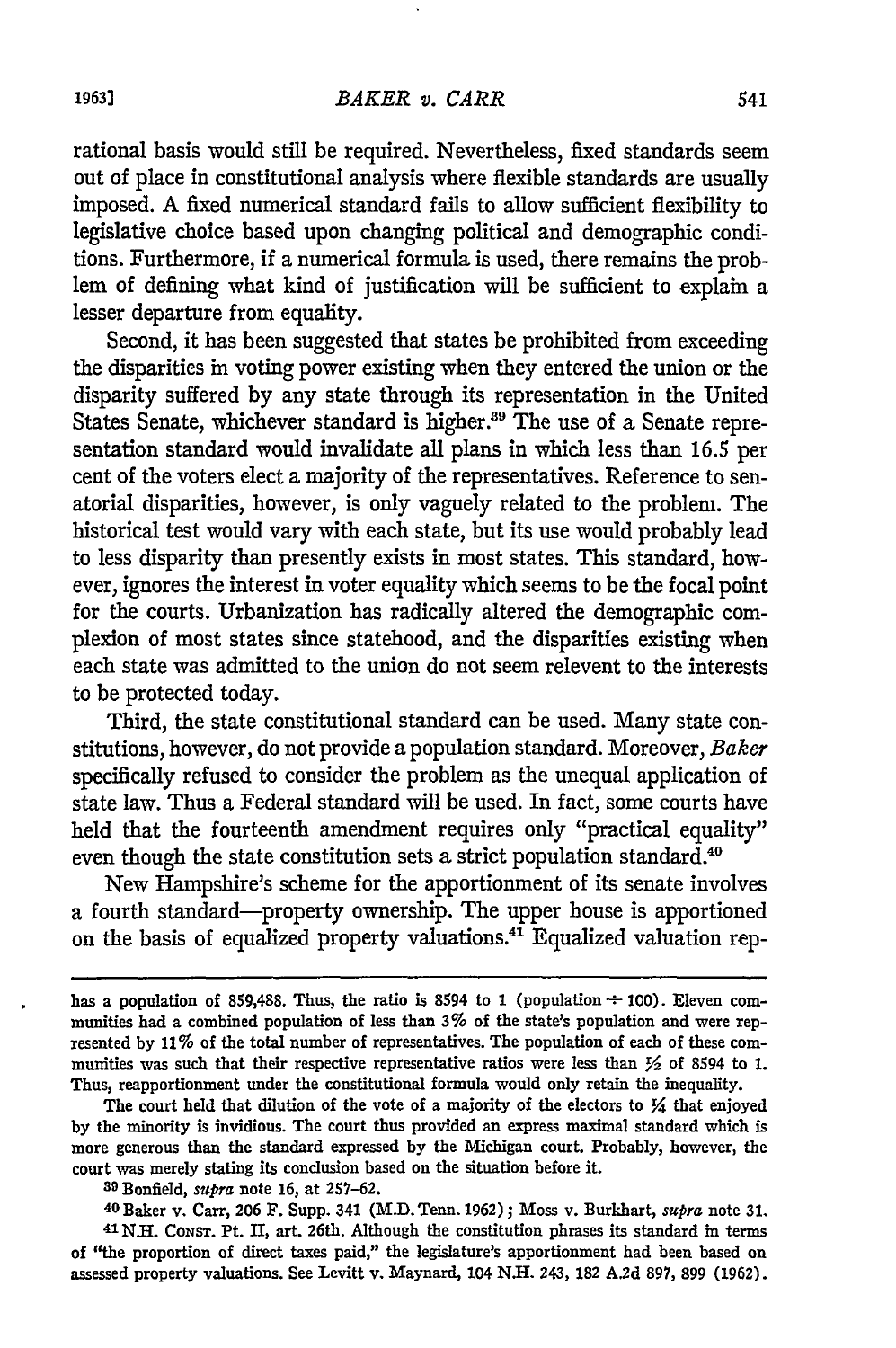resents the value of certain kinds of property. Thus the standard is not even a complete measure of wealth.

Although New Hampshire's senate districts had not been altered since 1915, the scheme was upheld by the state supreme court.42 The court was not "enchanted" with the system, but it found the plan rational. Surprisingly, the results of New Hampshire's scheme are less disproportionate than in most other states.<sup>43</sup> Property values probably correlate to the degree of urbanism found in any state.44 It seems reasonable to expect commerce and wealth to congregate in urban areas.

The New Hampshire standard, however, appears to be undemocratic irrespective of the results achieved. The scheme does not seem related to any proper state interest, but rather affords "individuals a voice in government proportionate to their wealth or the wealth of those around them."<sup>45</sup> Thus, the poorer a town or area is, the more persons and property will be included in the senate district, and each person's vote will be diluted because of the area's lack of wealth. The senate districts cannot be defended as historical or governmental divisions. Furthermore, property in a district may be owned by residents of another district or even by citizens of other states.

A fifth standard, an analogy io the electoral college, was employed by the district court in *Gray v. Sanders.46* The three-judge court struck down Georgia's county unit system used to nominate candidates in primary elections for statewide offices and for the United States Senate. Under the system, each county was allotted a certain number of unit votes.<sup>47</sup> A candidate was required to receive a majority of unit votes and a popular majority to be entitled to a nomination in the first primary. If no candidate received both a popular and a unit majority, the system provided for a runoff election in which the unit votes would control. Fulton County contains 14.11 per cent of Georgia's population but received only 1.46 per cent of the total 410 unit votes. Disparities were as high as 99 to 1, and one-third of the population had a clear majority of the unit votes.

The district court enjoined elections under the system, requiring an election-at-large to be held. It did not, however, hold the system to be in-

**<sup>42</sup>**Levitt v. Maynard, *supra* note 41.

**<sup>43</sup> The** senate is controlled **by** 43.3% of the population and **New** Hampshire's three largest cities, containing 27% of the population, elect an average of 29% of the senators. 44 BAKER, STATE CONSTITUTIONS: REAPPORTIONMENT 12 (1960). 45 Bonfield, *supra* note 16, at 268.

**<sup>46203</sup>** F. Supp. **158 (N.D.** Ga. **1962),** *aff'd in part,* **372 U.S. 368 (1962).**

**<sup>47</sup>**When the action was filed, Fulton County was allotted six unit votes. The eight largest counties **by** population received six votes, the next **30** received four unit votes, and the remain**ing** 121 counties received two votes each. The Georgia legislature modified the system one day before the district court's decision **by** increasing Fulton's votes to 40 and the total unit votes from 410 to 547. **GA. CODE ANN.** §§ 34-3212, 34-3213 **(1962).**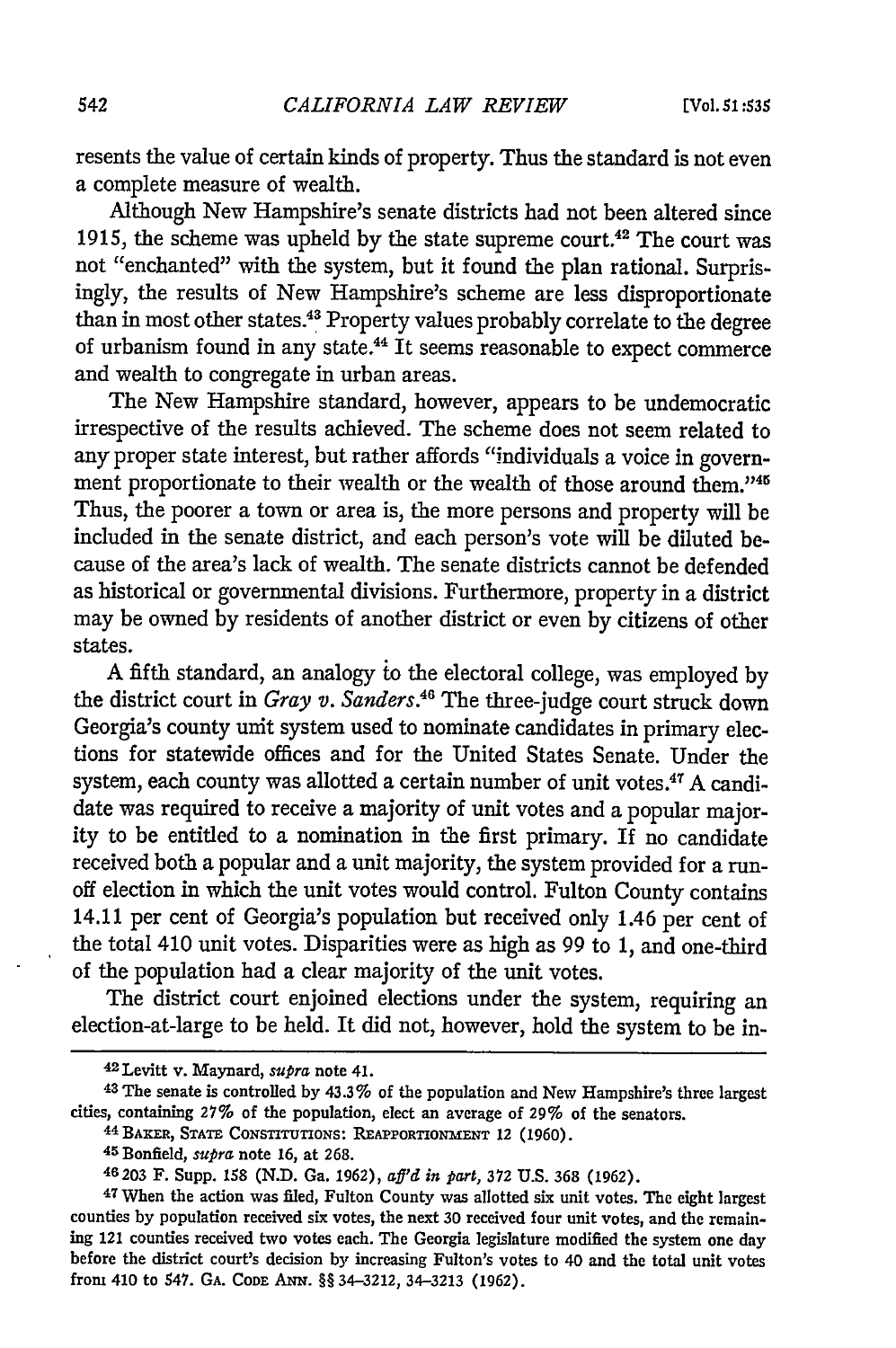vidious per se. Significantly the court provided an express numerical standard. The use of a unit system for primary elections would be deemed invidious if any county had less than its proportionate share of units to the nearest whole number. The system would not be invidious, however, if the disparity against any county was not greater than the disparity existing against any state in the electoral college allocation.

The electoral college analogy is clearly inappropriate. It would permit a disparity of 5 to 1 based on Alaska's three votes and New York's fortyfive votes.48 Even if this disparity is ignored, however, the analogy still has no real relation to the rights of Georgia voters. Two of Alaska's three votes represent its two senators, a non-population standard. The third vote represents Alaska's minimal representation as a governmental unit. Thus, all three votes are unrelated to Alaska's population. They merely signify Alaska's status as a state in the union and would remain even if its population should drastically decline.

A state should be required to present strong reasons to justify a 5 to 1 disparity; the existence of the electoral college is not alone sufficient. The analogy has no relation to the interests of the voters, and is a poor substitute for reasoned analysis. The same Georgia court wisely did not apply this standard to Georgia's legislative apportionment scheme, although the standard arguably has more relevance in a legislative context.<sup>49</sup>

The United States Supreme Court, in a remarkably brief opinion, affirmed the district court in *Gray* but rejected the electoral college analogy.<sup>50</sup> The Court held that any system that weights votes in state-wide elections is unconstitutional.51 "Once the geographical unit for which a representative is to be chosen is designated, all who participate in the election are to have an equal vote" no matter what their sex, race, occupation or place of residence.<sup>52</sup> Justice Douglas, writing for the majority, stated that there was no "indication in the Constitution that homesite or occupation affords a permissible basis for distinguishing between qualified voters within the state."<sup>53</sup>

**<sup>48</sup> STATiSTICpA** ABsTRAcT **01? THE UNITED STATES 352, 360** (1961).

<sup>49</sup> Toombs v. Fortson, **205** F. Supp. 248 (N.D. Ga. 1962). The court merely stated that the considerations in the two cases were different and permitted no basis for an exact standard as in *Gray.*

**<sup>5</sup>o** Gray v. Sanders, **372** U.S. 368 **(1962).** <sup>5</sup> 1 In rejecting even a modified unit system, the court said that even if "unit votes were allocated strictly in proportion to population" a candidate winning the popular vote in a county would receive the entire unit vote of that county. *Id.* at 381 n.12.

Maryland's use of the county unit system for primary elections has been held unconstitutional. Maryland Comm. for Fair Representation v. Tawes, 31 **U.S.L. WEEK** 2573 **(D. Md.** May 10, 1963).

<sup>52</sup> Gray v. Sanders, *supra* note 50 at 379. **<sup>53</sup>***Id.* at 380.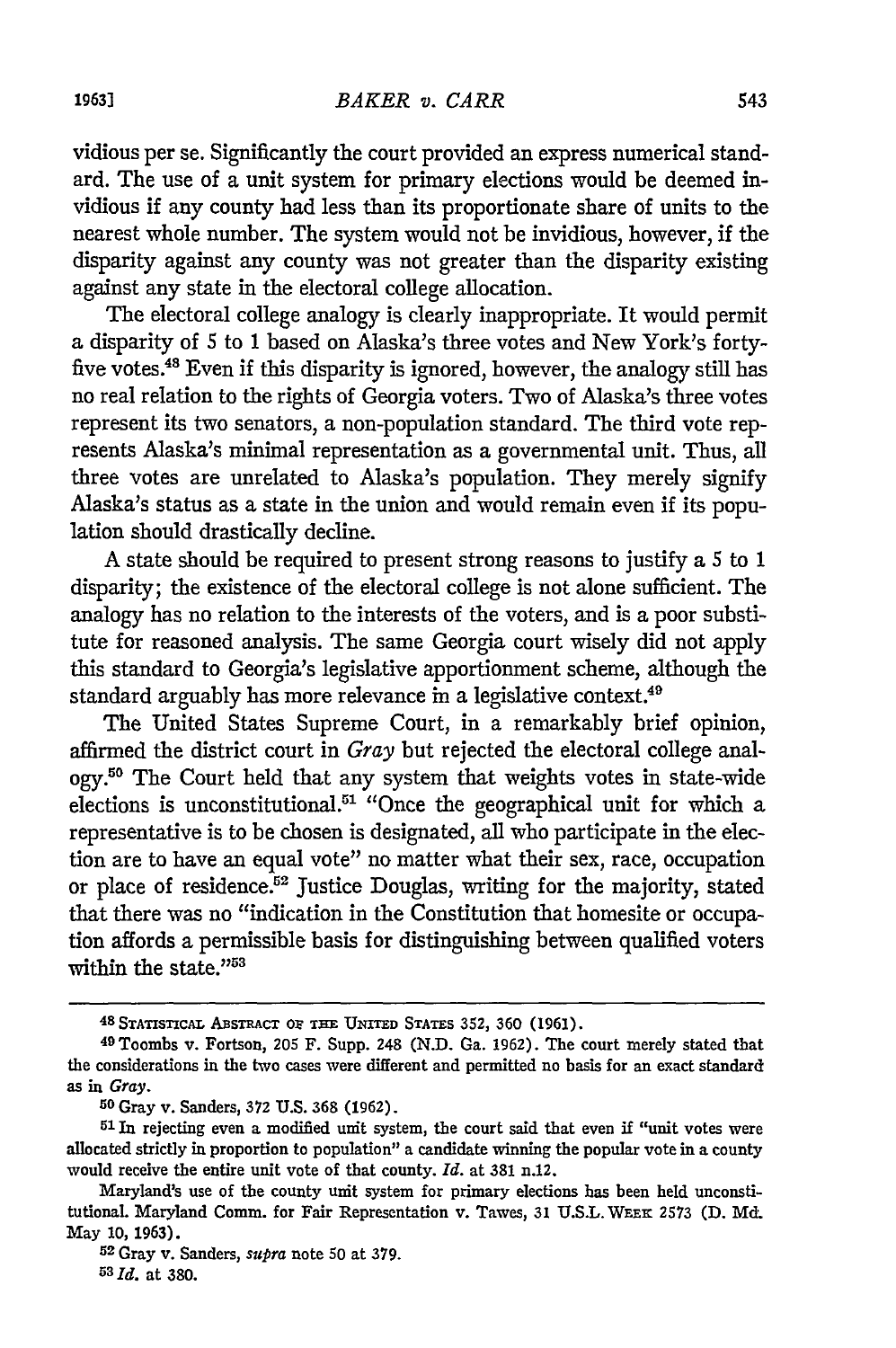The opinion was careful to state that the decision did not involve the degree to which the equal protection clause limits state legislatures in designing geographical districts from which representatives are chosen for the state legislature or the United States House of Representatives. "The present case is only a voting case." Georgia gives a vote to all "but in counting those votes she employs the county unit system which in the end result weights the rural vote more heavily than the urban vote . . . "<sup>54</sup>

Despite the Court's warning concerning the limited scope of its opinion in *Gray,* the constitutional rule formulated seems broader than necessary under the facts presented. The Court stated that the "conception of political equality from the Declaration of Independence, to Lincoln's Gettysburg Address, to the Fifteenth, Seventeenth, and Nineteenth Amendments can mean only one thing-one person, one vote."<sup>55</sup> Of the three amendments mentioned by the Court only the seventeenth was conceivably involved in *Gray.* The Court, however, placed the decision under the fourteenth amendment. Justice Douglas does imply that the "one person, one vote" rule will not be applied to the apportionment area. He states, however, that the "only weighting of votes sanctioned by the Constitution concerns matters of representation, such as allocations of Senators **...** and the use of the electoral college in the choice of a President."<sup>56</sup> The quotation strikingly omits the area of state apportionment.<sup>57</sup>

Justice Douglas also implies that classification based on homesite is constitutionally invalid just as if the classification were based on race or sex. "How then can one person be given twice or ten times the voting power of another person in a statewide election merely because he lives in a rural area or because he lives in the smallest rural county."<sup>58</sup>

Whether this statement will be repeated in the legislative apportionment context without the words "in a statewide election" remains a critical problem. There are reasonable distinctions between statewide and legislative elections. The officer elected in a statewide election represents the entire state and is responsible to all voters. Arguments for recognition of rural or minority interests in the legislative body have substantially less weight when applied to statewide positions. Furthermore, dilution is not necessary to secure geographical distribution of representatives as in the legislature, or to protect the historic integrity of governmental units.

**58 372 U.S.** at **379.**

**<sup>54</sup>Id. at 379.**

*<sup>55</sup>***Id.** at 381.

**<sup>56</sup> Id.** at 380.

**<sup>57</sup>**In *Baker,* however, there are express statements that weighting is permissible and that perfect equality is not required. **369** U.S. at **253** (Clark, **J.,** concurring); **369** U.S. at 249 (Douglas, J., concurring).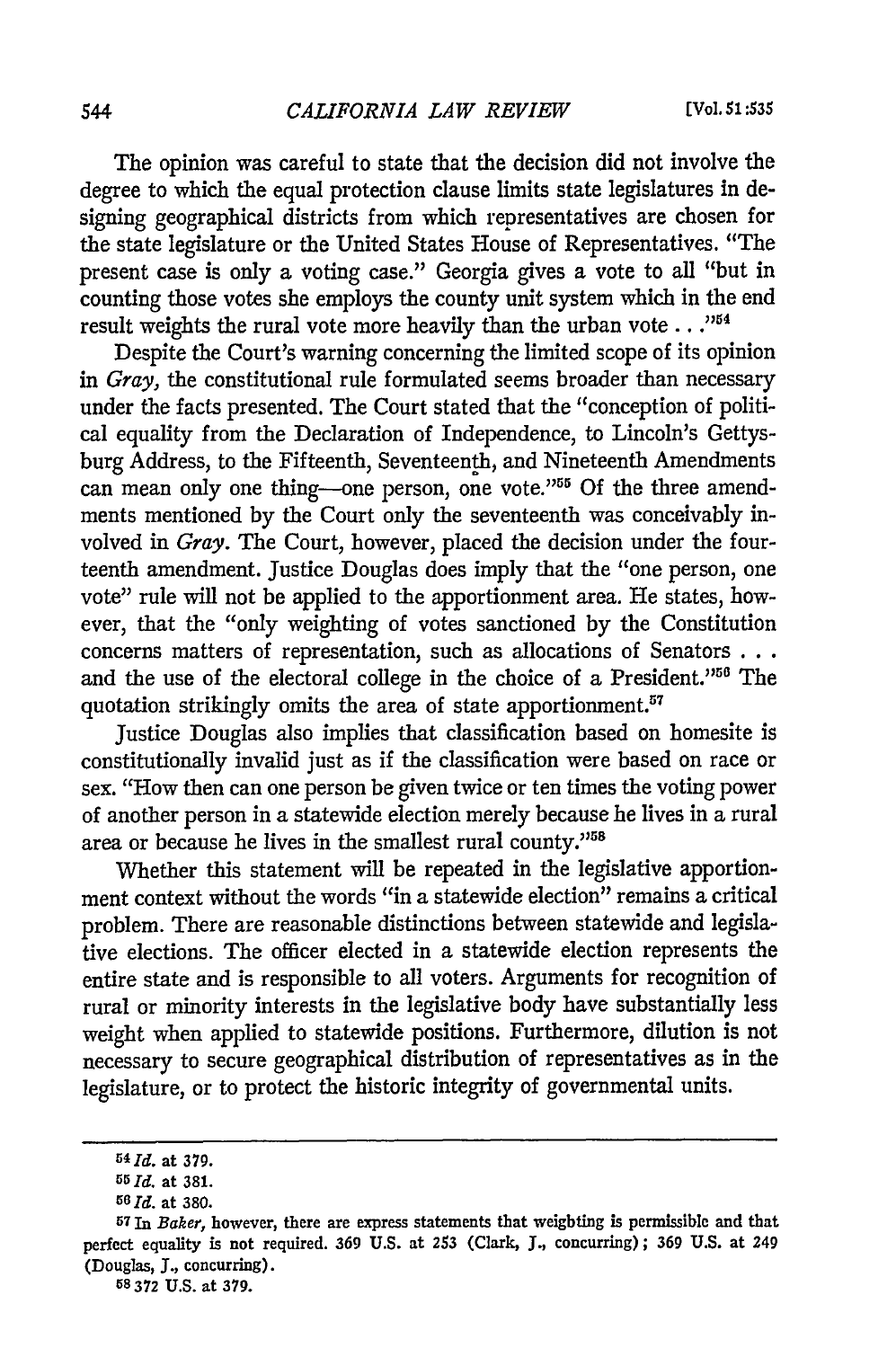Justice Harlan, the lone dissenter,<sup>59</sup> stated that justifications for the protection of rural voters applied in the *Gray* situation as well as in the legislative apportionment context.<sup>60</sup> Finding no authority for the "one person-one vote" rule, he felt the Court was avoiding the problem of standards left undecided in *Baker.* The majority saw no need to consider Georgia's interest in the unit system; the Court's strict rule prohibits deviations from political equality.<sup>61</sup>

The state's interest in weighting votes may well apply in both contexts, but the interest alleged to be injured is evidently different. The Court may well have balanced the interests involved, but as Justice Harlan implies, the opinion does not reflect careful particularization.

The traditional constitutional analysis would be to inquire whether there was a valid state purpose behind the legislation and whether the means used or classification employed was reasonably related to that purpose. To find that the unit system was not related to the legislative or electoral process, however, the Court would have to consider whether weighting of votes was proper. By suggesting that residence is analogous to race, the Court implied that the state's object was constitutionally impermissible. The ramifications of this implication and the scant historical precedent for the Court's "one person, one vote" rule would seem to warrant a more forthright analysis.<sup>62</sup>

Finally, many courts have invoked vague standards such as "invidious discrimination" or "rationality." These phrases have provided the framework within which courts have scrutinized legislative arrangements. Political equality is usually considered the starting point, and some variation from equality is permitted. The constitutional balance includes both the impact upon the individual's interests and the latitude given to the state to vary from equality. A number of cases illustrate this approach.

Upon remand, the three-judge district court in *Baker v. Carr*<sup>63</sup> was faced with two new reapportionment acts hastily enacted after the Supreme Court's decision.64 The Tennessee constitution requires that representation

<sup>59</sup> Justices Stewart and Clark wrote a brief concurrence emphasizing that the opinion did not involve the apportionment of state legislatures. *Id.* at 381. Justice Clark's statements in *Baker* that the Georgia unit system represented a rational scheme were not mentioned.

**<sup>6</sup>o Id.** at **382.**

**<sup>61</sup>** justice Harlan's interpretation of the majority's opinion as being applicable in an apportionment context may induce the majority to fulfill this belief. When asked about the meaning of a certain poem, Robert Browning is said to have replied, "I may not have meant it when it was written, but I mean it *now."*

**<sup>62</sup> See generally, Karst, Legislative Facts in Constitutional Litigation, 1960 SUPREME** COURT REV. 75 (Kurland ed.).

**<sup>63 206</sup>** F. Supp. 341 (M.D. Tenn. **1962).**

<sup>64</sup> The Supreme Court's decision was handed down on April **23, 1963. 369 U.S. 186.** The Tennessee legislature passed the apportionment acts on June **6, 1962** in a special session.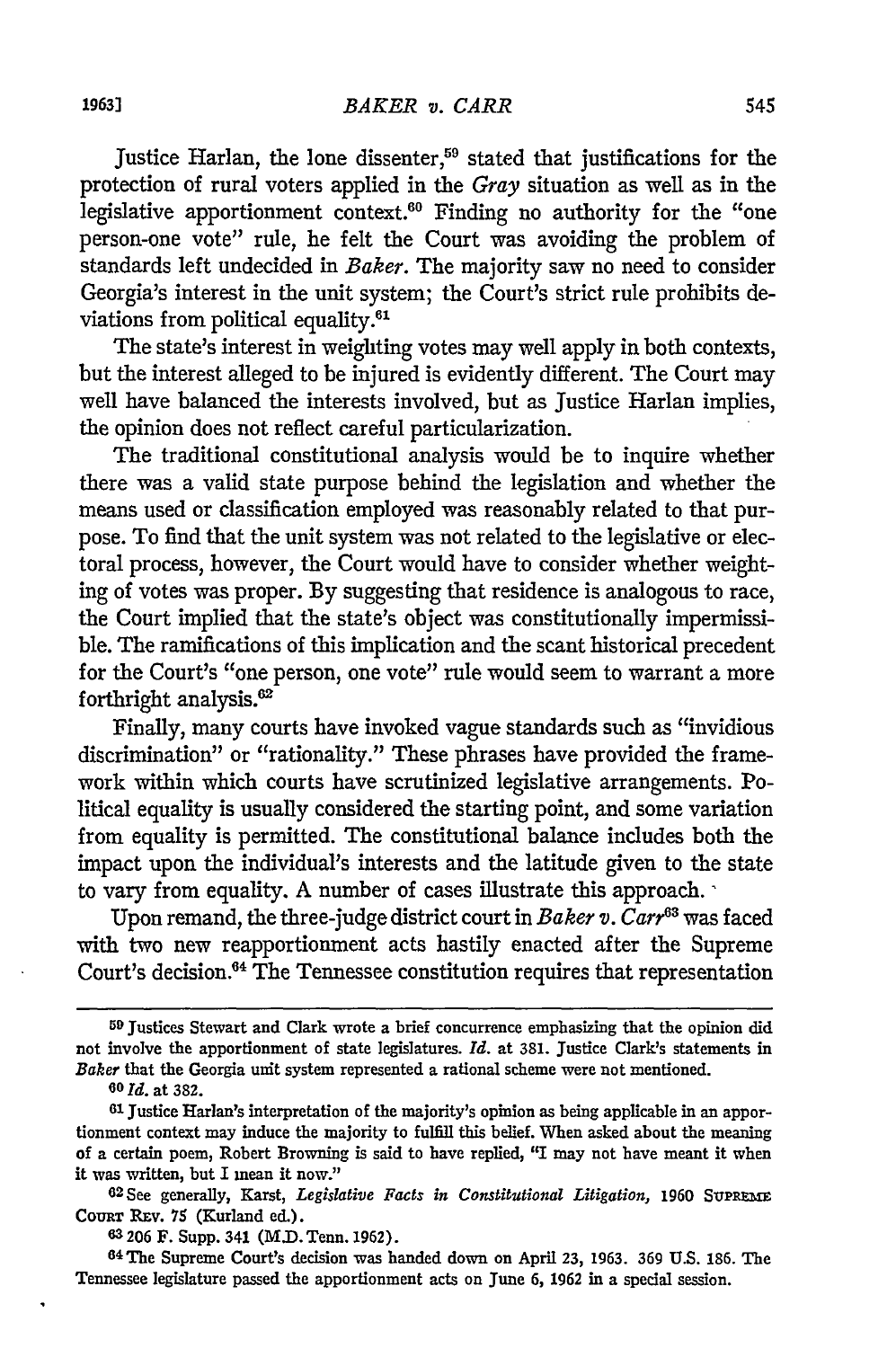in both houses be based upon population. The court, armed with the state's own standard, rejected the new senate apportionment plan and conditionally accepted the lower house scheme.<sup>65</sup>

One statute provided that representatives for the lower house were to be apportioned among the counties on the basis of population, but any county with two-thirds of a ratio would receive one representative.<sup>06</sup> The court held that giving a measure of protection to a less populous governmental unit was not invidious per se. The counties were found to be integral and historic subdivisions of the state's governmental structure which have substantial interests in the state's laws.<sup> $\sigma\bar{\tau}$ </sup> Thus, two related themes are expressed by the court: (1) governmental units may receive minimal representation because state laws affect them as units, and *(2)* historical patterns should be given some consideration in fashioning judicial standards.

The court, however, was not as tolerant with the senate reapportionment act. Thirty-three senatorial districts were established with no pretence of equality. Districts were not equal in area or population and there was great variation in the number of counties lumped together in the respective districts. One district contained 92,777 voters while another contained only 35,773. Furthermore, there was no uniformity among the rural or urban areas. One rural area had double the voting population of another rural area yet received no greater representation. Urban districts also varied in area and population.

The court held that at least one house should be based on the number of qualified voters without regard to any other factor. Thus, it refrained from fully enforcing the state standard. The court was unwilling, however, to perpetuate past evils by permitting malapportionment in one house. The two-thirds rule was held proper in one house *only* if the other house was based solely on population. Thus, if the two-thirds rule were maintained in the Tennessee House, the senate would have to be based solely upon population. Alternately, if the senate was apportioned on an equitable and rational basis not solely related to voting strength, the lower house must be apportioned upon population alone without regard to the two-thirds rule.<sup>68</sup>

**<sup>65</sup>**The court held that the Supreme Court in *Baker* ruled *sub silentio* that invidious discriminations were present in the 1901 statute which violated the equal protection clause. 206 F. Supp. at 345.

**<sup>66</sup>A** representative ratio is found **by** dividing the number of voters in the state **by** the number of seats to be filled. See note **38,** *supra.*

**<sup>67</sup> The** reapportionment of the lower house was held constitutional, but the court felt compelled to point out certain disparities. Two counties, given one representative because they contained a two-thirds ratio on the basis of total population, did not contain a two-thirds ratio based on their number of voters. Voting population was used for all other districts. The court apparently required a single population formula to be used throughout the state. **206** F. Supp. at 346, n.7.

**<sup>68</sup>** After setting guidelines, the court decided to give the legislature until 1963 to enact a fair apportionment scheme.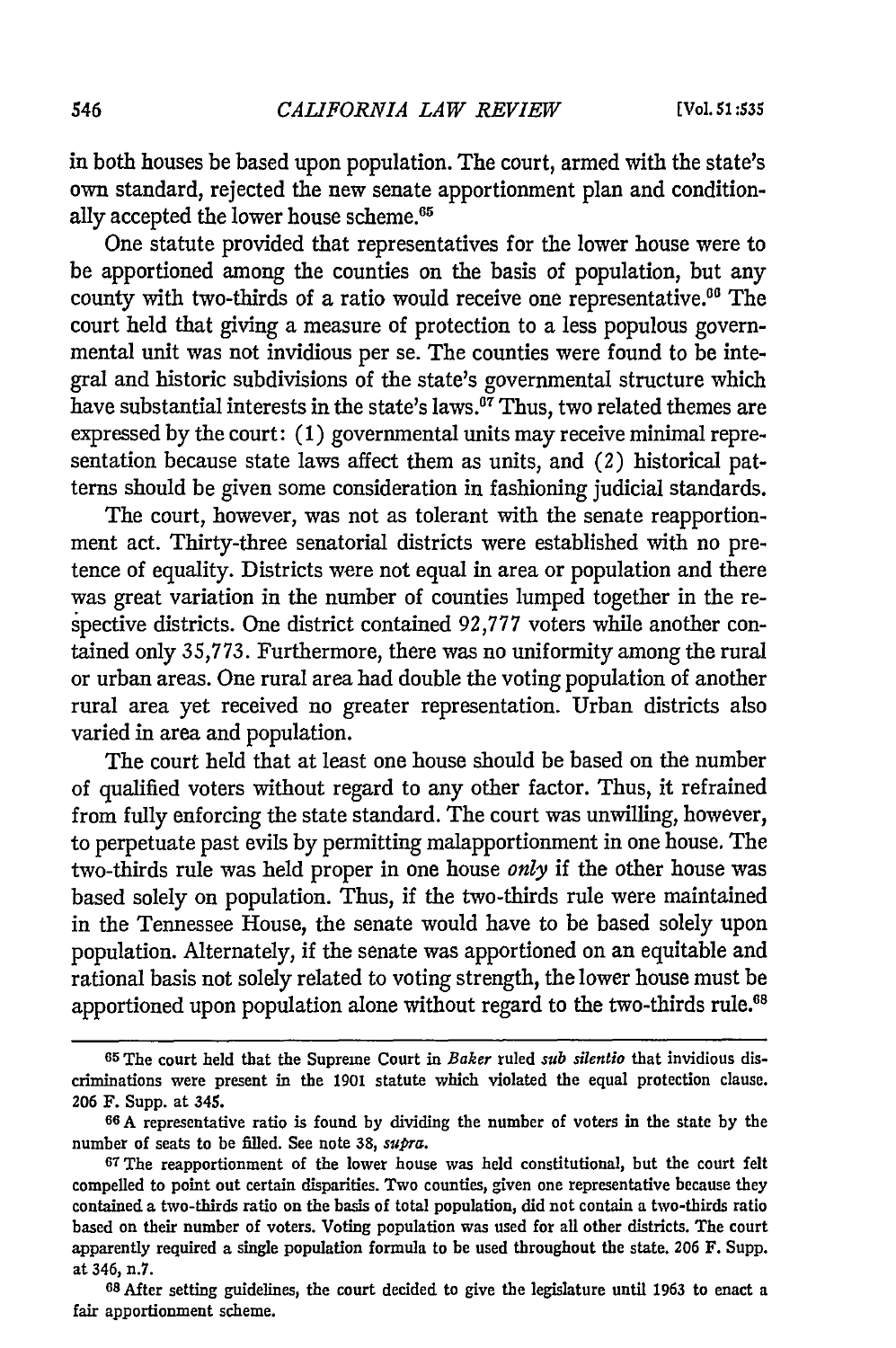The court's view that minorities can be protected without giving them majority power must be applauded. However, the court distressingly does not explain how its formula was derived. The test used is that "if a state legislative classification is wholly irrational and arbitrary, supported neither by the standard of the state nor any other standard, it is outside the permissible limits of the Fourteenth Amendment."<sup>69</sup> Although one can quarrel with the court's wording, it is sufficient to note that the test hardly explains the unique guidelines set by the court. Explanation seems especially necessary since the legislature had attempted a partial correction of the evils created by its past inaction.

Affirmative judicial action was also taken by a federal court in Oklahoma which declared that state's constitutional and statutory provisions "prospectively null and void and inoperative for all future elections."<sup>70</sup> The decision was followed by a supplemental order threatening judicial apportionment if the legislature did not apportion at the next general session.<sup>71</sup> As this article went to press the court carried out its threat and reapportioned the Oklahoma legislature.<sup>72</sup>

Oklahoma's constitution provides for a population standard and requires reapportionment every ten years. No changes had been made, however, since 1910. Disparities were as high as 14 to 1 in the lower house and 26 to 1 in the senate. A majority of the senate represented 26 per cent of the state's population. Nine senators represented 52 per cent of the population, and the other thirty-five senators represented 48 per cent of the population.<sup>73</sup>

The court in its 1962 decision set "positive guidelines" for legislative action. "Substantial numerical equality" was held to be required under the

**<sup>69</sup>206** F. Supp. at 344. **<sup>70</sup>**Moss v. Burkhart, **207** F. Supp. **885, 898** (W.D. Okla. **1962).**

The Oklahoma Supreme Court had held the **1961** Oklahoma House apportionment inconsistent with the state constitution but refused to enjoin elections under the system because disparities under the earlier statutes would be even greater. Jones v. Winters, **369 P.2d 135** (Okla. **1961).** The court later struck down the senate apportionment scheme and did enjoin the use of the scheme in subsequent elections. Reed v. State Elections Bd., **369 P.2d 156** (Okla. **1962).**

**<sup>71207</sup>** F. Supp. at **898-99.** The November **1962** election was held not to be a future election. Judge Rizley strongly dissented, arguing that the court could not confer *de Jacto* powers on the state legislature. Unconstitutional acts, he argued, must **be** void *ab initio.* See State *ex rel.* Tharel v. **Bd.** of County Comm'rs, **188** Okla. 184, **107 P.2d** 542 (1940). See also Norton v. Shelby County, **118 U.S.** 425 (1886). He also found no reason to believe that the legislature would reapportion. **207** F. Supp. at **899-904.** <sup>7</sup> <sup>2</sup>Associated Press No. A162KO. The court reached its decision "with reluctance." It

apparently considered inadequate two plans the legislature had proposed. The court's plan is to become effective prior to the 1964 elections. Rural interests promised they would appeal the decision. *Ibid.*

**<sup>73</sup>**At press time the effect the court's plan will have is not known. Apparently the court reapportioned strictly on the basis of population. Associated Press No. A162KO.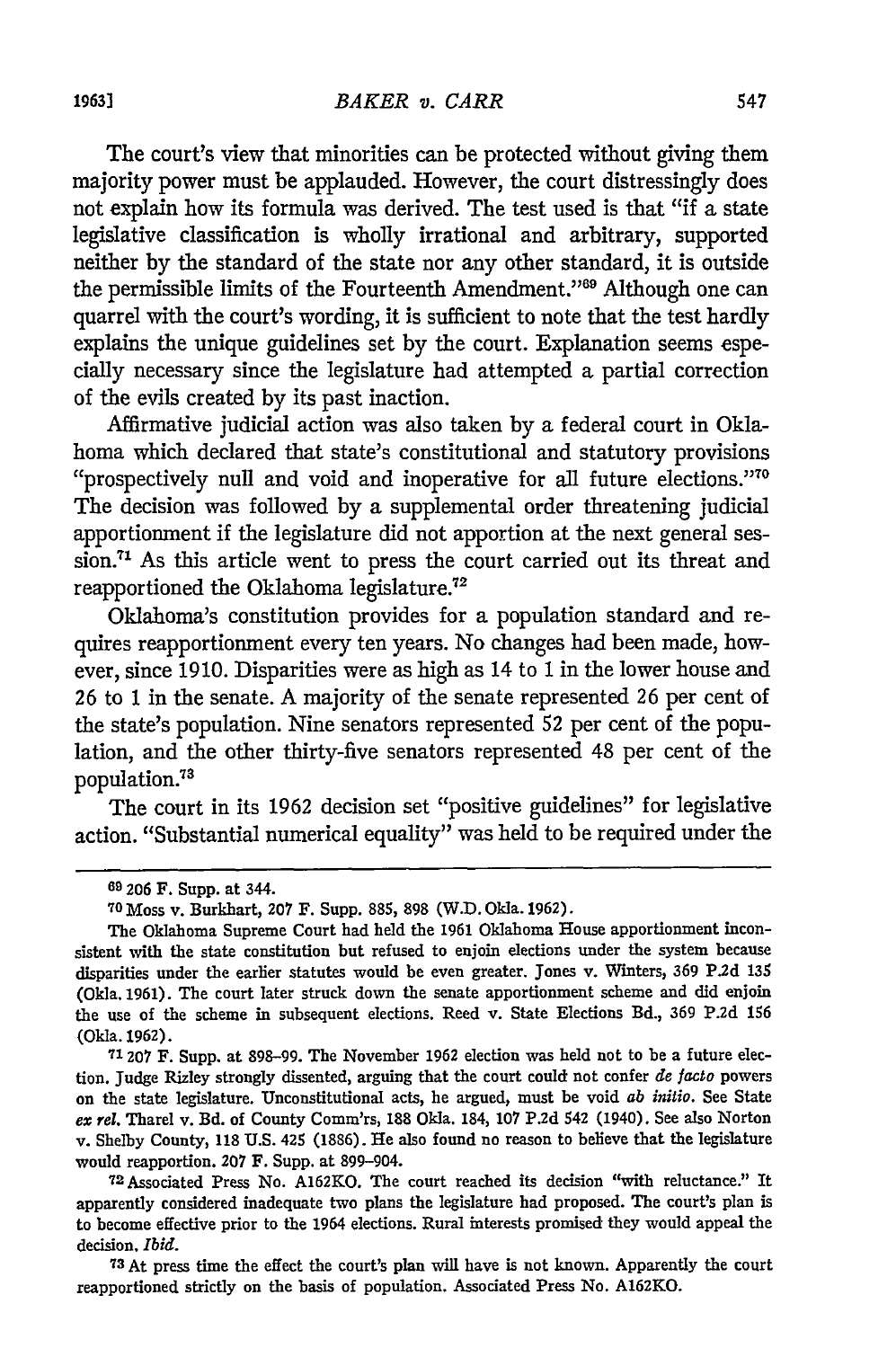United States Constitution. The "suffrage right of the individual is, and must be, the keystone—the common denominator, of self government."<sup>74</sup> Other factors could be considered but none could overcome the basic principle of an individual's right to cast an "effective" ballot .The ultimate test used by the court, however, was hardly illuminating. It held that substantial equality would be approximately that voting power which is consistent with the Oklahoma and federal constitutions.

Another ambitious district court has prescribed its own apportionment scheme.75 The Alabama constitution requires that a population standard be used for legislative apportionment **. 7** The court initially held that representation in both houses had to be based upon population but withheld final relief. The state legislature, responding to the court's warning, voted to submit a proposed constitutional amendment to the voters and also passed a "stand-by" plan which would become effective should the voters defeat the amendment. Neither alternative, however, was to go into effect until 1966. The proposed amendment reduced the proportion of the population represented by the majority of the state senate from 25 per cent to 19 per cent. The scheme for the lower house adopted the present *105* man ceiling on representatives and required that one representative be elected from each county. Under the statutory scheme, 27.6 per cent of the population could control the senate.

Both the proposed constitutional amendment and the statutory alternative were held unconstitutional.<sup>77</sup> Furt<sup>h</sup>-ermore, the court held that there was no reason to postpone enjoyment of plaintiff's rights until 1966. Since the acts were passed in April 1962, however, the legislature could reasonably have decided that the November election was too soon to place the amendment before the voters. The members of both houses of the Alabama legislature are elected for four-year terms; 78 the next election would be held in 1966.

Four days after it struck down the alternative plans, the court, to avoid harmful delay, issued its own apportionment scheme, combining parts of the proposed constitutional amendment and the alternative plan.<sup>79</sup> It set the number of representatives for each county, adopting the scheme provided in the proposed amendment, and specified the composition of the senate districts, adopting the scheme in the statutory alternative. The court

**<sup>74 207</sup> F.** Supp. **at 893. <sup>75</sup>**Sims v. Frink, **205 F.** Supp. **245 (M.D.** Ala. **1962).**

**<sup>76</sup> ALA.** CONST. **art. IX,** § **198.**

**<sup>77</sup> SiMs v. Frink, 208 F. Supp. 431 (M.D.Ala. 1962),** *prob. juris. noted,* **31 U.S.L.Wzx** 3404 (U.S. June 11, 1963) (Nos. 508, 540).<br><sup>78</sup> ALA. CONST. art. IV, § 46.<br><sup>79</sup> Sims v. Frink, Civil Action No. 1744–N (M.D. Ala. decree filed July 25, 1962), *prob.* 

*juris. noted,* **31 U.S.L. W=** 3404 **(U.S. June 11, 1963) (No. 610).**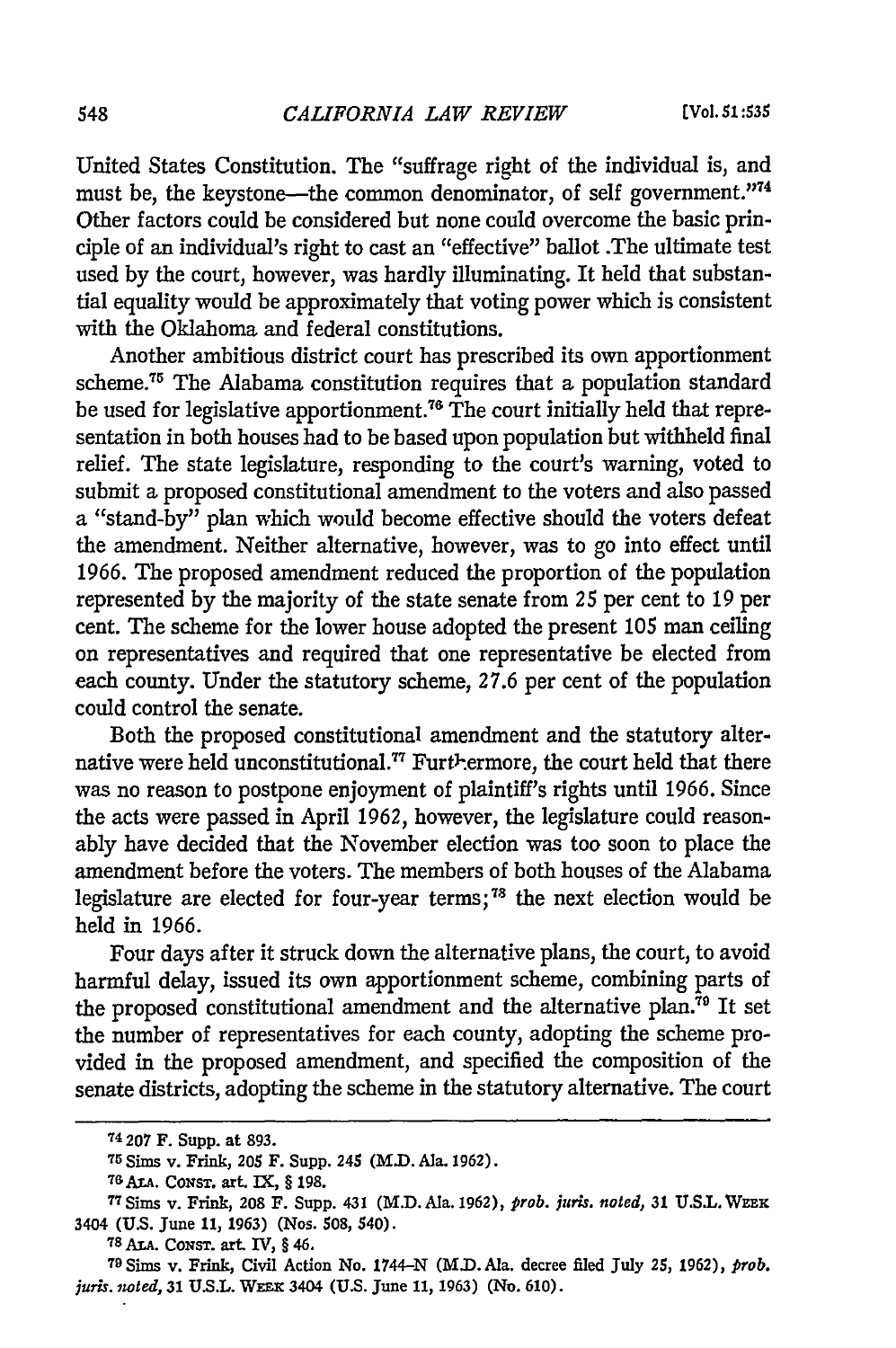noted, however, that its extraordinary action was only temporary and called upon the legislature to enact "permanent" legislation. The court could not have been too enamored of its scheme since it had invalidated in toto the proposed amendment and statutory alternative from which its plan was taken.<sup>80</sup>

Even in *de jure* situations, where the legislative apportionment complies with state law, courts have had little difficulty striking down arbitrary schemes. In *Toombs v. Fortson*<sup>81</sup> Georgia's legislative apportionment scheme and the statutory system for the election of state senators **by** rota-

The apportionment of the Vermont lower house was not challenged although the disparities are glaring. Districts vary from a scant 38 persons to 33,115 persons. The majority of representatives are controlled **by 11.6%** of the population. Goldberg, *The Statistics of Malapportionment,* **72** *Ymi* L.J. **90, 101 (1962).**

A district court in Wisconsin found discrimination in that state's legislative and congressional districts because of the state's failure to apportion after the **1960** census. Wisconsin v. Zimmerman, *supra.* Relief was postponed, however, because of the close proximity of the primary and general elections. The court advised the plaintiff that he could 'bring suit again if the legislature failed to reapportion in the 1963 session.

The Wisconsin constitution requires reapportionment after each census on the basis of the "number of inhabitants." Wis. CoNsT. art. IV, § **3.** The constitution limits the legislature to **100** assemblymen and thirty-three senators. The smallest fifty-one assembly districts have 40% of the population and the smallest seventeen senate districts have 42.5% of the population. The court would not characterize the scheme as invidious, but did say it was discriminatory. Yet, the dismissal seems based upon equitable considerations rather than on the merits. The court held that plaintiff had not presented a case for equitable relief. Other courts have employed this technique to postpone a determination of the merits pending elections or possible legislative action. See Lisco v. McNichols, 208 F. Supp. 471 **(D. Colo. 1962);** Lein v. Sathre, 205 F. Supp. 536 **(D.N.D. 1962).**

In Thigpen v. Meyers, *supra,* judicial intervention was also stayed. The Washington constitution requires apportionment every ten years "according to number of inhabitants." WAsH. CoNsr. art. **11,** § **3.** No legislative action has been taken to implement the constitutional standard since **1901.**

Ninety-nine representatives and forty-nine senators are elected from forty-nine districts. Twenty-eight districts, containing **38%** of the total population, are represented **by** a majority of the representatives in the lower house. Twenty-five districts, containing **35.6%** of the population, elect a majority of the state senate. The disparity is almost 5 to **1** in the house and over 7 to **1** in the senate. The court held that disparities of such a "striking" nature were sufficient to overcome the presumption of constitutionality. The legislative scheme must be revised, but the court deferred action to afford the new legislature an opportunity to correct existing disparities.

**81205** F. Supp. 248 **(N.D.** Ga. **1962).**

<sup>80</sup> More restrained courts have stayed judicial intervention pending possible legislative apportionment. See, *e.g.,* Mikell v. Rousseau, **123** Vt. 139, 183 A.2d 817 **(1962);** Thigpen v. Meyers, 211 F. Supp. **826** (W.D. Wash. 1962); Wisconsin v. Zimmerman, **209** F. Supp. 183 (W.D. Wis. 1962).

The Vermont constitution limits the number of senators to 30, yet permits each of its 14 counties to elect one senator. While one senator represents 18,606 voters another represents only **2,927.** A majority of the senate is elected **by** 47% of the population. As time remained for the legislature to perform its duty to reapportion, the court in *Mikell* retained jurisdiction pending such action.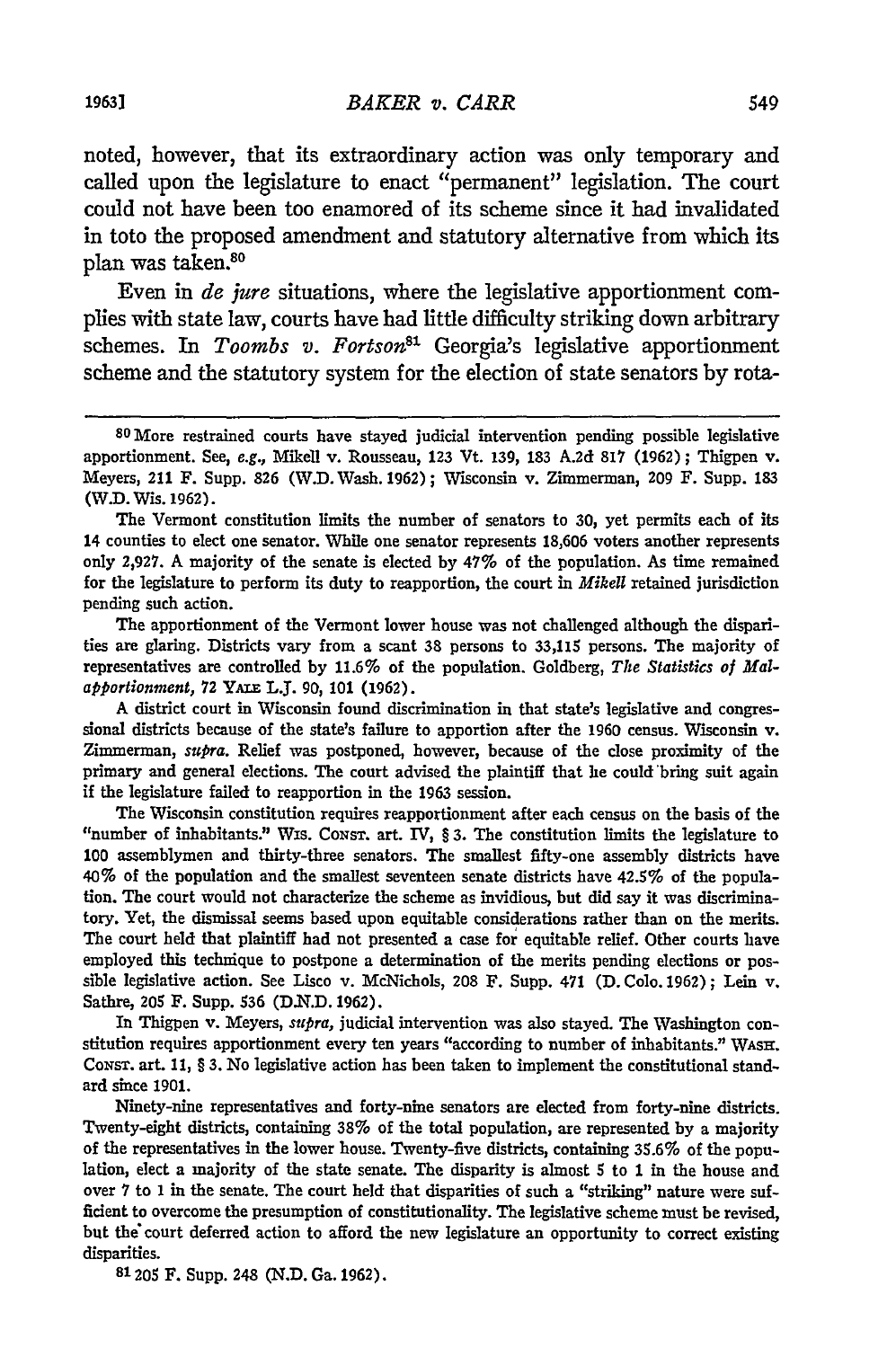tion were struck down as invidious. With two exceptions, senatorial districts consist of three contiguous counties.<sup>82</sup> Candidates for senator are elected in party primaries by each county in rotation $63$  and only voters in the candidate's county may vote in the primary. Senators cannot succeed themselves nor can a succeeding senator be from the same county as his predecessor. Thus, voters in two of the three counties cannot vote for candidates who would represent the senate district in which they reside. **Al**though the system is strictly a nominating procedure, the court noted that nomination in a Georgia Democratic primary is tantamount to election.

No uniformity in size or population existed among the fifty-four senatorial districts, and the disparity was as high as 40 to 1. The twenty-eight least populous senate districts elected a majority of the fifty-four senators while **55** per cent of the voters elected only twelve senators. The result of rotation in 1962 would be that 6 per cent of the voters could elect a majority of the senate.

The scheme in the Georgia House of Representatives was not much better. A 3-2-1 formula had been used by which the eight most populous counties received three representatives each, the thirty next largest recived two representatives, and the remaining 121 counties received one representative each. The counties vary in population from sparce Echols, with 1,876 voters, to populous Fulton County, with **556,326** voters. Representatives of the 103 least populous counties, containing **22.5** per cent of the population, have a constitutional majority in the lower house.

Faced with such great disparities, the court struck down the apportionment schemes of both houses. It held that at least one house must be based upon population. However, unlike Tennessee, the Georgia constitution does not express a population standard.

The court did not explain why the precise result was reached but did set out four considerations used in reaching it. First, is there a rational state policy? The court held that no evidence was presented to enable it to find that a policy exists which would justify disparities as great as 98 to 1. Although the state may feel that political realities constitute a rational basis, the court did not consider this possibility. The court even attempted to speculate in order to find a rational policy, but it could only find a reluctance on the part of those with disproportionate power to surrender their advantage.84

**<sup>82</sup> The** most populous county, Fulton, is an individual district, and Chatham County is joined with one other county to form a district. **205** F. Supp. at **250.**

**<sup>83</sup> GA.** CODE **ANN.** § 47-102.1 (Supp. **1961).** <sup>8</sup> <sup>4</sup> Toombs v. Fortson, **205** F. Supp. 248, 254 **(N.D.** Ga. **1962).** This approach, often employed in reviewing economic legislation, seems more permissive than the "rationality" approach advocated **by** justice Clark in Baker. Justice Clark's approach would place the burden upon the state to demonstrate that the disparities were justified **by** a rational plan.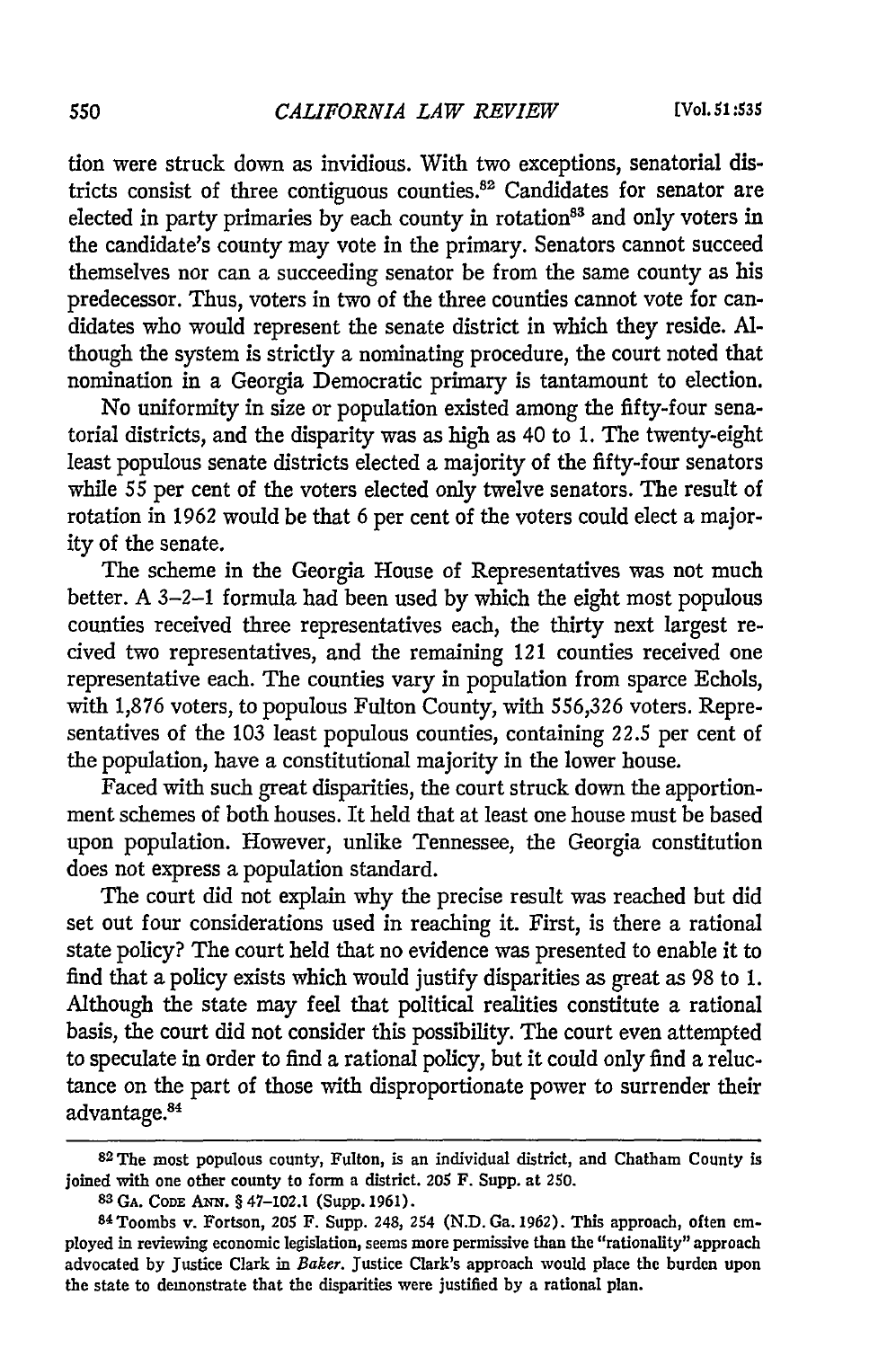Second, is the scheme arbitrary? This question seems indistinguishable from the first, and the court admitted that a scheme is arbitrary if it is not related to a rational policy.

Third, does the scheme have a historical basis? The 3-2-1 formula had been employed since 1868, and reapportionment on that basis had been achieved every ten years. The court, however, decided that there was no reason to continue a scheme *merely* because it had a historical basis, especially when population shifts have destroyed any rationality the system once may have had. Evidently, the court treated the existence of a historical basis for the scheme as a consideration to be used in determining rationality and not as a separate factor.

Fourth, are there political remedies available? Georgia provided neither initiative nor referendum. Even if these remedies had been available, it is doubtful that the decision would have been different.<sup>85</sup>

Thus, rationality seems to be the court's only test. Significantly, the court felt the scheme offended "fundamental political concepts inherent in a republican form of government."<sup>86</sup> The difficulties of stretching equal protection to provide the necessary standards seems to have been recognized. As far as standards are concerned, however, the court informs us only that a disparity of 98 to 1 is "so excessive as to be invidious."87

As Justice Frankfurter admonished in *Baker,* "One cannot speak of 'debasement' or 'dilution' of the value of the vote until there is first defined a standard of reference as to what a vote should be worth."88 Recognizing that there must be some basis from which deviation from equality can be measured,<sup>89</sup> the post-Baker courts have attempted to establish "substantial numerical equality" as a general norm.<sup>90</sup> The *Toombs* court and others have used voter equality as the starting point of their analysis even though the articulation of the standard is not always clear.

The sources of this standard are shadowy and explanations, as *Gray v.* Sanders<sup>91</sup> has shown, lead to generalized statements of equality found in historical documents. Traditional ideals of representative democracy and government by consent can be marshalled to defend the standard, but, as

**<sup>85</sup>** See notes 107-18 *infra* and accompanying text.

**<sup>86</sup>**Toombs v. Fortson, *supra* note 84, at **256.**

<sup>87</sup>*Ibid.* After *Toorbs* was decided, a new apportionment law for the state senate was signed into law on October **5,** 1962. The 54 districts now vary from 57,000 persons to 82,000, and the nine most populous counties containing 43% of the population elect 40% of the senators. Brief for the United States as Amicus Curiae, p.49, n.23, Gray v. Sanders, **372 U.S. 368** (1962).

**<sup>88</sup>** 369 **U.S.** at **300** (dissenting opinion).

**<sup>89</sup>ld.** at **299.**

**<sup>90</sup> R.g.,** Moss v. Burkbart, **207** F. Supp. **885** (W.D. Okla. 1962).

**<sup>91372</sup> U.S. 368 (1962).**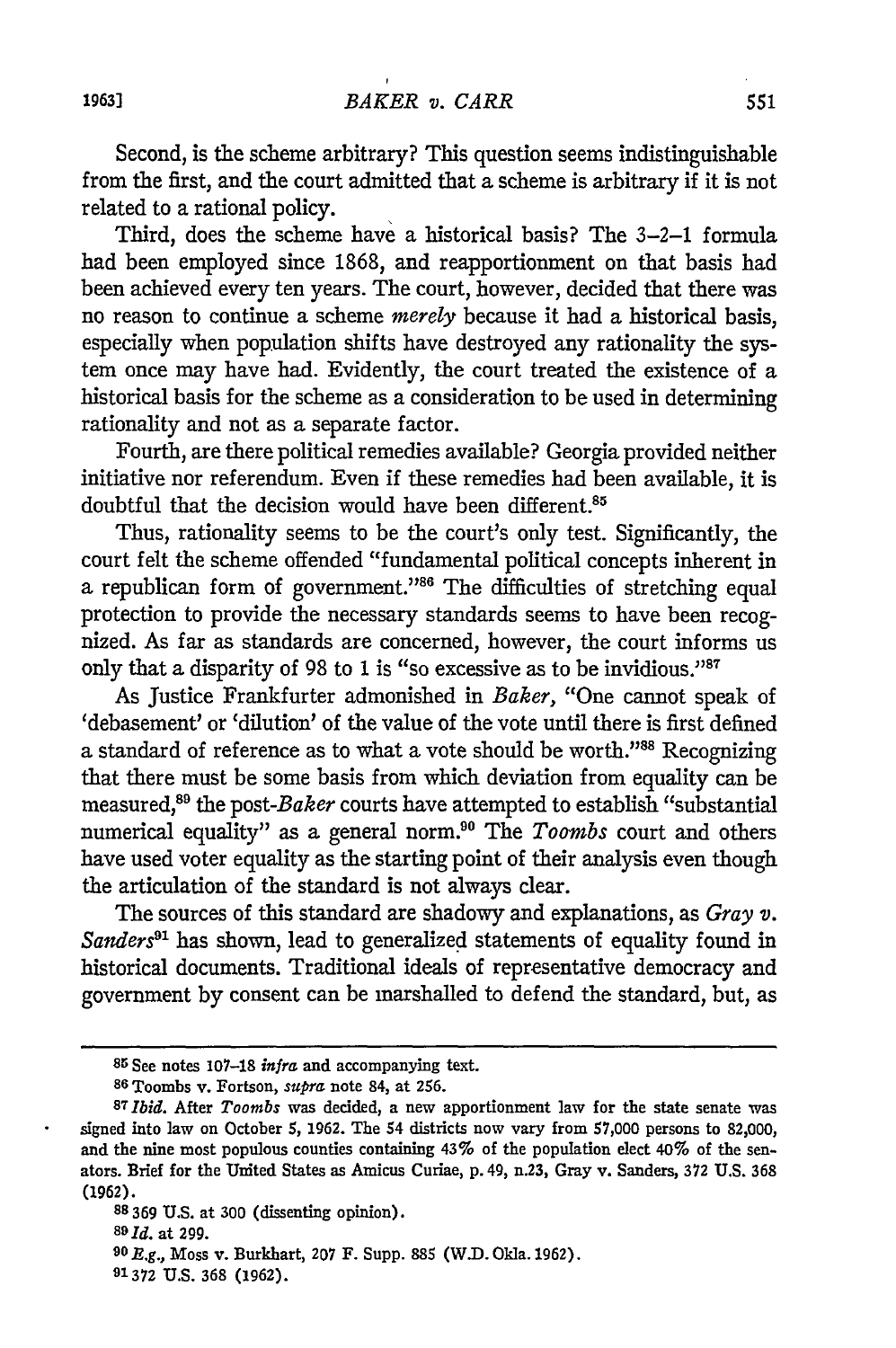Justice Frankfurter pointed out, there has been considerable indifference to political equality in the apportionment area. Long indifference to what are generally conceded to be fundamental rights, however, may actually induce judicial action, as *Brown v. Board of Education*<sup>92</sup> demonstrates.

The use of history in the segregation cases can be usefully contrasted with the approach taken in *Baker* and Gray. In *Brown* reargument had primarily been directed to the historical circumstances surrounding the adoption of the fourteenth amendment in 1868. Chief Justice Warren found, however, that although history cast some light upon the problem, the sources were inconclusive.<sup>93</sup> Furthermore, the clock would not be turned back to

1868 when the Amendment was adopted, or even to 1896 when *Plessy v. Ferguson* was decided. We must consider public education in the light of its full development and its present place in American life throughout the Nation. Only in this way can it be determined if segregation in public schools deprives these plaintiffs of equal protection of the laws.<sup>94</sup>

Thus, the Court decided to start afresh and founded its decision on a review of considerations existing in the mid-twentieth century.

Similarly, the Court in *Baker and Gray* could have viewed the problem as an analysis of the impact of malapportionment upon democratic processes. Indeed, history seems even less helpful in the apportionment area than in the segregation field. Nevertheless, the Court in *Gray* indicated that it will wrap this new development of substantive protection in the shadowy blanket of history. The result in *Brown,* however, was probably more predictable than that in *Baker,* especially in the light of prior cases. Furthermore, the Court's reliance on history in *Gray* may be a factor of the sharp split on the Court and the novelty of the issues and remedies involved.95

Irrespective of the problems of origin involved in a standard of "substantial numerical equality," this vague standard will probably carry the day. The success of the states in avoiding numerical equality will depend upon their ability to present evidence of the rationality of non-population considerations. This, in turn, will depend upon the interests considered relevant by the courts.

**<sup>92347</sup> U.S.** 483 (1954).

*<sup>9</sup> <sup>3</sup>***Id.** at 489.

*<sup>94</sup> Id.* at 492–93.<br><sup>95</sup> The brevity of the opinion in *Gray* and the brisk reference to the sources of the Court's rule of equality is reminiscent of a comment made about *Brown v. Board of Education.* "[T]he less said, the less chance of internal disagreement. By the same token, it was wise to present as small a target as possible to marksmen on the outside." Bickel, *The Original Understanding and the Segregation Decision,* 69 HAzv. L. REV. **1,** 2 **(1955).**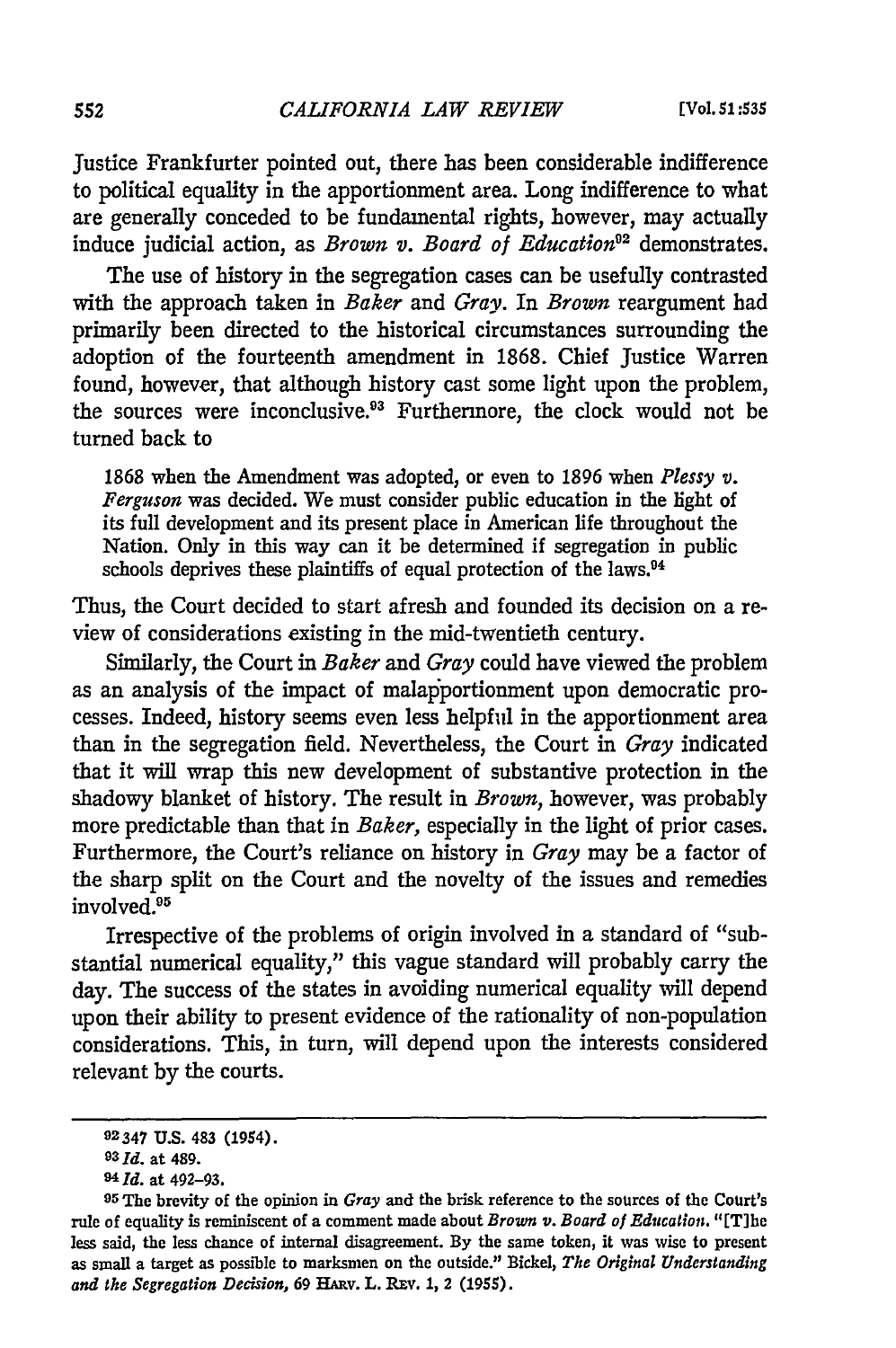#### *In*

### **THE INTERESTS AT STAKE**

Where a justification for varying from a population standard is presented, the court must inquire into the reasonableness of the classification used as well as the purposes of the scheme. The plaintiff's interests must be weighed against the interests of the state. At present the composition of both sides of the balance is unclear.

## *A. The Voter's Interest*

The voter claims that all voters in the state must be treated alike and that he must be given equal, or at least fair, representation in the state legislature. The right to vote and the right to have each ballot counted undiluted by fraud<sup>86</sup> have been recognized. The right to have a vote count as much as any other vote, in legislative elections, is not yet established.

The touchstone of the voter's claim is really the principle that one man equals one vote. Although the principle enunciated in *Gray* was limited to statewide elections, the opinion suggests that voter equality will at least be the starting point of analysis in apportionment cases.

While it has been argued that alleged malapportionment actually involves injury to a group of voters who claim that their rightful political influence has been arbitrarily diluted,<sup>97</sup> the courts have thus far treated the cases as involving individual claims of deprivation of political influence.<sup>98</sup> The voter claims that his vote is diluted by an irrational state classification. He probably does not represent all of the voters within the injured group, since some of them may favor the existing situation on political or philosophical grounds. Admittedly, voters in these suits are speaking for voters in areas which receive scant representation in the state legislature, but the discrimination affects each voter, just as surely as if racial lines had been drawn. The injury to Negroes caused **by** discriminatory voter qualification test is a personal one, even though the general aim of a voter drive might be to secure substantial representation for the whole Negro population. The individual's claim should not be weakened because a larger goal is also being sought. The parallel rests, however, on the debatable

*<sup>9</sup>GEx parte* Siebold, **100 U.S. 371 (1879).** <sup>9</sup> <sup>7</sup> Baker v. Carr, **369 U.S. 186, 298-300 (1962)** (Frankfurter, **J.,** dissenting); see also Neal, *Baker v. Carr: Politics in Search of Law*, 1962 SUPREME COURT REV. 252, 274.

**<sup>98</sup> One** court has denied relief on standing grounds. League of Nebraska Municipalities v. Marsh, **209** F. Supp. **189 (D.** Neb. **1962).** The court held that mayors acting in their official capacity, a state labor council, and an organization composed of **Y2** of the state's incorporated municipalities had no standing because they were neither voters nor agents of voters.

Two courts have denied injunctive relief because no irreparable harm was shown. Valenti v. Dempsey, 211 F. Supp. **911 (D.** Conn. **1962) ;** Sincock v. Terry, 210 F. Supp. **396 (D.** Del. **1962).**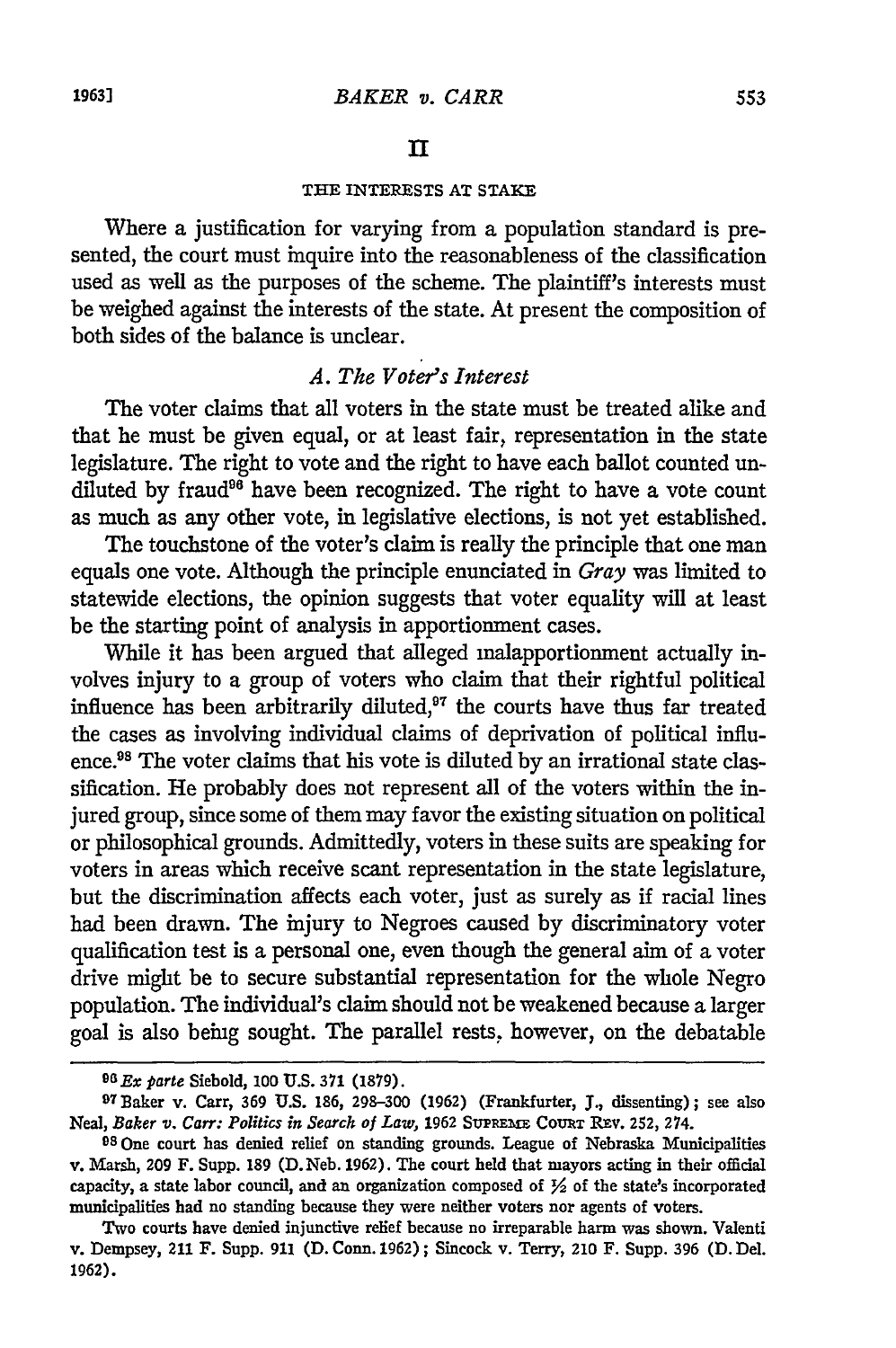assumption that racial classification and residence are analogous. As mentioned above,<sup>99</sup> *Gray* hinted that such an assumption will be made.

The existence of an individual interest in voter equality bears on the problem of political remedies. Justice Clark, in *Baker,* felt that he "would not consider intervention by the Court into so delicate a field if there were any other relief available to the people of Tennessee."100

*In W.M.C.A., Inc. v. Simon,"'0* plaintiffs challenged the minimum representation given to all but one of New York's counties in both houses of the legislature.<sup>102</sup> New York provides a means of political change by way of a constitutional convention.<sup>103</sup> New Yorkers, however, declined to call a convention in 1957. Although 36.9 per cent of the state's population could control the state senate, the court upheld the scheme, holding that it did not treat urban and rural areas differently. The assembly was held to be based "substantially" on population even though the disparity was as high as 13 to 1.

Although other considerations were involved,<sup>104</sup> the existence of a polit-

**1 <sup>0</sup> <sup>2</sup>**New York's senatorial districts are combinations of counties or parts of counties which should approximate a ratio found by dividing the state's population by fifty, the minimum number of senate seats. The total number of seats is increased from fifty when any county is entitled to more than three representatives. No county can have four or more senators unless it has a full representative ratio for each member. Each district is required to be compact in area and to contain approximately equal numbers of voters.

**10** N.Y. CONST. art. **19,** § *2.*

**104** First, the court deferred to a historical policy which provided for county representation. Although some representation might be historically justified, the question remains whether the small counties elect a disproportionate number of assemblymen. Furthermore, this historical pattern has no application to New York's senatorial districts, since they are composed of more than one county or parts of counties.

Second, the court found no geographical discrimination. It was proper, the court found, to diffuse political initiative between thinly populated and populous areas. **A** strict population standard would increase the size of the assembly and hamper debate. If districts were enlarged, contact between legislators and their constituents would be impaired.

Basic to the court's decision was the fear that populous New York City would control the legislature and would not be sympathetic to the problems and needs of the remainder of the state. judge Ryan, concurring, stated that **3%** of the state's area would dominate the rest of the state if a population standard were to be used. **208** F. Supp. at 384 (Ryan, *J.,* concurring). Surely though, "area" does not dominate. That an area is not represented, or is underrepresented, should only **be** relevant **if** the people residing in that area have specific needs which are not being attended to **by** the legislature. Undoubtedly, however, courts use "area" as **a** symbol behind which other interests are protected, such as farming or lumbering interests. Yet, it is precisely these interests that are usually represented **by** powerful and **well** organized lobbies.

**<sup>99</sup>** See note 58 *supra* and accompanying text.

**<sup>100</sup>**Baker v. Carr, *supra* note 97, at 258-59 (Clark, **J.,** concurring).

**<sup>101</sup>**208 F. Supp. 368 **(S.D.N.Y.** 1962), *prob. jnris, noted,* 31 **U.S.L.** WEEK 3404 **(U.S.** June **11,** 1963) (No. 460). The court had dismissed the case earlier, but the Supreme Court remanded in light of its decision in *Baker.* 202 F. Supp. 741 (S.D.N.Y. 1962), *vacated and remanded,* 370 **U.S.** 190 (1962).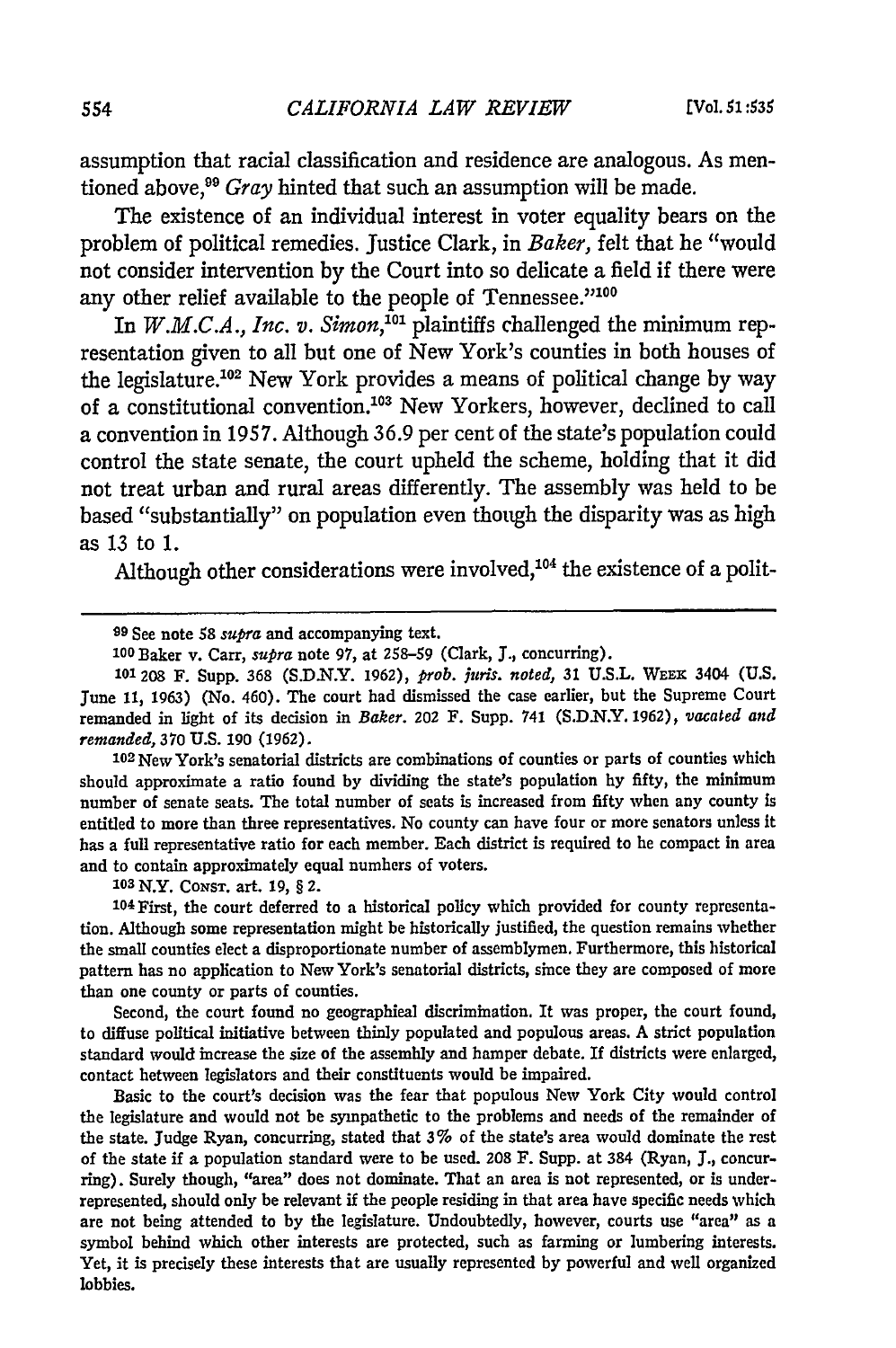ical remedy was, perhaps, critical to the court's decision. The court noted that the electorate had voted in 1957 against calling a constitutional convention, even though the six counties represented by the plaintiffs contained 56 per cent of the state's population. It also stated that the ten most populous counties could control a constitutional convention. Although voters were not voting specifically on apportionment, the vote was "heralded as an issue of apportionment."<sup>105</sup> Nevertheless, the voters were not voting on a specific plan or districting scheme. Furthermore, the court seems caught in the web of statistics. It is very doubtful that every voter in the six counties voted, or, if they did, whether they voted for the convention. If the present scheme favors one political party, as can be expected, members of the favored party residing in disfavored counties may not want the system altered. Notably, one district court has used the existence of a political remedy and its defeat at the polls to justify judicial action.<sup>108</sup>

In Michigan, the voters, by referendum, had frozen senatorial districts by approving a scheme which included no provision for subsequent alterations based on population changes. In contrast to *W.M.C.A.,* the Michigan Supreme Court struck down<sup>107</sup> the state's senate apportionment scheme even though a political remedy existed and had, in fact, been exercised. The court, because it was a state court, may have felt less restrained than the federal court in New York. The partisan attitude of the Michigan judges $^{108}$ and the approaching election may also have been relevant.

It is doubtful that the Supreme Court will subscribe to Justice Clark's suggestion. First, although the presence of other remedies may have equitable implications, it does not remove numerical disparities present in a state. If these disparities are deemed to violate protected interests, how can the Court deny relief? Even if the presence of remedies is made part of the constitutional balance, it seems unrelated to the rights allegedly infringed.

Second, twenty states presently have provisions for the passage of legislation by the initiative or referendum. These states would not be subject to the implications of *Baker* if the political remedy consideration were to be adopted. Other states may be willing to adopt such measures specifically to avoid *Baker.* Even so, the Court would have to determine whether the devices themselves were tainted with malapportionment. Furthermore, the referendum alone is not sufficient where the legislature submits the issue to the electorate.  $\!\!^{109}$ 

**<sup>105 208</sup>** F. Supp. at **378.**

**<sup>106</sup>**Moss v. Burkhart, **207** F. Supp. **889** (W.D. Okla. **1962).**

<sup>1</sup> <sup>0</sup> T Scholle v. Hare, **367** Mich. **176, 116** N.W.2d **350 (1962).**

<sup>108</sup> See note 36 supra.

<sup>109</sup> A referendum asking whether a constitutional convention should convene was overwhelmingly approved in a 1950 general election in Maryland, 200,000 to **70,000.** Bills to make the proposal operative, however, were tabled at the next session of the Maryland General Assembly.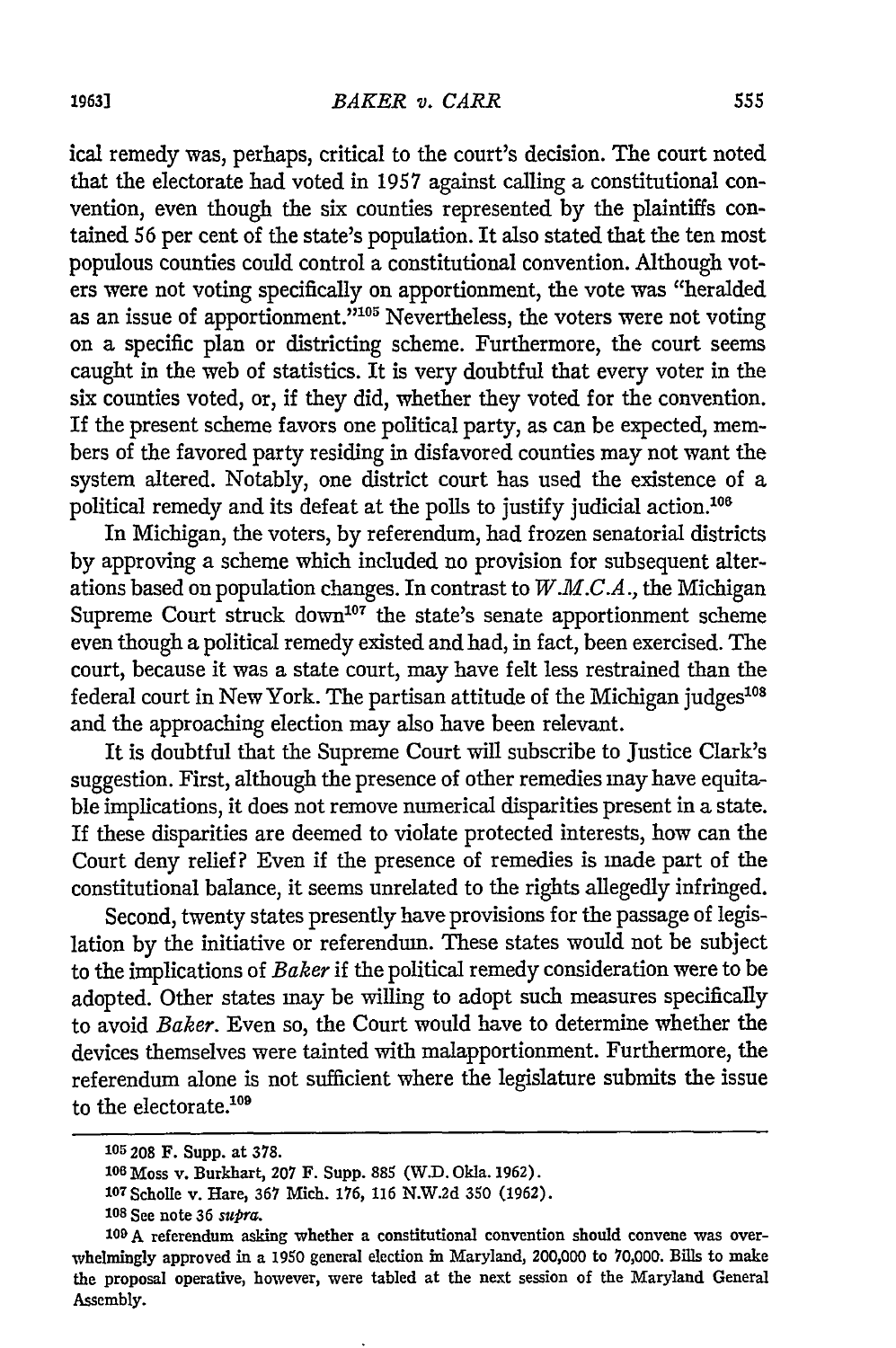The problems are compounded by the apparent inadequacy of the referendum and initiative. As pointed out above, Michigan voters adopted a scheme which caused great disparities. The Constitution, of course, protects minorities as well as majorities. Thus, even though a particular scheme may be adopted by the majority of voters, an injured minority can challenge the measure. Perhaps this consideration is irrelevant where plaintiffs claim that the majority of voters are not given their fair voting power, but it seems unfair to penalize voters in populous counties because residents of the same counties may have voted against reapportionment. The question, except in class actions, is still whether the rights of the plaintiff as an individual have been infringed.

A number of courts apparently have treated the problem in this manner. An Oklahoma district court, noting that previous initiative measures had been defeated at the polls, asserted that the rights claimed by plaintiffs could not "be made to depend upon the will of the majority."<sup>110</sup> A district court in Washington refused to decline jurisdiction where the voters had defeated an initiative measure designed to reapportion the legislature according to population in the November 1962 general election. Repeating the phrase quoted above, the court proffered that some voters may have favored reapportionment but either did not understand the initiative proposal or disagreed with the particular method proposed.<sup>111</sup> The court realized, however, that the existence of a political remedy was irrelevant to its decision.

Initiative measures have failed on various legal and political grounds. A Massachusetts court declared that the initiative and referendum were not applicable to the creation of state senatorial and represeptative districts.<sup>112</sup> The Missouri Supreme Court nullified an apportionment by initiative.<sup>113</sup> The failure in California in 1948 to secure reapportionment by initiative shows that some urban interests favor inaction or reapportionment. Four of the most populous counties voted against reapportionment by two to one margins and Los Angeles County defeated the measure by almost the same margin.<sup>114</sup>

A statutory initiative has been used successfully to force reapportionment upon an inactive legislature only twice. (Washington, 1930, and Colorado, 1932.)<sup>115</sup> In Washington a popularly initiated and ratified reappor-

**<sup>110</sup>**Moss **v.** Burkhart, *supra* note **106,** at **894.**

**<sup>111</sup>**Thigpen v. Meyers, 211 F. Supp. **826, 832** (W.D. Wash. **1962).**

**<sup>112</sup>In** *re* Opinion **of** the Justices, **254** Mass. **617, 151 N.E. 680 (1926).**

**<sup>113</sup>** State *ex rel.* Halliburton v. Roach, **230** Mo. 408, **130** S.W. 689 **(1910).**

<sup>114</sup> See Barclay, *The Reapportionment Struggle in California in 1948*, 4 WESTERN PoL. Q. **312, 313** (1951). **See** generally, Harvey, *Reapportionment of State Legislatures-Legal Requirements,* **17 LAW & CONTEmp.** PROB. 364, **373-76 (1952).**

**<sup>115</sup>**Silva, *Apportionment in New York,* **30 FoDAm L.** REv. **581 (1962).**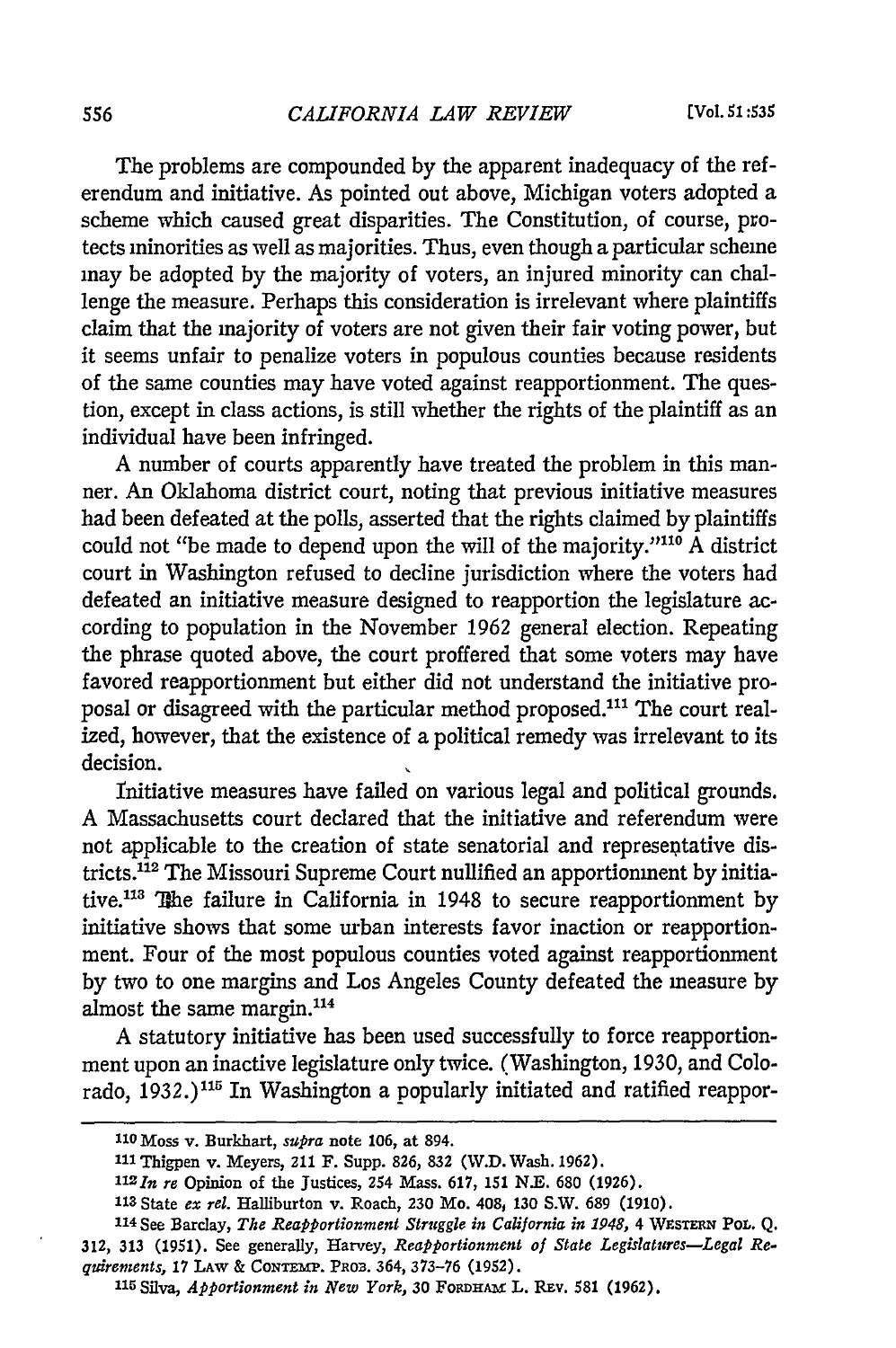tionment in 1956 was radically altered by the legislature. The Washington Supreme Court upheld the legislative scheme.<sup>116</sup>

Washington's experience raises another objection. Is the political remedy sufficient if it merely exists on the statute books or need the remedy also be adequate? What should adequacy mean in this context? Courts have generally not treated the presence of remedies as critical, and schemes have been struck down even though remedies were available.<sup>117</sup>

The initiative may also be impractical because of the resources necessary to place a proposal on the ballot. This point was emphasized by a federal court in Nebraska.<sup>118</sup> The court noted that a voter must draft the proposed amendment and then must acquire the signatures of 10 per cent of the electors if he proposed a constitutional amendment. The court held that the expense was prohibitive for the "ordinary voter." Although more than one voter brought the action, the court felt the "ordinary voter" was the proper standard since one voter could maintain such an action. The court apparently treated the "adequacy" of the remedy as a traditional equitable consideration.

Although the existence of political remedies will probably not be used as a bar to a voter's action, it may be considered as a factor to be weighed as in *W.M.C.A.*

The most effective weapon in the voter's arsenal has been the existing numerical disparity. The chief element is the percentage of the total number of voters who are able to elect a majority of the representatives. The relative value of a vote in a large district as compared to a small district and the representative ratio have also been considered relevant.

Justice Harlan's argument that a strict mathematical formula cannot be used certainly has merit. The use of a "purely statistical approach" would fail to "take account of the fact that a multitude of legitimate legislative policies, along with circumstances of geography and demography, could account for the seeming electoral disparities among counties."<sup>119</sup> Nothing in *Baker* or *Gray* expressly denies that "non-population" factors may justify some disparities.

On the other hand, the use of statistics to show that no invidious discrimination exists often contains hidden traps. The use of population figures to show that the underrepresented could control a constitutional convention or could have insured the success of an initiative proposal glosses

**<sup>116</sup>**State *ex rel.* O'Connell v. Meyers, **51** Wash. 2d 454, **319 P.2d 828 (1957).**

**<sup>117</sup> Moss** v. Burkhart, **207** F. Supp. **885** (W.D. Okla. **1962);** Scholie v. Hare, **367** Mich. **176,** 116 N.W.2d 350 (1962).

**<sup>118</sup>** League of Nebraska Municipalities v. Marsh, 209 F. Supp. 189 **(D.** Neb. 1962).

**<sup>119</sup>**Baker v. Carr, 369 U.S. at 345 (Harlan, J., dissenting). "To assume that political power is a function of numbers is to disregard the practicalities of government." MacDougall v. Green, 335 U.S. 281, 283 (1948).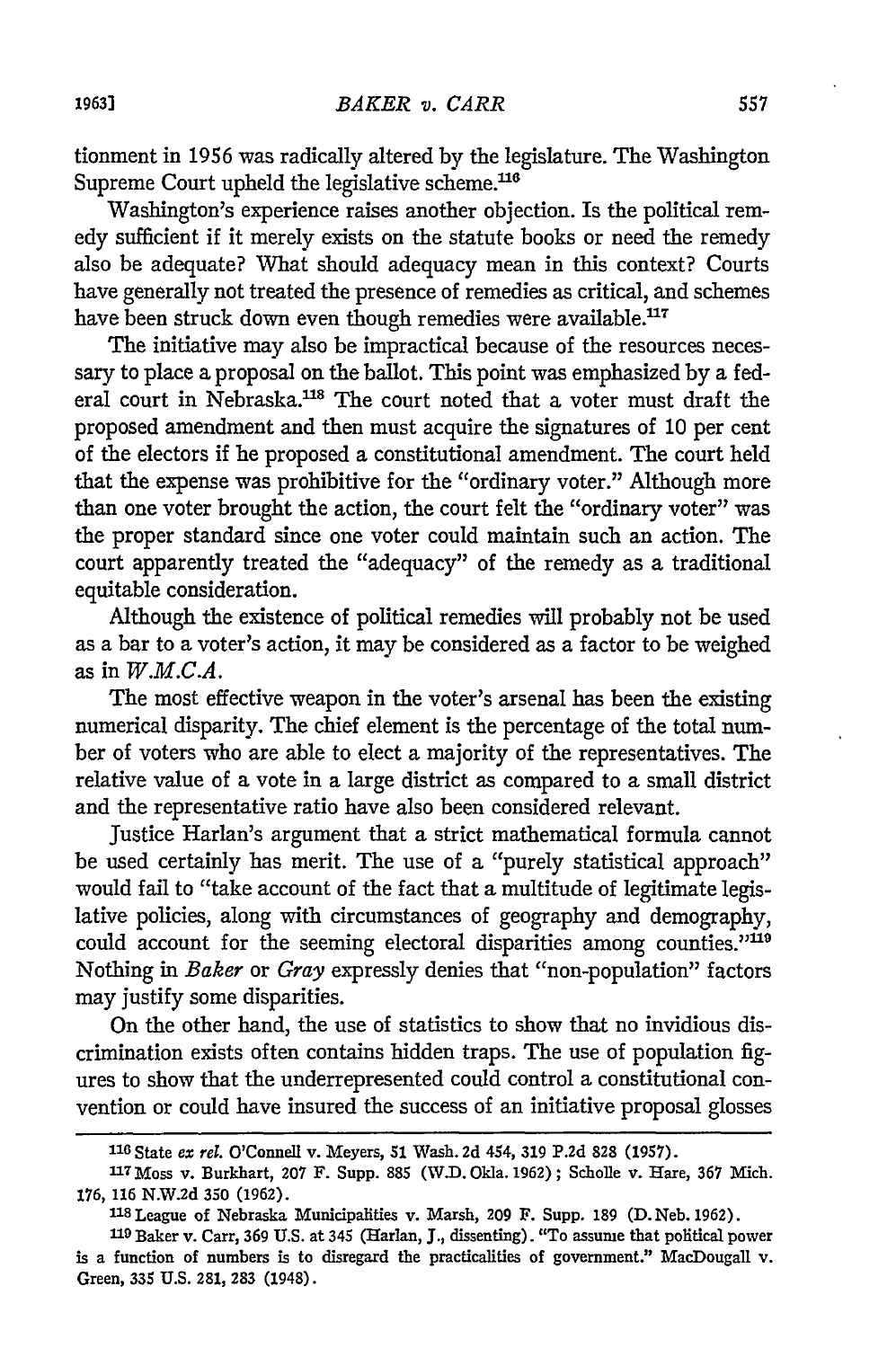over the fact that some residents of underrepresented areas favor the *status quo.* Furthermore, the use of averages may disguise glaring individual disparities.

Another weakness in a purely statistical approach is the assumption that rural and urban<sup>120</sup> groups vote in solid blocs. The notion that urban voters tend to vote Democratic and rural voters tend to vote Republican may be, in general, plausible. There are certainly sufficient exceptions, however, to prohibit the use of such a dubious assumption in constitutional analysis. Furthermore, it cannot be argued that the representatives of the rural minority and the urban majority will always vote as competing blocs, even when urban legislation is primarily involved.

The scope of the voter's interest may extend beyond the pure apportionment area. Even though a state creates districts of equal population or gives existing political units proportionate voting power, lines can still be drawn so that one political party receives less than its proper share of legislative seats. The object is to "maximize the number of districts returning safe majorities for the apportioning group" by combining the party's weak or scattered voters, spreading out its voters to capture more districts, or by confining the opposing party's voters to as few districts as possible.<sup>121</sup> This is called "party strength malapportionment" or, simply, gerrymandering.<sup>122</sup> This device, containing artistic and scientific qualities, is not usually considered as evil as malapportionment. The problems inherent in gerrymandering, which are outside the scope of this article, deserve fresh analysis in the light of recent developments, because this device can create results similar to those created by malapportionment.<sup>123</sup>

Interestingly, however, the suit was not dismissed, although congressional districts were

**<sup>120</sup>** The "rural-urban" characterization is used as a label here to include the major competing electoral groups found in any state.

<sup>121</sup> **See** Lewis, *Legislative Apportionment and the Federal Courts,* **71 HARv. L.** Rav. **1057, 1059** n.10 **(1958);** Grazia, *General Theory of Apportionment,* **17** LAW **& CONTEMP. PROD.** 256, **263** (1952).

**I=2** See EPsTEIN, **PoLrIcs IN WISCONSIN** 122-25 (1958); Harver, *Reapportionment and State Legislatures,* **17 LAW & CONTEMa'. PROS.** 368-69 **(1952).** For some of the problems created by gerrymandering, see Lewis, *supra* note 121, at 1063-66; Sindler, *How to "Sear the Conscience" of Legislators, 72 YALE L.J. 23, 24–28 (1962). 23, 24–28 (2012)* **2008 2008 22** *23* A post-*Baker* gerrymander case has recently been decided by a district court in New

York. Wright v. Rockefeller, 211 F. Supp. 460 (S.D.N.Y. 1962), *prob. juris. noted* 31 U.S.L. **WEEK** 3404 **(U.S.** June 11, 1963) (No. 950). The plaintiffs asserted that Manhattan's four congressional districts had been gerrymandered along racial lines. The court, however, held that the districts were not invidiously drawn because the plan was based on population. The court's opinion provides little restraint on racially-based districting as long as population disparities are not significant.

The 17th district of Manhattan has 70,000 (12-15%) less voters than the island's other three districts. These latter districts contain **97%** of the island's non-white population. The 17th, or "silk stocking" district, is carefully drawn to ensure the election of at least one Republican Congressman from the predominantly Democratic island.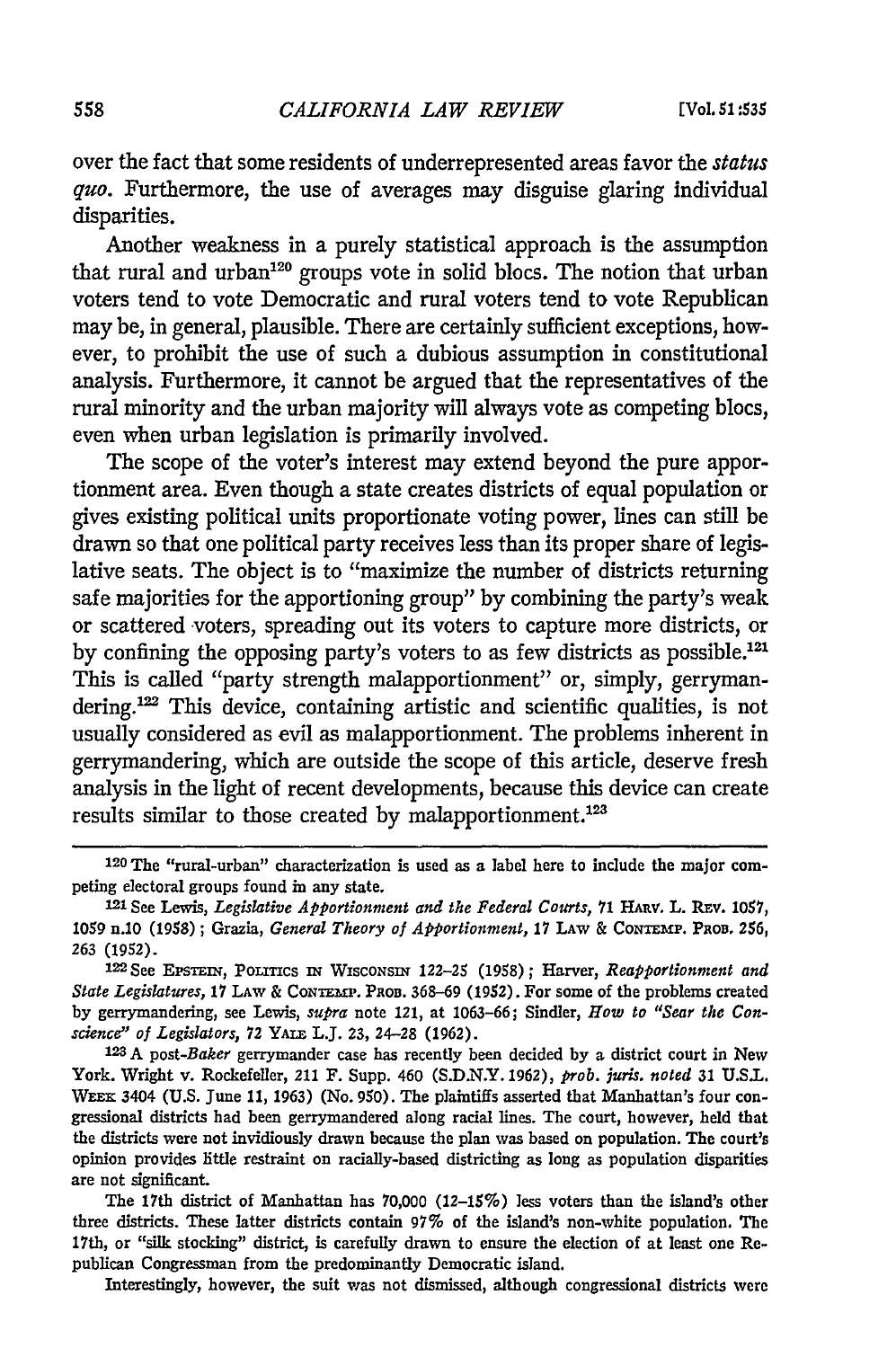The voter's interest may also be held to extend to congressional districts. A number of courts, however, have held that *Baker* distinguished *Colegrove v. Green*<sup>124</sup> on the ground that the latter was concerned with congressional districts. Since congressional elections involve grants of authority to Congress, a coordinate branch of the federal government, the matter is therefore deemed a political question.<sup>125</sup>

This interpretation of *Baker* is subject to serious doubt. Article *1,* section *2,* of the fourteenth amendment does not clearly state that Congress is to have exclusive or even primary control over congressional districting. Districting is performed by the states and court orders would be directed at state officials. Although some authority is vested in Congress, the states are not relieved thereby of the obligations of the fourteenth amendment.

The voters asked the court to conclude that district lines **had** been intentionally drawn to exclude non-whites. The court rejected the claim, holding that there was no evidence of bad intentions and that there had been no deprivation of the right to vote. In *Gomillion,* however, there was also no direct evidence of discrimination, but, as in the all white jury cases, the results spoke for themselves. Furthermore, the lack of a fifteenth amendment claim has no effect on equal protection under the fourteenth amendment. The right to vote was not lost in *Gomillion,* but the right to vote in a certain area was lost because racial lines had been drawn. The parallel to *Gomillion* at least exists, and the dissenting judge felt that *Gomillion* dictated the result in this case.

It is generally admitted that the 17th district is designed to elect a Republican from Manhattan, but it would be facetious to argue that only party affiliation and not race is considered in the delimitation of this district; the non-white population of Manhattan generally votes Democratic. Perhaps non-white control of one district would be jeopardized, but, even **if** a court could take cognizance of such a possibility, "fair" districts could give non-white groups, approximately 40% of the borough's population, substantial participation in all four districts. For a thorough analysis of this problem, see *Wright v. Rockefeller and Legislative Gerrymanders: The Desegregation Decisions Plus a Problem of Proof,* **72 YAIE** L.J. 1041 **(1963).** See also, Honeywood v. Rockefeller, 214 F. Supp. **897 (E.D.N.Y. 1963),** where a similar challenge failed because of a failure of proof.

**124 328 U.S.** 549 (1946).

<sup>2</sup> <sup>5</sup> Wesberry v. Vandiver, **206** F. Supp. **276 (N.D.** Ga. **1962),** *prob. juris. noted,* **31 U.S.** L. **WEEK** 3404 **(U.S.** June **11, 1963)** (No. **507).** Georgia was divided into ten districts for its ten congressional seats in **1931** but no alterations in the districts have been made since that date. Although the disparity was 3 to **1** and the system had become "arbitrary" through legislative inaction, the court felt that a political remedy was possible because the legislature would be fairly apportioned after its decision in *Toombs.*

The same position has been taken **by** the Florida Supreme Court. Lund v. Mathas, 145 So. **2d 871** (Fla. **1962).** The court held that mere variations in district population from **327,000** to **660,000** was not sufficient to prove a claim of violation of rights. See also, Wright v. Rockefeller, *supra* note **123;** Thigpen v. Meyers, *sura* note **111;** Preisler v. Hearnes, 362 **S.W.2d** <sup>552</sup> (Mo. **1962).**

involved, and the court reached the merits. Furthermore, the plaintiffs did not claim that the apportionment scheme diluted their voting strength. Their claim, based upon Gomillion v. Lightfoot, 364 **U.S. 339 (1960),** was that substantially all of the non-white population were included in the 18th, 19th, and 20th districts. The percentage of non-whites in the 17th, 18th, 19th, and 20th districts was **3.1%, 58.2%, 19.8%** and **18.9%,** respectively. Any expansion of the 17th district in any direction would apparently require the addition of non-white areas.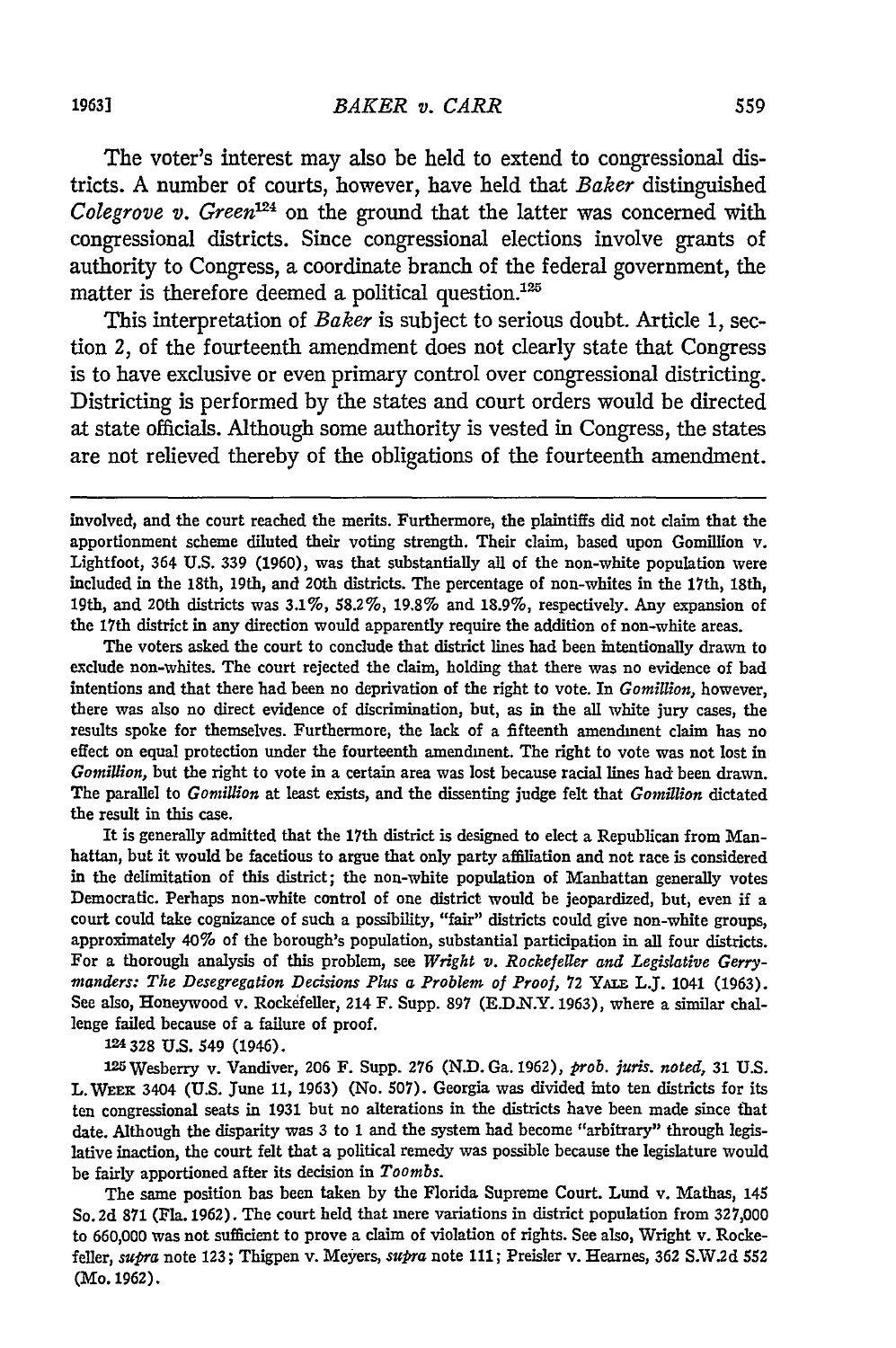Moreover, *Baker* expressly stated that *Colegrove* was based upon a want of equity.<sup>126</sup>

### *B. The State's Interests*

The structure of apportionment cases makes the clarification of the competing interests difficult. The defendants are usually state officials with only ministerial roles in the electoral process. Furthermore, the defendants are normally represented by the state's executive branch. This branch, representing a statewide constituency, tends to sympathize with the interests of the plaintiff.<sup>127</sup> This places a greater burden on the court and often induces legislative groups or interest groups to intervene in the suit.

The state may initially present three arguments in an attempt to prevent judicial review of the substantive elements of apportionment. First, it may emphasize the existence of political remedies. As mentioned earlier,<sup>128</sup> the existence of such remedies will probably not be a bar to judicial relief although the availability of remedies may have some effect on the balancing process.

Second, the state may assert a desire to be free of the restraint of rationality. More precisely, it may argue that the apportionment scheme is rational because it was arrived at through legislative processes. Political considerations and the genuine need for compromise may indeed be rational and yet lead to a scheme containing great numerical disparities. Thus, rationality may include considerations leading to the passage of a particular scheme as well as the consistency of the final result. Perhaps the results reached by arbitration or collective bargaining would be analogous.

The courts apparently are not willing, however, to grant the legislators a great deal of freedom to compromise. The rationality inquiry has been directed to the finished product, and all parts must reasonably fit together. Thus, a scheme may be reasoned and, therefore, more than "no policy,"120 and still be found unconstitutional. To be sure, the courts recognize that some disparities will exist because of political exigencies, but this recognition will not be permitted to excuse gross disparities. This is a practical approach and perhaps explains why courts stress that the Constitution sets only maximum limits. Moreover, the courts cannot determine whether a compromise is bona fide or merely represents the refusal of a minority to surrender disproportionate power. The compromise itself may be based on interests which are not constitutionally recognized.

Third, the state may argue that review is limited to the consistency of

**<sup>126</sup>**369 **U.S.** at 234. <sup>12</sup> <sup>7</sup>Neal, *supra* note **97,** at **273.**

**<sup>128</sup>** See notes 107-18 *supra* and accompanying text.

**<sup>129</sup>** Baker v. Carr, 369 U.S. 186, **226** (1962).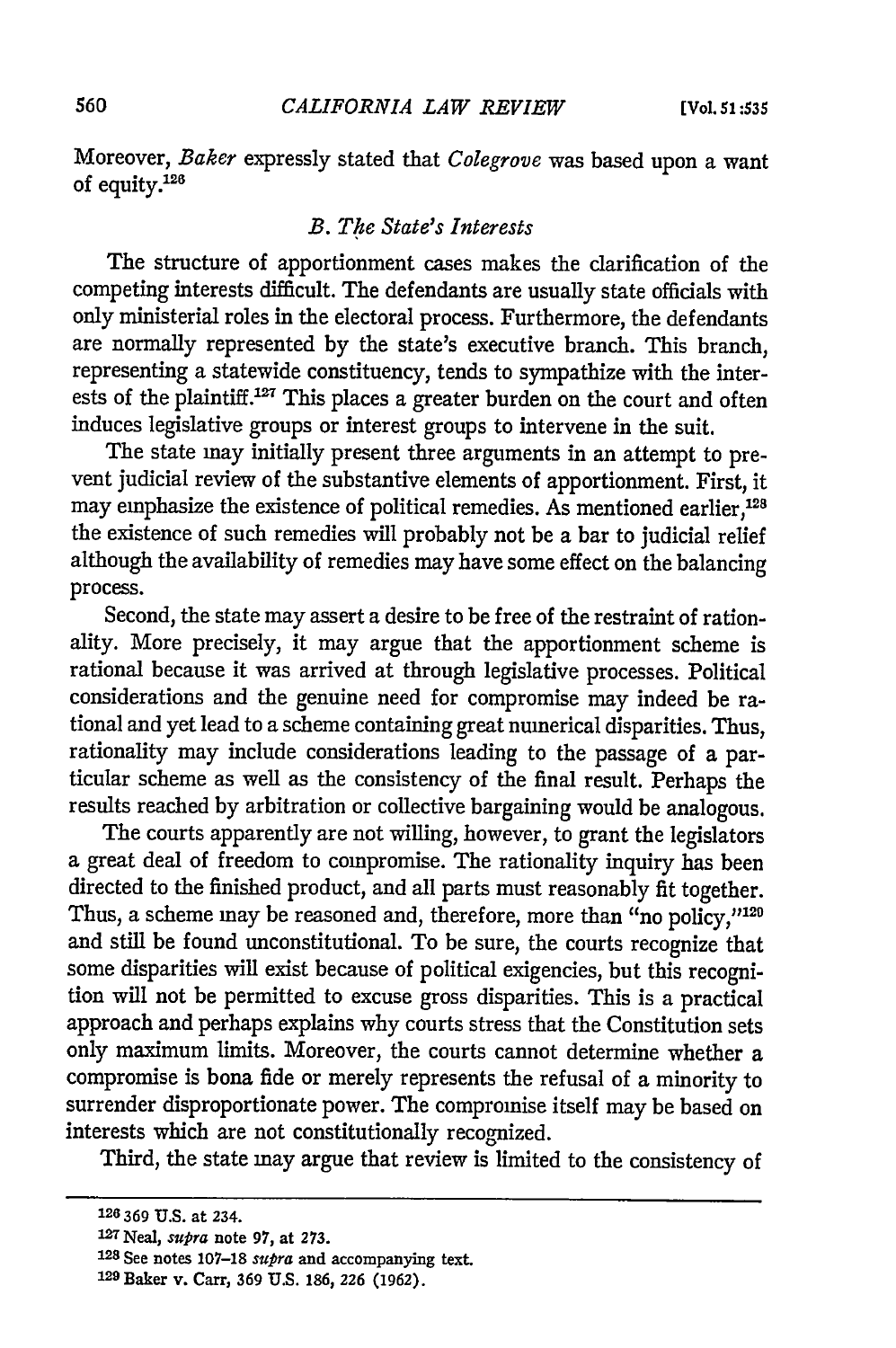the state's actions. As apportionment is admittedly within the state's traditional sphere, the values advanced by the state should be given deference if the plan adopted is reasonably adapted to carry out the state's purposes. It is difficult to conceive of consistency as the boundary of judicial review in apportionment cases, but it is at least an important consideration.

Thus, Justice Clark found disparities existing among rural areas in Baker to be evidence of irrationality.<sup>130</sup> This can be called "horizontal" disparity as compared to "vertical" disparity between rural and urban areas. This consideration is complicated by the difficulty of defining "urban" or "rural." The dispersion of industry and growth of cities has blurred the line between rural and urban areas in many instances. This precise difficulty, however, weakens a state's claim that it desires to protect rural voters.

One writer has considered the "horizontal" analysis ineffectual because the states can alter their schemes to avoid its impact.<sup>131</sup> This criticism seems unwarranted. The "horizontal disparity" consideration is only one element of the analysis involved in determining whether a state's scheme has a rational basis. It is certainly useful when a state claims an interest in protecting rural interests. The court, then, is merely checking to see if the "means used" effectuate the scheme's alleged purpose. That states may correct their scheme is no objection. If the disparities are increased, further justification will still be necessary.

A second aspect of consistency is whether the districts used have any independent significance. Before *Gray,* Justice Clark proferred that Georgia's county unit system represented a rational state policy because traditional county lines were used. Some states use counties as districts for the lower as well as the upper house. This use often depends on the number of counties in the state or the number of seats to be allocated. Thus, a state with a maximum of 100 representatives but containing 150 counties will undoubtedly not use a pure county system. Often, then, counties are combined to form larger districts. These fortuitous circumstances are slim reeds upon which to base constitutional distinctions. Furthermore, requiring consistency could encourage states to use more rigid districting schemes. The use of counties, rather than districts composed of a number of counties, could cause greater disparities.

Furthermore, counties are mere political and administrative subdivisions of the state created as convenient agencies for exercising certain governmental powers. There is nothing inherently unalterable in a county's borders; their permanence, for purposes of the federal constitution, "rests

*<sup>130</sup> Id.* at **256** (Clark, **J.,** concurring).

**<sup>131</sup>**Sinder, *supra* note 122, at **37.**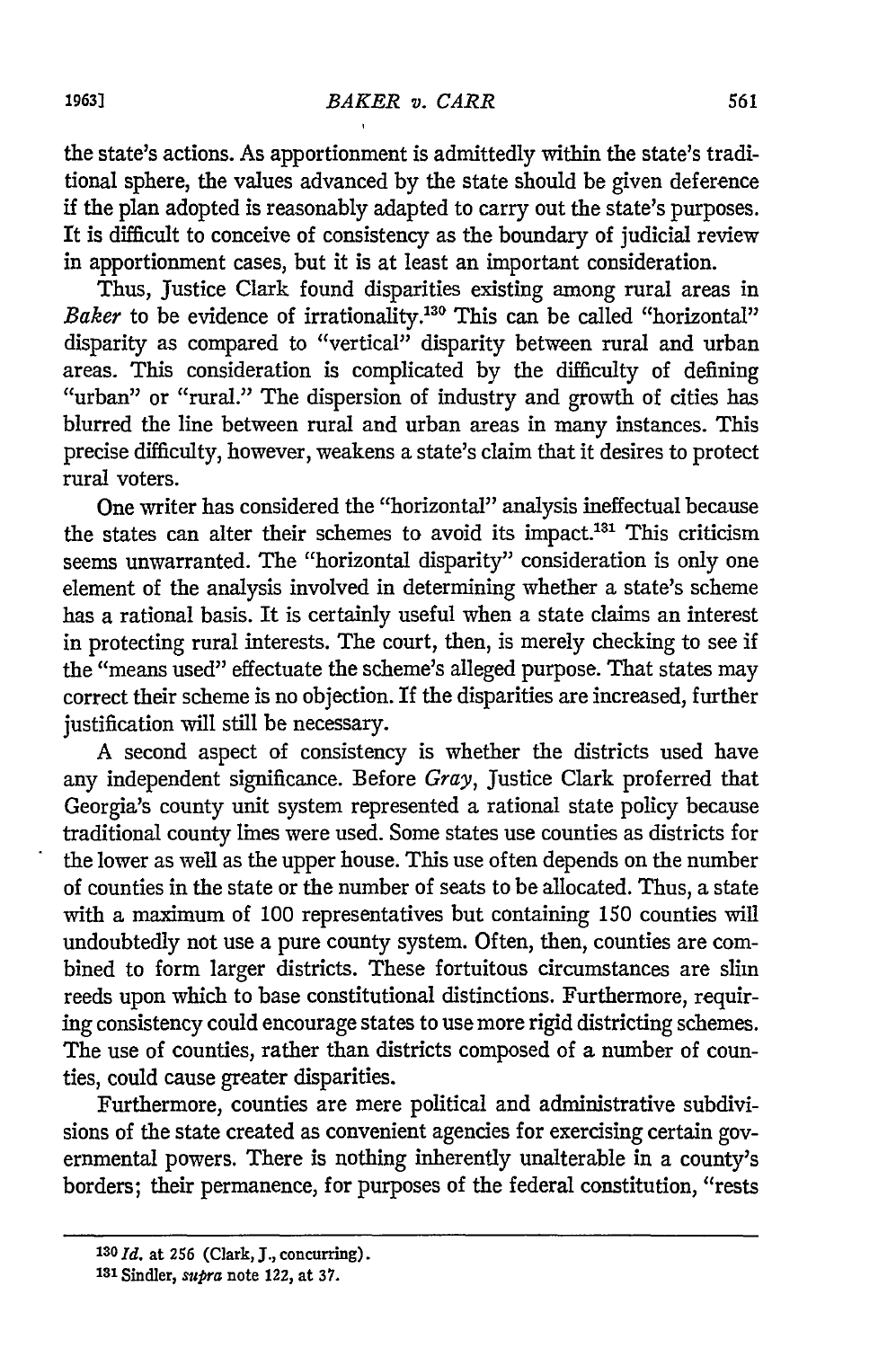in the absolute discretion of the State."<sup>132</sup> This is not to say that historical divisions should not be considered. The state's power to alter boundaries is limited by the fourteenth and fifteenth amendments.<sup>133</sup> There may also be state legal obstacles in the way of boundary changes. In any event, county boundaries which have remained relatively constant for many years should be afforded some legal weight. Counties exist to perform certain functions, however, and it may be argued in a particular case that the county has lost its utility as an electoral district. Indeed, counties have proved functionally inappropriate to perform certain public functions. <sup>184</sup> If the county no longer has relevance to the electoral process because of population shifts, it should be discarded.<sup>185</sup>

The third aspect of consistency involves the use of history. Many courts have used history as an independent consideration.<sup>186</sup> Yet, the first court to so use it<sup>137</sup> retreated in a later case<sup>188</sup> by holding that historical precedent alone was not sufficient. The court realized that the pattern must still be rational. This limitation also applies to the use of counties as districts, mentioned above. Historical precedent should probably be considered in determining rationality, but should not be a separate criterion.

In addition to these three initial arguments, the state may advance an interest in weighting certain votes differently by using non-population factors. Like eminent domain, apportionment and boundary drawing are devices available to the state to accomplish certain governmental objectives.<sup>189</sup> States have traditionally exercised wide latitude in creating electoral districts. Now, however, judicial scrutiny will be directed at the justification for political inequality. The outer limits should vary with the considerations advanced to justify the inequality.<sup>140</sup> Thus far, courts have determined the amount of equality which should exist rather than the extent to which the inequality may be justified by certain non-population factors.<sup>141</sup> The state's justifications for inequality are surely part of "ra-

**137** Sanders v. Gray, *supra* note **136.**

**1 <sup>38</sup>**Toombs v. Fortson, 205 F. Supp. 248 **(N.D.** Ga. **1962).**

**<sup>141</sup>**Baker v. Carr, **206** F. Supp. 341 (M.D. Tenn. 1962) **;** Toombs v. Fortson, *supra* note **138.**

**<sup>132</sup>**Hunter v. Pittsburg, **207 U.S. 161, 178 (1907).**

**<sup>133</sup>**Gomillion v. Lightfoot, 364 U.S. **339** (1960).

<sup>1</sup> <sup>34</sup>FoRwHAm, LocAL **GOVERNMENT** LAW 25-27 (1949).

**<sup>&#</sup>x27; <sup>8</sup> 5** A parallel arises in many areas of the law where categories, conceived in one context, are forced to do service in another context. Professor Lynn of Ohio State Law School aptly terms this phenomenon "hardening of the categories."

**<sup>136</sup>**W.M.CA., Inc. v. Simon, 208 F. Supp. **368** (S.D.N.Y. 1962), *prob. juris. noted,* **31** U.S. L. WEEx 3404 (U.S. June 11, **1963)** (No. 460); Sanders v. Gray, **203** F. Supp. **368 (N.D.** Ga. 1962).

<sup>139</sup> Lucas, *Dragon in the Thicket; a Perusal of Gomillion v. Lightfoot,* 1961 SUPREME **COURT** REV. 194, 214 (Kurland ed.).

**<sup>140</sup>** Brief for the United States as Amicus Curiae, pp. 30-35, Baker v. Carr, **369** U.S. **186 (1962).**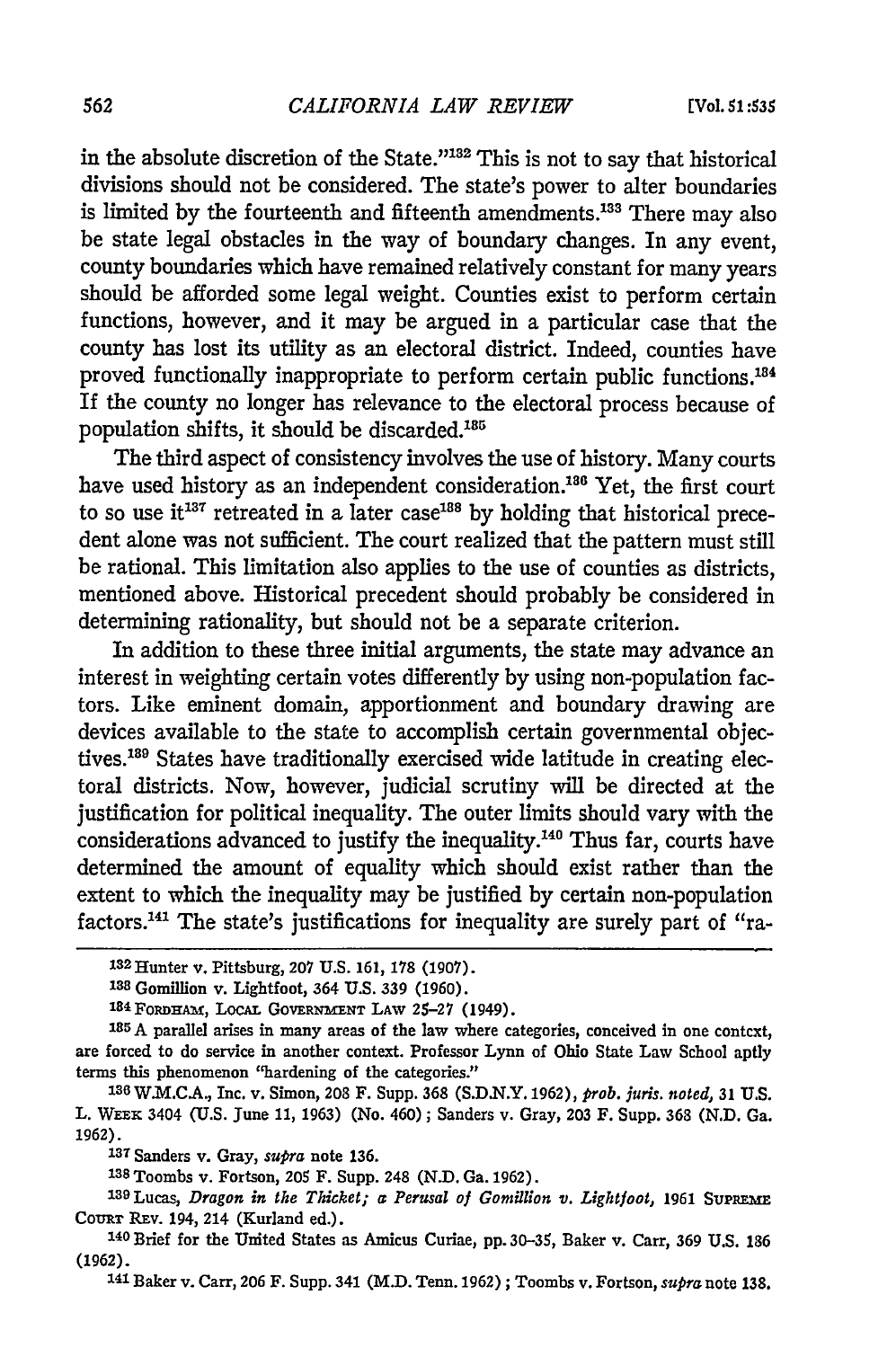tionality," but the states apparently have not been willing or capable of demonstrating a rational basis for their schemes.<sup>142</sup>

One interest which has been recognized is the desire to give recognized political units at least minimal representation. This is often justified by reference to the number of special acts passed by the state legislature which directly affect local units or by reference to historical precedent. The fear is that urban voters, for instance, will not understand the needs of nonurban areas. For examples of this kind of evil, one need only look at the reverse situation which exists in many states.

Minimal representation has received strong approval by a district court in Florida.'43 In August 1962, the court held the Florida constitutional and statutory apportionment provisions existing up to 1962 null and void. Relief was withheld, however, pending possible legislative action. No reasons were given for determining the provisions "invidious," and the state constitution does not provide a population standard. The disparities, however, were great.<sup>144</sup>

Meeting in extraordinary session, the Florida legislature responded with a proposed apportionment plan to place before the voters in November 1962. The plan provided for one representative to be elected from each county with additional representatives distributed by representative ratios. The senate plan provided for districts composed of two or more counties. The court held both plans to be rational.

The court employed a general standard of rationality, and held that this standard could include a number of factors in addition to population. Each Florida county had historically elected one representative since statehood, but the thrust of the court's approach was directed at the practicality of minimal representation for governmental units.

In the Florida legislature's 1961 session, 1,266 special acts were passed relating to counties and municipalities. It was held rational, therefore, for the state to conclude that this function of government could not be adequately performed if a substantial number of small counties had no representation. Minimal representation was recognized in *Baker* but only for units containing two-thirds of a population ratio. In Florida, however, units with an even smaller proportion would be represented and greater disparities would be created. Moreover, vital questions went unanswered. What proportion of all legislative action is directed at counties and municipalities by way of special acts? What kind of problems are dealt with by special

*<sup>142</sup>But see* Sobel v. Adams, 208 F. Supp. **316 (S.D.** Fla. 1962). 143 **Ibid.**

**<sup>144</sup>** Dade County, with 933,000 voters, elected three representatives while tiny Gilchrist County, with 2,868 voters, elected one. The five most populous counties elected approximately one representative for each 106,000 voters while the five least populous counties elected one representative for each **3,226** voters.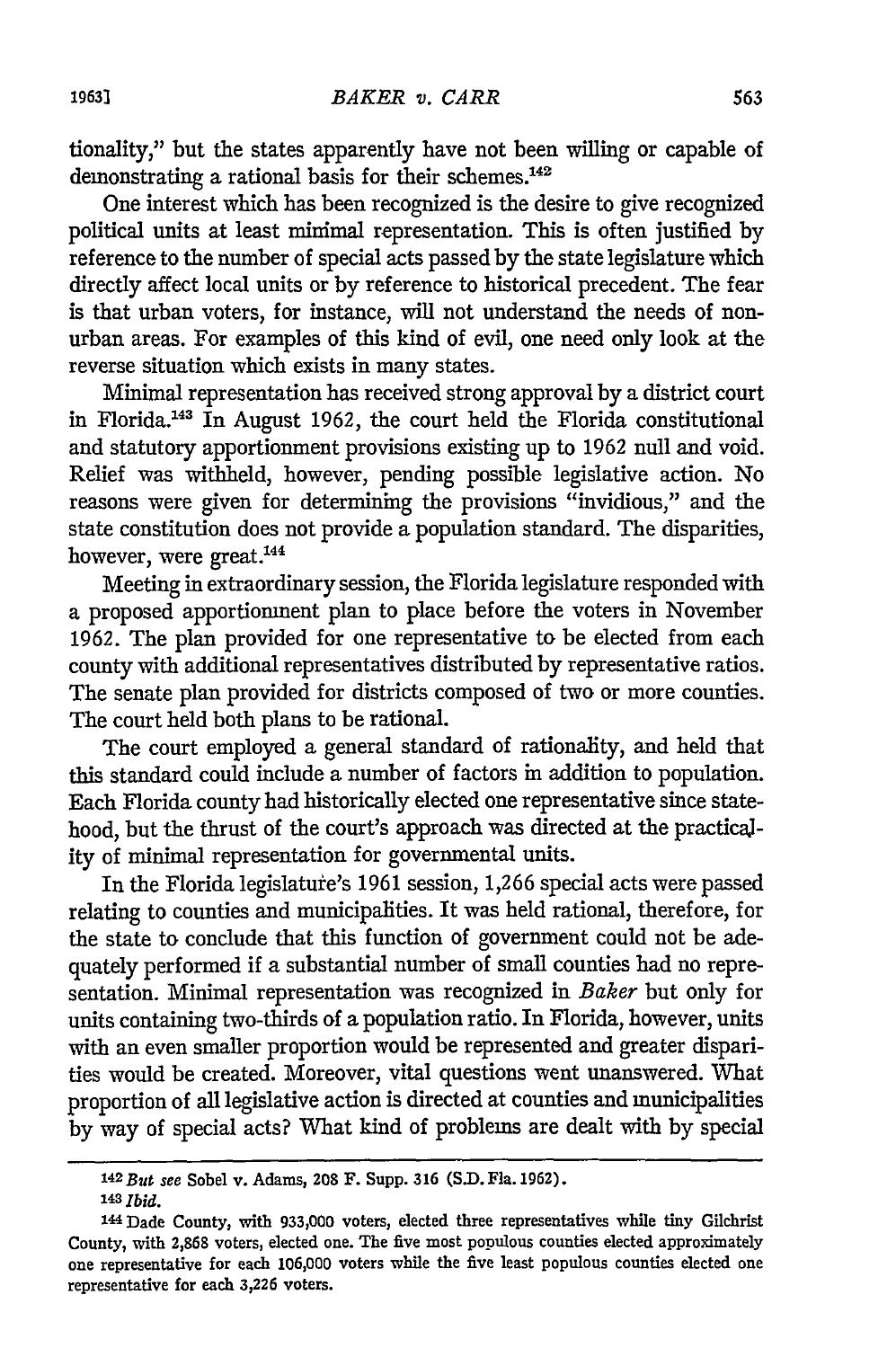acts? Surely other alternatives, such as combining counties, would result in a lesser impact upon voters' interests.

The court noted that a strict population approach would result in a body too large and unwieldly and would give five counties a majority in the legislature. This is dependent upon the ratio or formula used, however, and is not an inevitable result. Furthermore, unlike the approach taken on remand in *Baker* where the two-thirds formula in one house was not considered included in a "population standard," the court held that population need not be a factor in the Florida Senate since population was "heavily weighted" in the lower house. The court felt, however, that the senate scheme must have some rational basis. Apparently, geographical representation was rational despite disparities.

Under the proposed plan, Dade County with 19 per cent of the state's population would elect one of the forty-six state senators. (It would also elect 11 per cent of the representatives.) A rational basis was found, but the inquiry was only directed at the rationality of combining counties to form senatorial districts. It was proper, the court held, to combine counties with common geograprical locations, contiguous areas, and with a general unity of economic interests.

The court further noted that some county alignments resulted from the need to create districts from neighboring counties and possibly from the political necessity of concessions to insure passage of the measure.145 This is the first judicial recognition of the political considerations involved in the passage of this kind of legislation. The court did not attempt to limit this consideration to reasonableness or to measure the effect of concessions on the plan as a whole. Perhaps, even if possible, this would have been unwise.

Although minimal representation is afforded to each county, it is not clear why the remaining legislative seats cannot be apportioned on the basis of population. The court's answer is that the legislature would be too large and unwieldly, and Dade County would have as many representatives as the 50 least populous counties.<sup>146</sup> The court characterizes these "evils" as irrational. This characterization demonstrates the court's reluctance to apply a strict notion of political equality. The court's holding that it is irrational to give a majority of the voters a majority in the legislature because some counties will elect more representatives than others represents a high order of circular reasoning.

In any event, the court approved an amendment providing for disparities in the Florida House and even greater disparities in the senate. One representative (out of 15) from Dade County represents 62,000 voters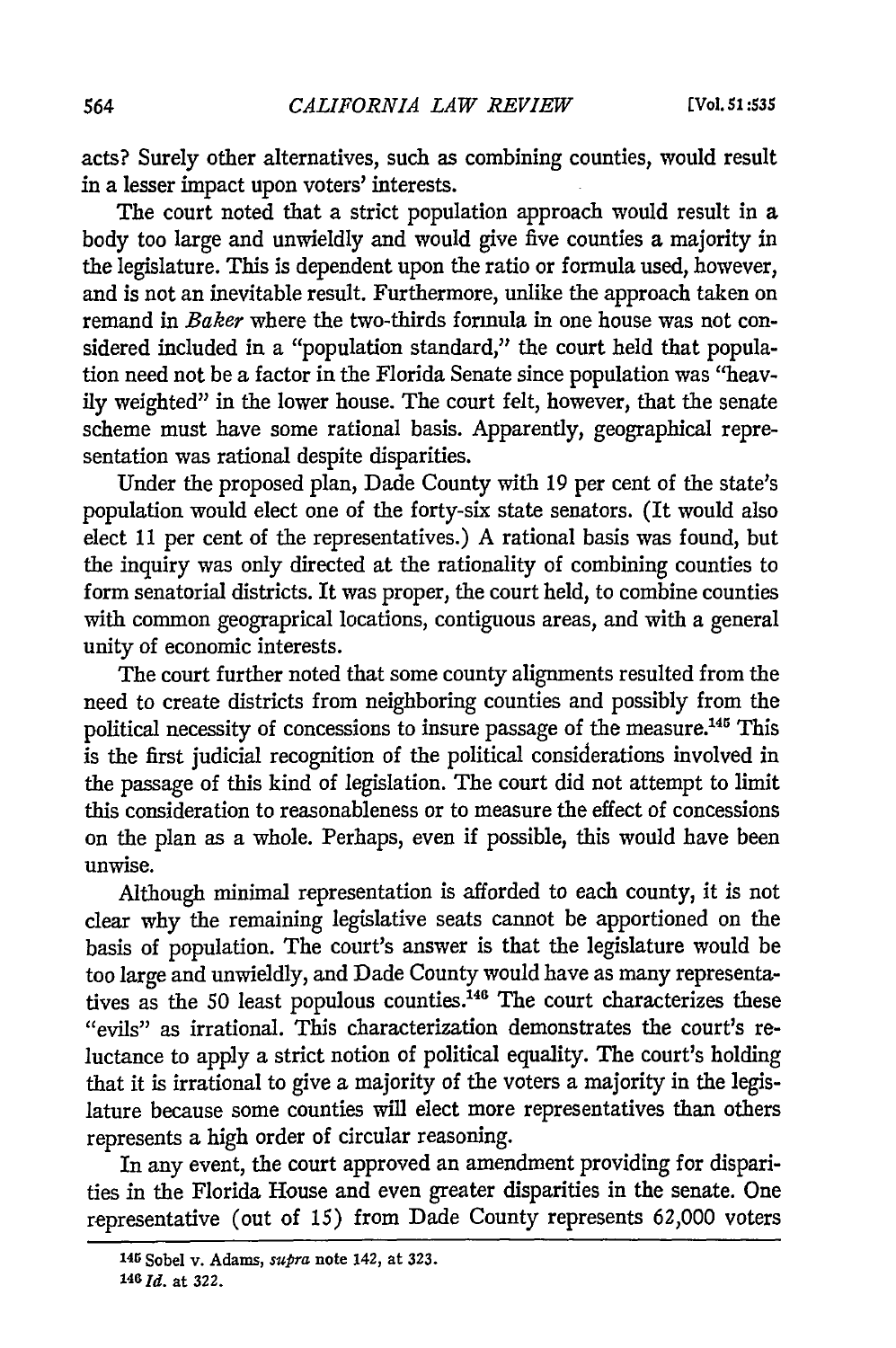while the representative from Gilchrist represents 2,868 voters. The amendment reduces the maximum disparity from **100** to 1 to 20 to 1. Although this reduction is an improvement, it permits disparities exceeding those declared invidious in other states.<sup>147</sup>

A similar approach was taken in  $W.M.C.A., Inc. v. Simon<sup>148</sup>$  in upholding New York's minimal representation. The court stressed a historical policy of county representation. Senate districts were found proper because designed to promote accessibility of senators to their constituents. The court implied that communication between legislators and their constituents was more difficult in rural areas. This assumption is questionable in the light of modern communications and improved roads. Many believe that it is easier to make news and to campaign in rural areas than in cities.<sup>149</sup> Implicit also in the opinion is the belief that urban voters tend to vote as a bloc more than rural voters. The court felt it "worthy of consideration" that interests of the upstate counties might be diverse while those of the city districts might be unified.150 This assumption is also subject to question. It is at least arguable that rural areas, with a less heterogeneous population and a closer identity of interests, have greater social pressures leading to political cohesion than do urban areas.<sup>151</sup> Political history does does not show a solid urban vote aligned against an equally solid rural vote. Cleavages cut across all communities.<sup>152</sup> Furthermore, even if the court's assumption were true, it is not clear how the legislature could decide to give the minority of rural interests a legislative majority.

Minimum representation has often been combined with maximum limits placed upon the number of representatives to be elected or counties which

Less than **30%** of Iowa's population elected a majority of the lower house, and the disparity was as high as **18** to **1.** A majority of the senate could be elected by **35%** of the population, and the disparity was **9** to **1.**

**150 208** F. Supp. at **379.**

<sup>.&</sup>lt;br><sup>147</sup> In spite of the court's advisory opinion that the amendment was constitutional, the proposal was rejected. A new apportionment act was passed by the legislature in a specially convened session. Minimal representation is apparently accorded all counties in the senate except that Dade County is given two senators. The number of senators was decreased from 46 to 43. Dade County, with **19%** of the state's population, now elects 4.6% of the state's senators. The new act was upheld although the court expressed misgivings that more than one senator was given to Dade County. Sobel v. Adams, 214 F. Supp. **811** (S.D.Fla. **1963).**

**A** far more rigorous approach has been taken by a three-judge court in Iowa. Davis v. Synhorst, 217 F. Supp. 492 (S.D. Iowa 1963). No rational basis was found for constitutional provisions which granted one representative to each county in the upper house and at least one in the lower house. Judicial relief was stayed pending the **1963** elections at which the constitutional amendments would be voted upon.

**<sup>148208</sup>** F. Supp. **368** (S.D.N.Y. 1962), *prob. juris. noted,* 31 U.S.L.WEE: 3404 (U.S. June **11, 1963)** (No. 460). **<sup>14</sup> 9 TWENTIETH CENTURY FUmD, ONE MAN--ONE** VoTE **7 (1962).**

**<sup>151</sup>** Emerson, *Malapportionment and Judicial Power,* **72** YA.E L.J. 64, **73 (1962).**

<sup>&#</sup>x27; <sup>52</sup> Schattschneider, *Urbanization and Reapportionment,* **72** YAix **L.J. 7,** 8 **(1962).**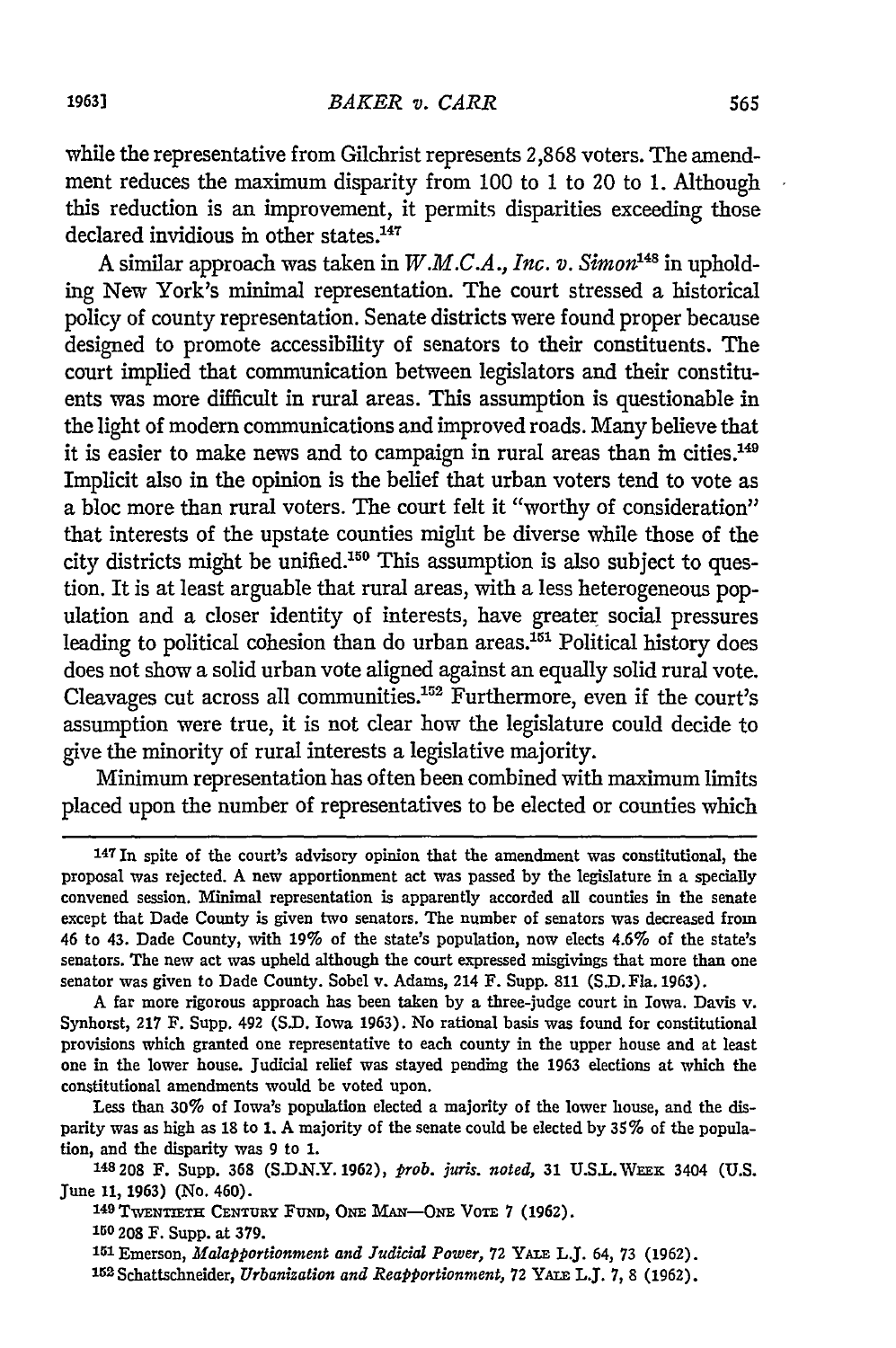can be combined into legislative districts.<sup>153</sup> This device either limits the total number of seats in a legislature or the number of representatives which may be elected from any district.<sup>154</sup>

Another device, used to maximize minority control, conditions extra representatives on the existence of a large population. Colorado, for example, permits one representative to be elected for the first 19,000 people in a county and one representative for each additional 50,000.155 One senator may be elected from a district with 8,000 persons while a second senator requires an additional 25,000 persons. Thus, a county with 32,000 persons elects one senator while four counties each with populations of 8,000 elect a total of four senators.

In Idaho 15.2 per cent of the population elects 35 per cent of the representatives in the lower house and 50 per cent of the senators. The assembly is controlled by 32.7 per cent of the population. Clark and Camas counties with 915 and 917 residents, respectively, elect one representative as does Elmore and Cassia counties with 16,719 and 16,121 residents, respectively. The state constitution requires one senator and one representative to be elected per county and limits the number of representatives to three times the number of senators. Besides the initial representatives, the constitution permits an extra representative for counties with a population of 17,000 or more. The system has been recently upheld<sup>156</sup> on the dubious ground that disparities originated only from the state constitution. The court did not seem to recognize that a federal standard was involved.

The Idaho scheme may represent a numbers game not wholly novel in the area of state and municipal law.<sup>157</sup> The number of residents required to elect a second representative has risen from 2,500 in 1921, 10,000 in

**154** Moss v. Burkhart, supra note **106.**

**<sup>155</sup>**CoLo. CoNsT. art. V, § 63-1-2.

**<sup>153</sup>**Jackman v. Bodine, 31 **U.S.L. WEEE** 2472 **(N.J.** Super. Ct. Mar. **1, 1963).** The court upheld a constitutional requirement limiting total membership of the lower house while guaranteeing each county one representative. Minimal representation in the senate was also upheld although the constitution permits **19%** of the state's population to control the upper house. State constitutions often prohibit the combination of more than a specified number of counties into legislative districts. A Kentucky court has held that this requirement can be ignored when necessary to "effectuate reasonable equality of representation . . ." which is also required **by** the state constitution. Combs v. Mathews, **31 U.S.L.** WEEK **2396 (Ky.** Ct. **App.** Jan. 31, **1963).**

<sup>156</sup>Caesar v. Williams, 371 P.2d 241 (Idaho 1962). **<sup>15</sup> <sup>7</sup>**The constitutions of many states limit state power over local affairs in a number of ways. Constitutional provisions often require laws to be uniform in nature throughout the state or prohibit special or local legislation. Classifications can be made but they must be based on a reasonable difference in situation and must be related to a proper state purpose. Classification based on substantial population differences are common and are usually upheld if open ended. Nevertheless, legislatures commonly abuse classification schemes by raising population minimums when certain areas approach the required population. See RHYNE, MUNICIPAL LAW **65-66 (1957);** FoRDAm, LocAL **GOVEMrMENT** LAW **60-72 (1949).**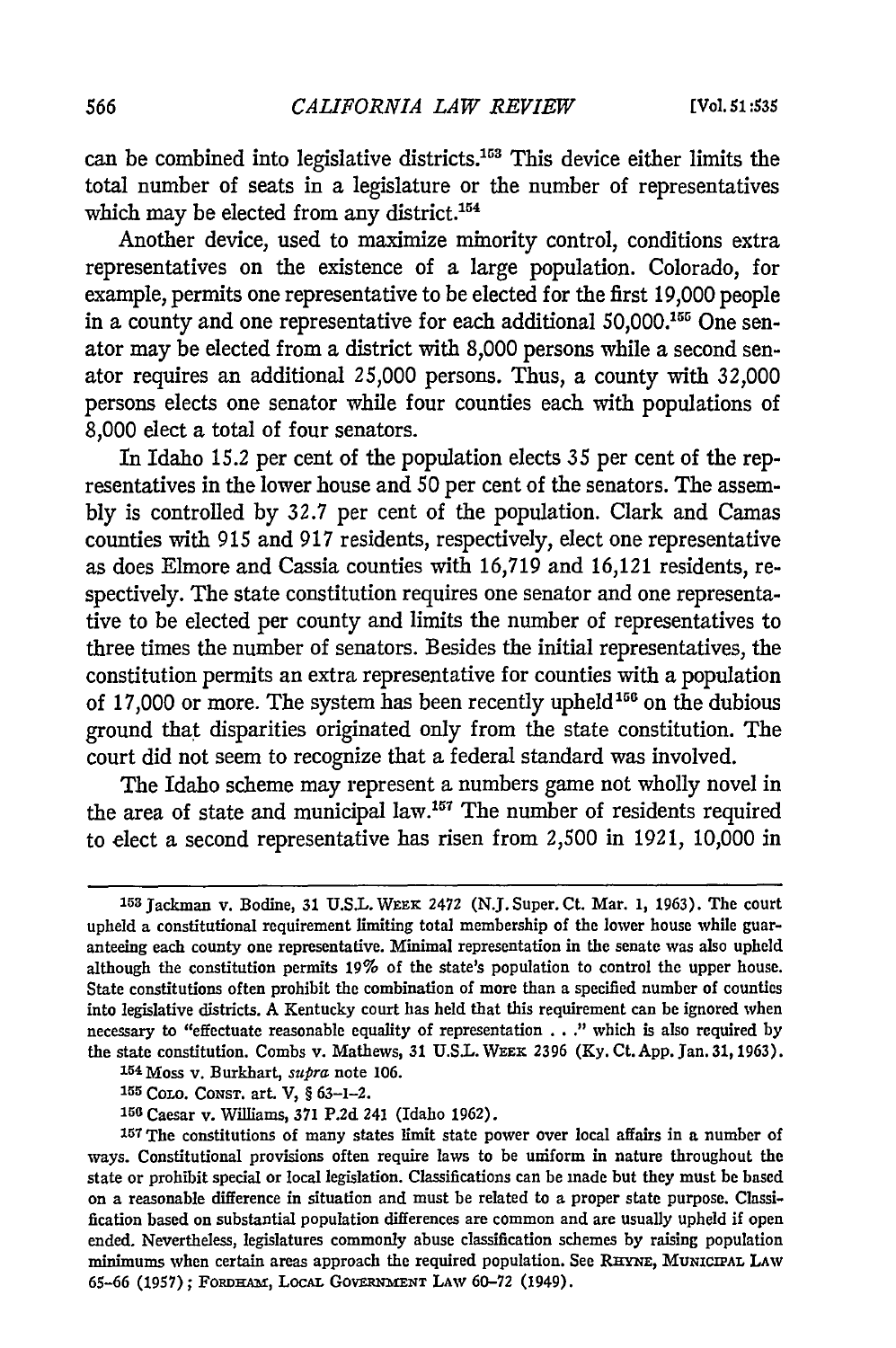1933, 12,555 in 1941, to 17,000 in 1951. Elmore and Cassia counties have slightly under 17,000 residents at present.

Finally, an analogy to the United States Senate is also inappropriate to justify gross disparities in upper houses. The states were considered "sovereign" bodies at the time of the formation of the union, and the present makeup of the federal legislative branch was the result of compromise. Counties, on the other hand, are legislative conveniences. That statutes affect counties as units does not alone seem sufficient to justify disparities. Other facts are relevant, such as the proportion of special acts to the total number of acts passed. To what areas or problems are the special acts directed? The urban areas certainly have as many pressing needs as rural areas. That many special acts affect urban areas only emphasizes the need for equitable representation. If, on the other hand, the special acts affect rural areas predominantly, it may only demonstrate that these areas control the legislature.

Closely related to the problem of minimal representation is the frank protection of rural minorities. Most writers consider *Baker* in an urban- $\stackrel{\text{\rm \bf1}}{\text{\rm \bf1}}$  context.<sup>158</sup> Although urban areas are usually the major targets of malapportionment, the statement that rural interests are the only minority interests protected is too broad. The "rural" designation is probably a label covering a variety of other interests, including political units, regional interests, sparsely settled areas, or industrial interests.

Assuming the rural-urban conflict is the main battleground, however, what amount of protection should be afforded the rural interests? Granting that a farm minority should have a vote in the state legislature, it does not follow that they must elect the majority of representatives, even in one house. No one contends that urban minorities in North Dakota should be given disproportionate power. The very fact that district lines are drawn means that local interests are represented to some extent. It is unclear why rural interests should be chosen for special favor over other groups, nor is it clear how any minority group can be favored in this way.

The rural problem is probably historical and not the result of reasoned legislative choice. In the nineteenth century the bulk of the population lived in rural areas. Slight discrepancies were often defended on the ground that farmers represented traditional moral virtues while the city dwellers were steeped in vice and radicalism. City dwellers of the same political hue as the farmers would often vote to block reapportionment. By the twentieth century, however, the probem became basically one of a minority clinging to disproportionate power.<sup>159</sup> Thus, the problem stems not so much from a desire to protect minorities, but from the fact that rural areas once

**<sup>158</sup>** See, e.g., Schattschneider, supra note 152.

**<sup>1</sup> <sup>5</sup> <sup>9</sup>** See LAsoN, **REAPPORTIOxITmNT AND THnE** CouRTs **5-11** (1962).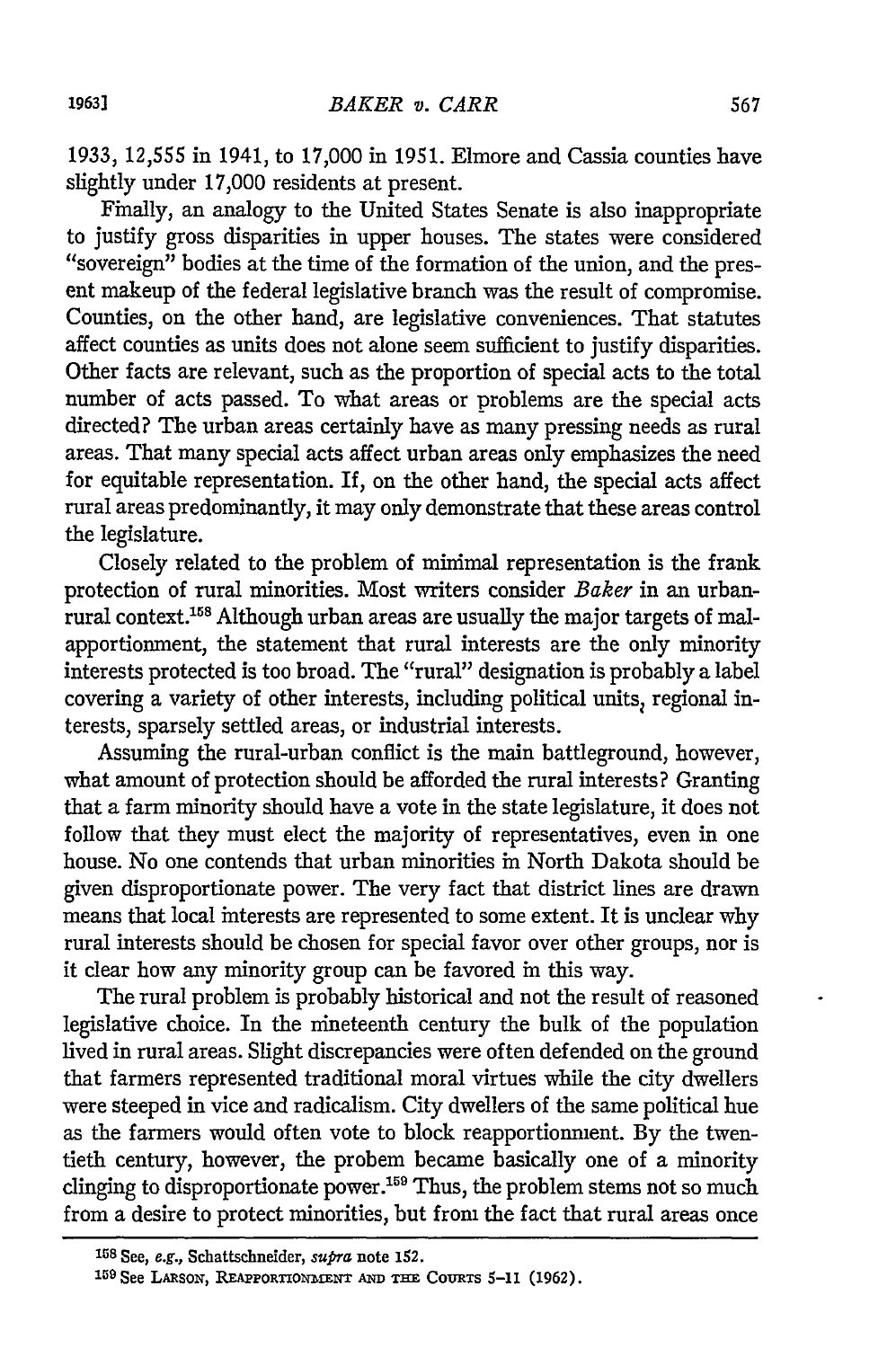contained a majority of the population and still possess majority power even though the centers of population have radically shifted.

The argument against variation from a population standard necessarily denies the propriety of any other consideration.16 Equality, the argument continues, is more than just a precise mathematical formula but involves fundamental principles of representative government. When an "area" is given as many representatives as a more populous area, it simply means that the voters in the sparse areas have more representation. Granted that rural interests may have special needs, urban areas have problems at least as great. Moreover, regional interests can be recoguized when district lines are drawn.

State politics is more complex than the urban-rural discussion indicates, however, and geographical divisions exist in many states. In the eighteenth century, the struggle for fair representation was geographical in nature and malapportionment favored the cities. The seaboard areas of the middle-Atlantic states were overrepresented in the state assemblies in relation to the western frontiersmen.<sup>161</sup> Charges were made that the east did not understand the needs of the west.

Geographical conflicts still exist in many states. In California, for example, a north-south rivalry has existed for many years. To some extent this is a product of rivalry between California's large metropolitan areas, Los Angeles and San Francisco. The conflict, however, has other aspects. One critical issue in California politics is water; the north has water and the south needs more. Thus, although the south contains a majority of the population, the north is unwilling to permit the south to gain control. Recently, rural and urban groups in the north campaigned vigorously against a proposed apportionment amendment even though San Francisco also would have gained senate seats.<sup>162</sup>

Geographical struggles are also an aspect of population location. Thus, apportionment problems in New York and Michigan are primarily caused by the presence of a single, heavily populated area in the state.

**<sup>160</sup>TWENTIETH CENTURY** *FuNin, ONE MAN-ONE* VoTE (1962). The "only legitimate basis of representation in a state legislature is people." *Id.* at **3.**

**<sup>1</sup> <sup>6</sup> 1 LARSoN,** *op. cit.* supra note **159,** at **9-10.**

**<sup>162</sup>** Each county may elect no more than one senator, but small counties are grouped into districts of no more than three counties each. Reapportionment is limited to minor shifts which involve only a few of the less populous counties. See BAKER, STATE CONSTITUTIONS: REAPPOR-TIONZIENT 64 **(1960).**

Thus, while Los Angeles County with 6,500,000 residents is represented by only one of the 40 state senators, districts with as few as 14,294 voters also elect one senator. As a result, 10.7% of the voters are able to control the state senate.

The mayor of Los Angeles has begun legal proceedings to challenge the senate's apportionment. Yorty v. Anderson, (Sac. 7455) petition for writ of mandate filed in California Supreme Court, December **28, 1962.**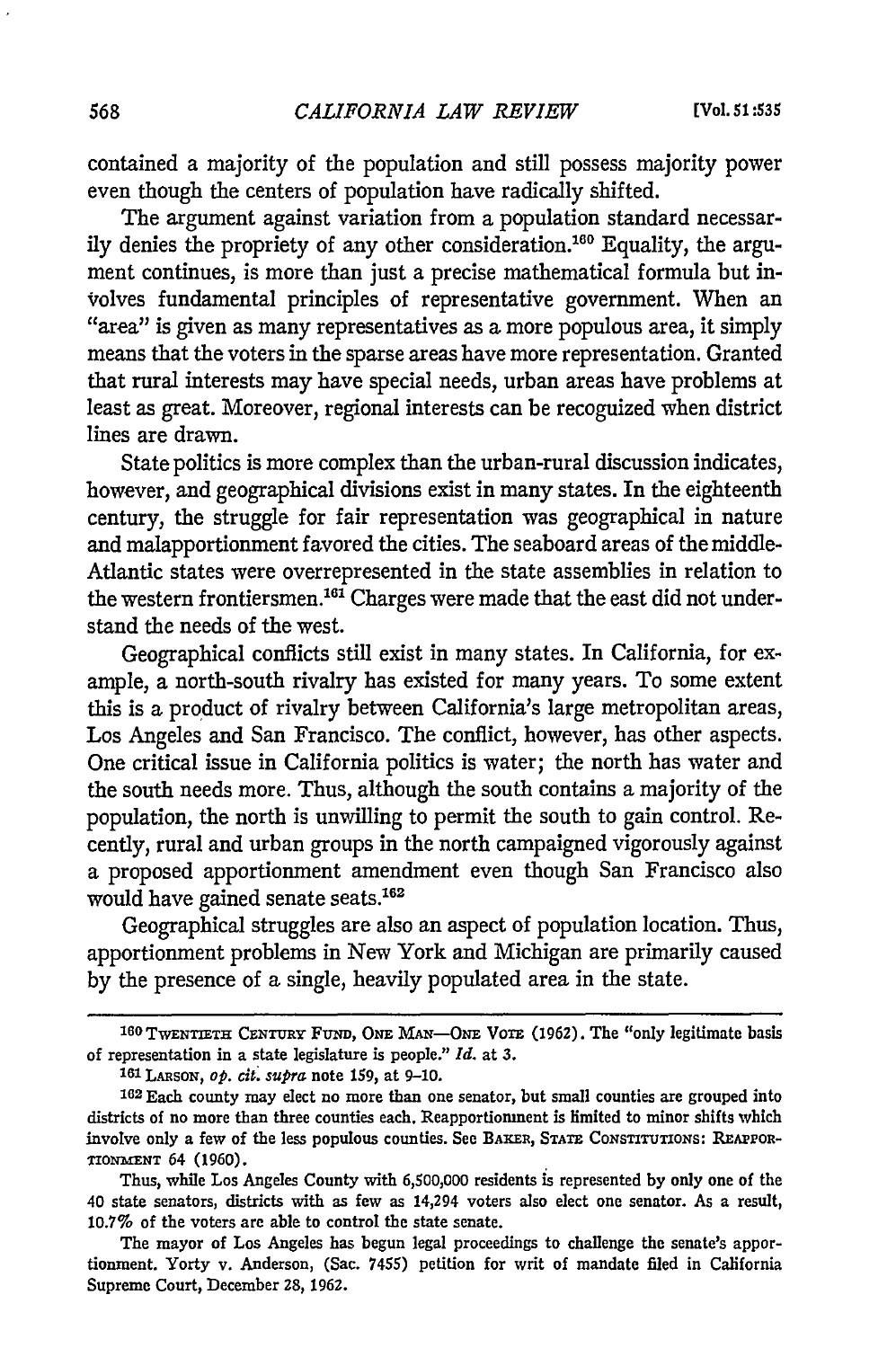Although small counties fear losing control to more populous urban areas, the large urban areas with fairly static populations also fear a loss of representation to newer, expanding urban areas.163 This new dimension to the problem is illustrated by New Jersey. Because the lower house is limited to sixty members, with each county receiving at least one vote, a redistribution of seats to accord fuller representation to the new, expanding areas would decrease the representation of the larger as well as the smaller areas. Thus, a redistribution of seats after the 1950 census was blocked by the larger counties. <sup>164</sup>

In addition to the minimum representation and minority protection arguments, a state may assert that area representation, especially in one house, is necessary to maintain a system of checks and balances.<sup>165</sup> Thus, the upper house restrains the lower house from enacting popular but dubious legislation. It may be generally true that sparsely settled areas send conservatives to the legislature, but it is doubtful that the bounds of conservatism and wisdom are always coterminous. The real value of a check should not be determined by the extent to which each house can frustrate the other but rather by the wisdom of the check exerted.<sup>166</sup>

It is doubtful that area representation is required for checks and balances. Many states provide a population basis for both houses. Moreover, the purpose of bicameralism is not necessarily to contrast different bases of representation. Popularly based houses probably would not mirror each other, for each legislator represents a different combination of voters. The upper house is usually smaller than the lower house so the senators represent larger districts. There would be differences in legislators' terms of office, as well as in political views. Intra-party alignments would also aid in creating houses of different composition.

Opposite approaches to this problem have been taken by courts in Maryland<sup>167</sup> and Virginia.<sup>168</sup> A federal court in Virginia gave the legisla-

' <sup>6</sup> <sup>6</sup> Hagan, *The Bicameral Principle in State Legislatures,* **11 J. PuB.** L. **310** (1962).

**<sup>167</sup>**Maryland Comm. for Fair Representation v. Tawes, 229 Md. 445, 184 A.2d 710 (1962), *prob. juris. noted,* **31 U.S.L.** WEFX 3404 **(U.S.** June **11, 1963)** (No. 554).

**168** Mann v. Davis, 213 F. Supp. **577** (E.D.Va. 1962), *prob. juris. noted,* **31** U.S.L. WEK 3404 (U.S. June **11, 1963)** (No. **797).**

**<sup>13</sup> LARSON,** *op. cit. supra* note **159,** at **63.**

**<sup>164</sup>**See Asbury Park Press, Inc. v. Wooley, **33** N.J. 1, 161 **A.2d 705** (1960). The disparity in the lower house is 18 to 1 and 46% of the voters can elect a majority of representatives. 105An attempt is usually made to parallel the Federal system; hence the plan is called a

<sup>&</sup>quot;Federal" plan.

<sup>&</sup>quot;What is rational for the federal government ought not to be condemned as irrational and invidious for Ohio." Nolan v. Rhodes, **31** U.S. L. **WEEx** 2641 **(S.D.** Ohio June **25,** 1963). The court upheld the minimal representation given to each Ohio county in the lower house irrespective of population. Orno CoNsT. art XI. Since the senate is based upon population, the court upheld minimal representation in the lower house because otherwise "there does not seem to be much reason for a bicameral legislature." **31** U.S. L. WEEx at 2641.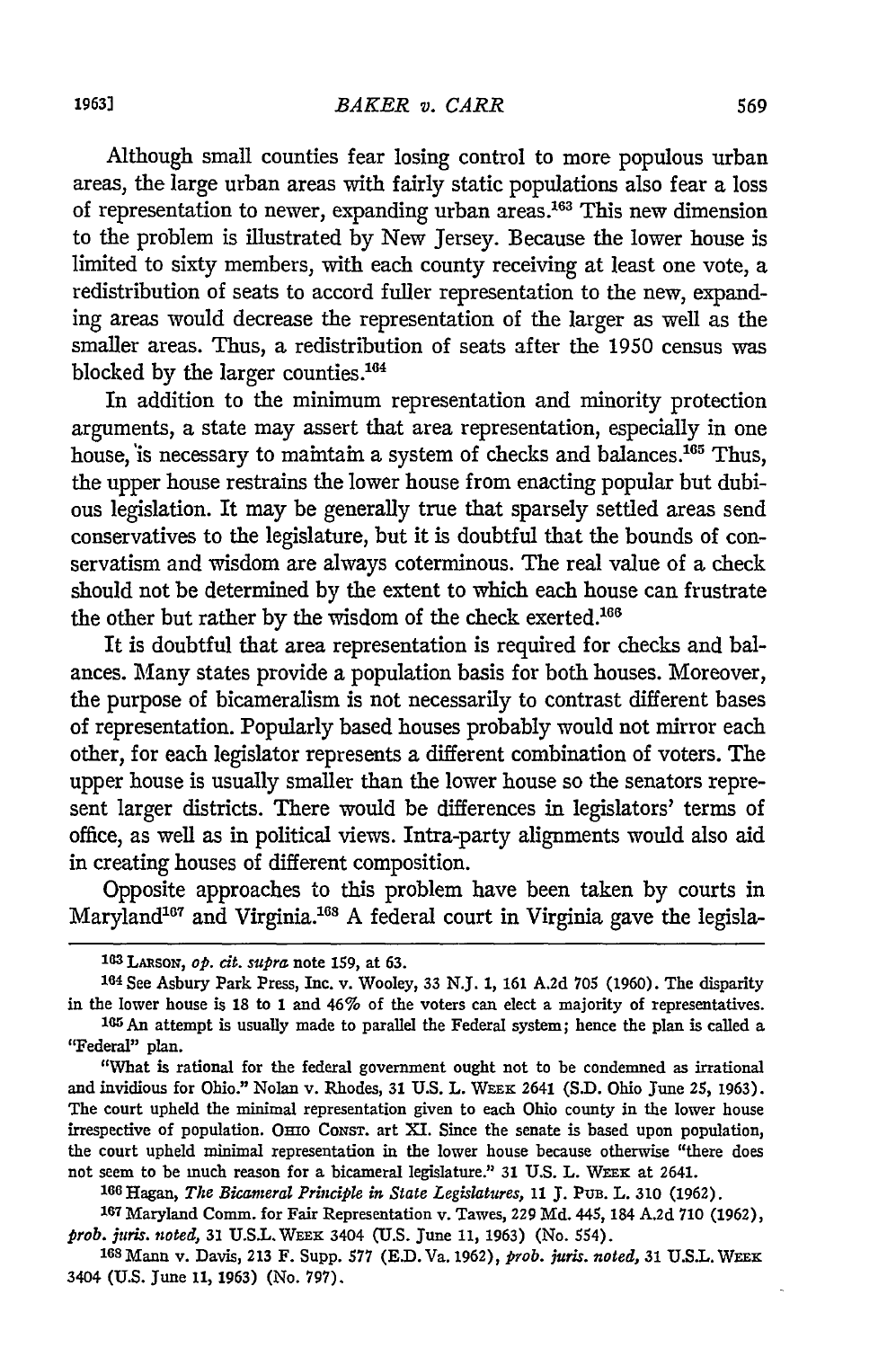ture two months to revamp both houses on the basis of substantial equal representation.'69 The court rejected an analogy to the Federal system as unsound because state subdivisions, unlike states in the unions, possessed no "autonomy." The court felt that the only reason for bicameralism today is to provide checks and balances; it rejected the notion that bicameral legislatures were designed to contrast different bases of apportionment.

Virginia has apportioned every ten years and is considered one of the most representative states. Nevertheless, the court compared the largest and smallest districts and noted a *2* to 1 disparity in the state senate and a 4 to 1 disparity in the lower house. Although the court refused to express an "allowable tolerance of divergence," it held that the state had presented no evidence to justify the existing disparities. Population was not the "sole or definitive measure" of legislative districting. Other factors could be considered, such as, compactness, contignity of territory, community of interest, and natural and historical lines. The rigor of the court's approach is certainly in contrast with the more lenient approaches taken in cases of greater disparities.

Voters in Maryland, representing four suburban counties and the City of Baltimore, unsuccessfully attacked Maryland's apportionment scheme. 170 The ten districts represented by the plaintiffs contain 76 per cent of the state's population but elect only 34 per cent of the senators and 49 per cent of the representatives. The state supreme court originally remanded the case for further hearings to the circuit court which had sustained defendants' demurrer.<sup>171</sup> The legislature altered the scheme by adding nineteen representatives to the lower house so that the ten districts were represented by 55 per cent of the representatives. The plan was then accepted by the state supreme court.

The court held that the system protected minorities, prevented hasty but popular legislation, and preserved the system of checks and balances. A "federal analogy" was employed to justify the disparities found in the upper house. This analogy is inappropriate. States are unitary in organization, and counties are mere administrative subdivisions. The Federal government, on the other hand, is composed of sovereign states whose residual sovereignty was protected under the Constitution by equal representation in the United States Senate. The arrangement was created by compromise and has no relation to the situation existing in any state.

Some courts apparently have adopted a disguised "federal plan" in which the use of non-population factors for the state's upper house is given

**<sup>169</sup>**The judgment declared the apportionment laws invalid but stayed an injunction until January **31,** 1963, to permit legislative action.

**<sup>17</sup>o** Maryland Comm. for Fair Representation v. Tawes. *supra* note 167.

**<sup>171</sup>** Maryland Comm. for Fair Representation v. Tawes, 228 **Md.** 412, **180** A.2d **656** (1962).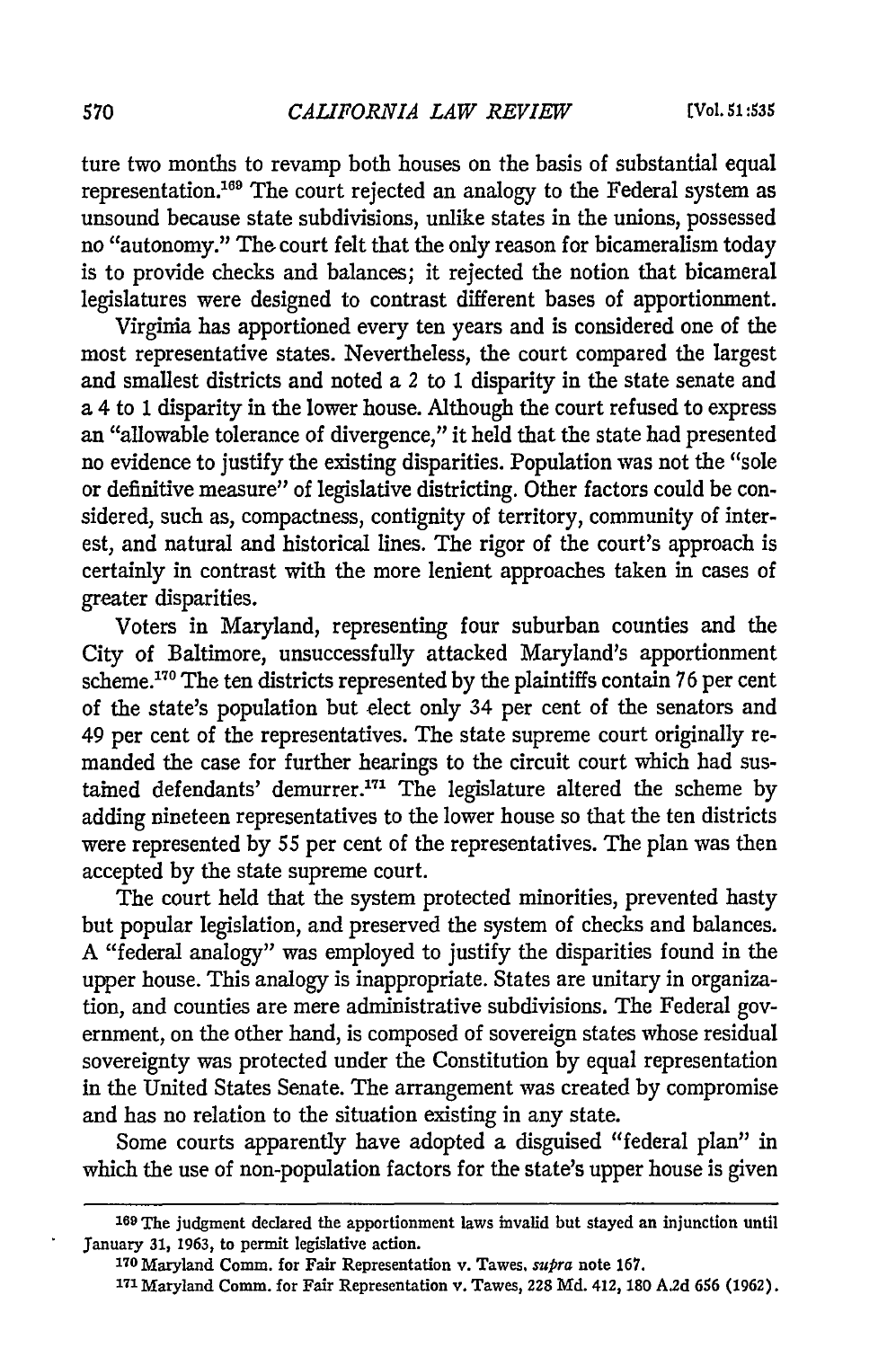greater deference than in the lower house. Thus, disparities in the upper house would be permissible if the lower house was based solely $172$  or substantially<sup>173</sup> on population. The use of different bases of apportionment in the two houses, however, cannot be justified by using the federal system as a historical precedent. The rejection of this analogy, however, does not necessarily compel acceptance of a political equality standard. Circumstances existing in a state may justify a system which gives some weight to non-population factors, such as historical recognition of subdivisions of the state in one house. This approach would not necessarily result in the preservation of past evils since a rational basis would still be required for the plan adopted.<sup>174</sup> Great deference to non-population factors will probably not be accorded, however, for it would be no help to eject a minority from control of one house only to guarantee their control of the other house.

#### **CONCLUSION**

Conclusions are risky at this stage of development, but some observations can be made. Courts are beginning their analysis with an assumption of voter equality. This becomes a standard which may be varied only by putting forth over-balancing state interests. The state apportionment scheme will have to be rationally organized. The Constitution will set outer limits on state variations from voter equality. Malapportionment occurs at some point as the state scheme departs from a 1 to 1 ratio of representation of all voters. It is not clear, however, when this critical point is reached. This point will probably not be mathematically determined except as state considerations warrant such specificity. A case by case approach is proper because local considerations will be relevant to the rationality of the state's arrangement.

The court held that one house must be based on an equal population basis as consistent with rationality as possible. Thus, the result is similar to the approach taken by other post-*Baker* courts. Although verbally accepting the *Gray* standard for both houses and rejecting a Federal analogy, the court held that area factors could be considered in the senate as long as there is no disparity among districts within each county. *Id.* at 190. Why uniformity among districts in *different* counties is not required is unexplained. Furthermore, the court did not explain why non-population factors can appropriately be considered in one house.

**1 <sup>7</sup> <sup>3</sup>**Toombs v. Fortson, *supra* note 138; Moss v. Burkhart, 207 F. Supp. 885 (W.D. Okla. 1962).

**174** Baker v. Carr, *supra* note **172.**

<sup>172</sup> Baker v. Carr, 206 F. Supp. 341 (M.D. Tenn. 1962). A district court in Delaware has has employed the *Gray* standard to invalidate that state's apportionment provisions as they existed both prior to and after amendment in 1963. Sincock v. Duffy, 215 F. Supp. 169 (D. Del. 1963). The old and new constitutional sections were adjudicated in order to avoid the "intricacies of law related to survival or revival of constitutional provisions." *Id.* at 172. Under the pre-1963 provisions, 18% of the population could elect a majority of the lower house and 22% could control the senate. The 1963 amendment permitted 28% of the population to elect a majority to the lower house and 31% to elect a majority to the senate.